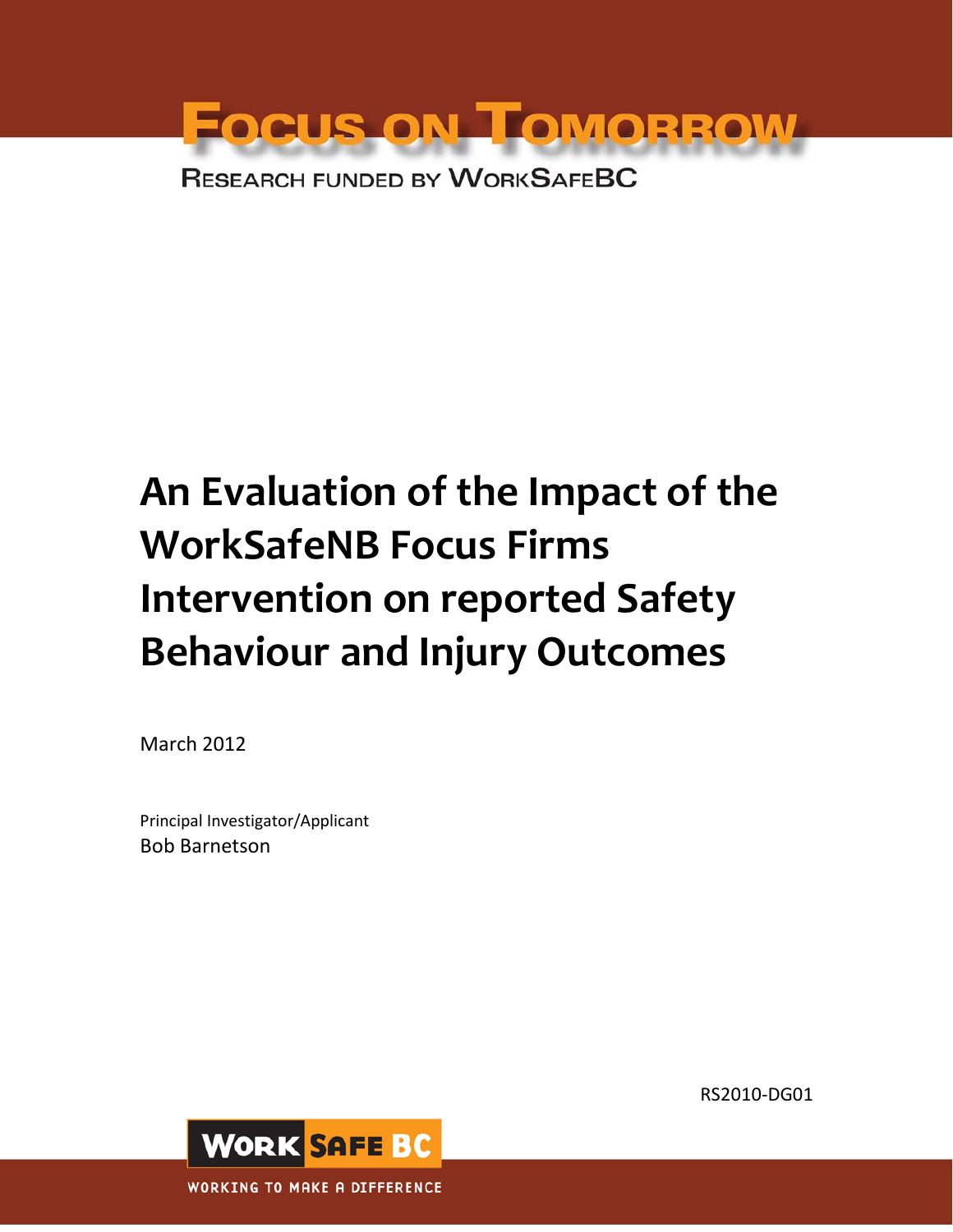All rights reserved. The Workers' Compensation Board of B.C. encourages the copying, reproduction, and distribution of this document to promote health and safety in the workplace, provided that the Workers' Compensation Board of B.C. is acknowledged. However, no part of this publication may be copied, reproduced, or distributed for profit or other commercial enterprise or may be incorporated into any other publication without written permission of the Workers' Compensation Board of B.C.

Additional copies of this publication may be obtained by contacting:

Research Services 6951 Westminster Highway Richmond, B.C. V7C 1C6 Phone (604) 244-6300 / Fax (604) 244-6299 Email: [resquery@worksafebc.com](mailto:resquery@worksafebc.com)



WORKING TO MAKE A DIFFERENCE



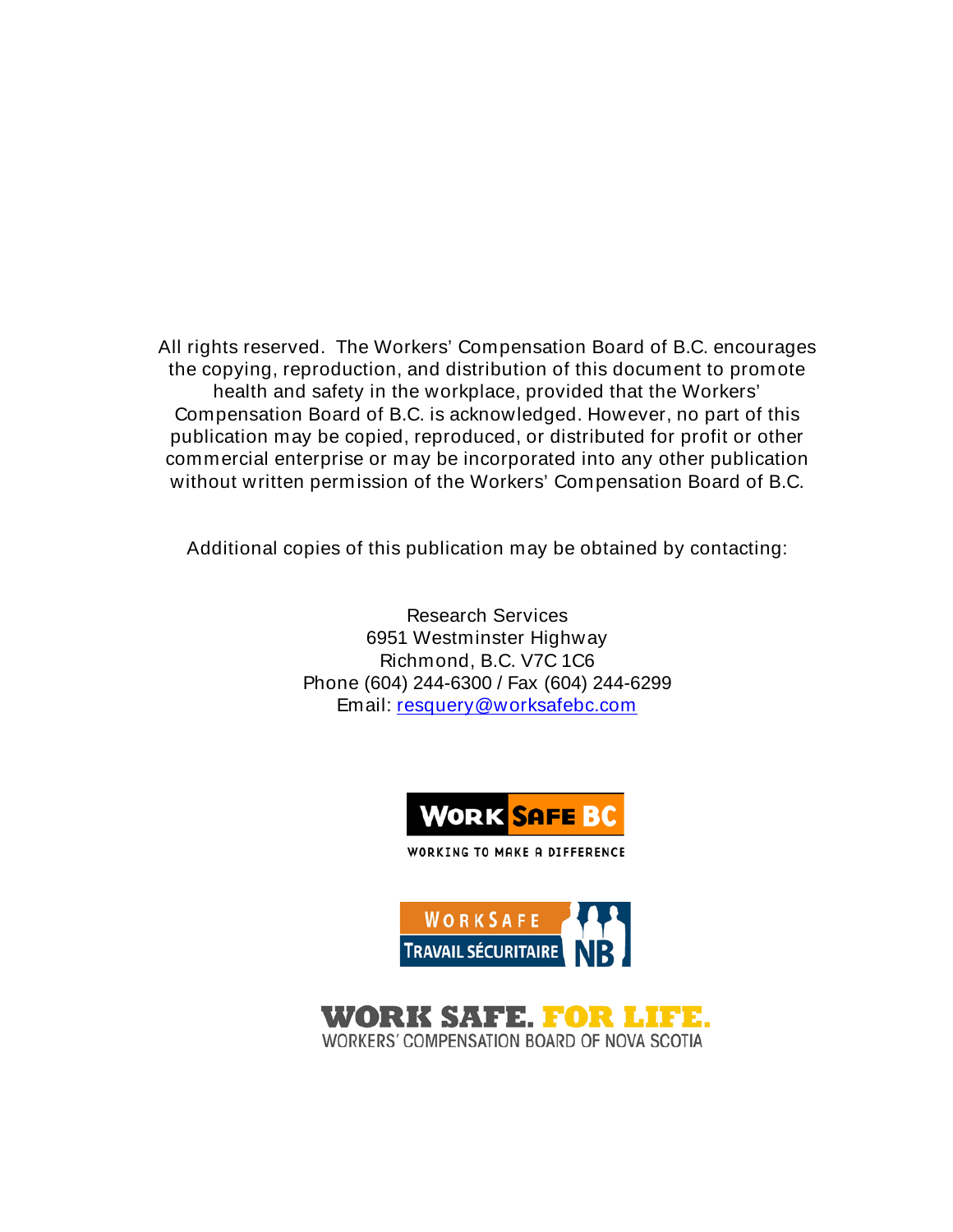## **FINAL REPORT**

## **An evaluation of the impact of the WorkSafe New Brunswick Focus Firms intervention on reported safety behaviour and injury outcomes.**

March 2012

Dr. Bob Barnetson

Dr. Shawn Fraser

Carole Lunny, MHS

Project No. RS2010-DG01

Contact:

Bob Barnetson, Associate Professor, Labour Relations

Athabasca University [barnetso@athabascau.ca](mailto:barnetso@athabascau.ca) 780 488 9877

This research is supported by funds from WorkSafeBC, the Workers' Compensation Board of Nova Scotia and WorkSafeNB through the FOCUS ON TOMORROW program.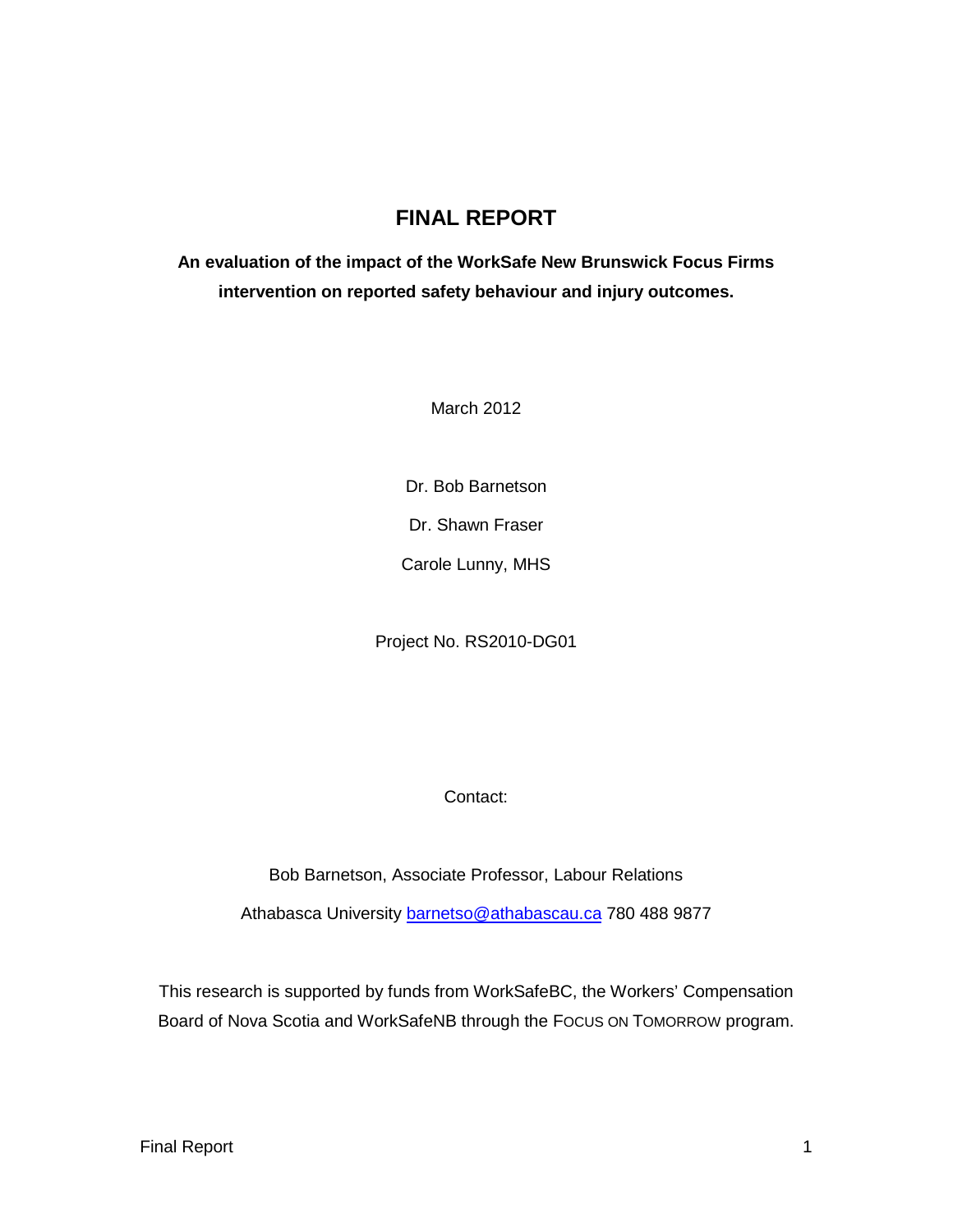## **TABLE OF CONTENTS**

| Survey Development, Administration and Coding Error! Bookmark not defined. |  |
|----------------------------------------------------------------------------|--|
|                                                                            |  |
|                                                                            |  |
|                                                                            |  |
|                                                                            |  |
|                                                                            |  |
|                                                                            |  |
|                                                                            |  |
|                                                                            |  |
|                                                                            |  |
|                                                                            |  |
|                                                                            |  |
|                                                                            |  |
|                                                                            |  |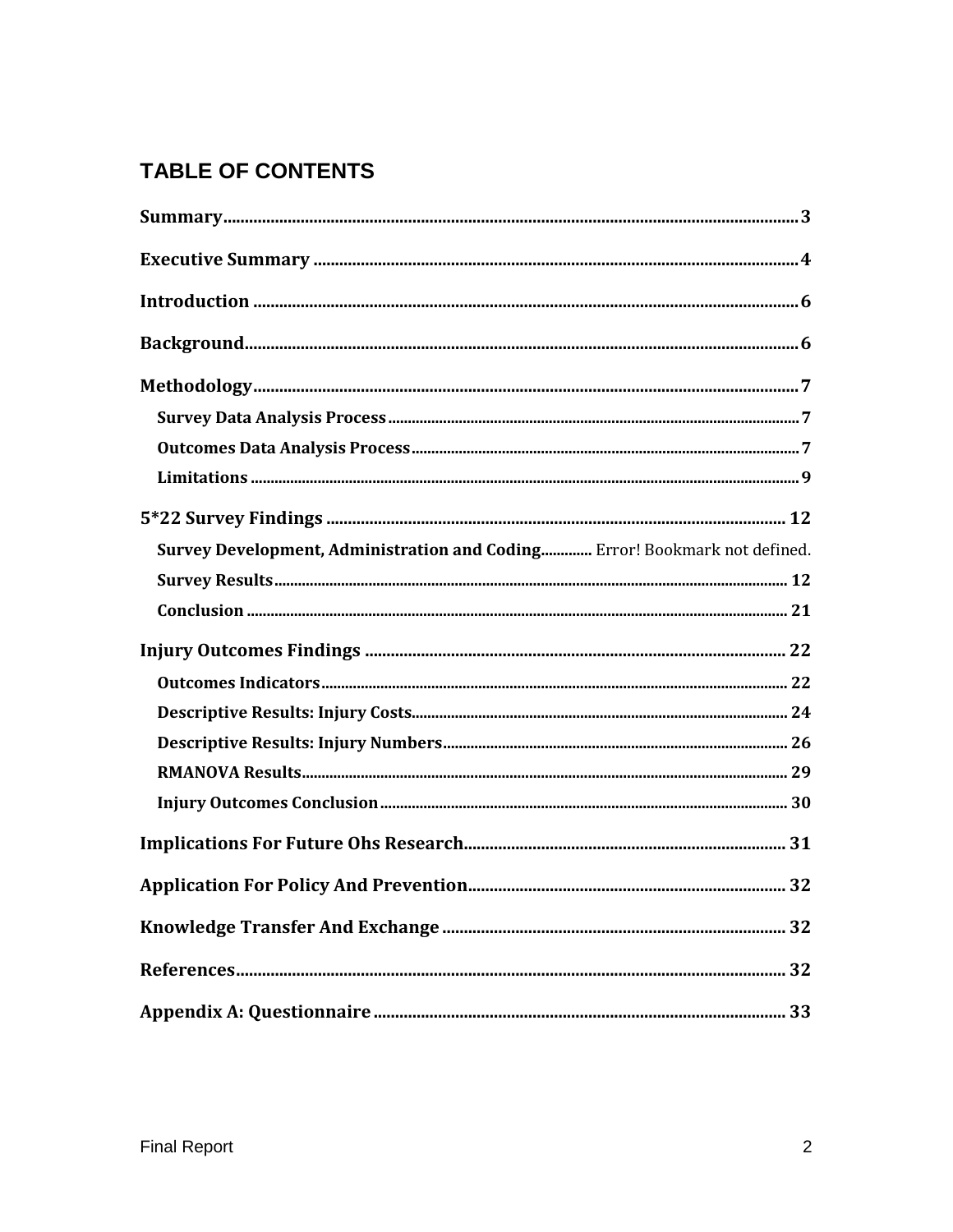## **SUMMARY**

- Worksite interventions by WorkSafe New Brunswick designed to build occupational health and safety capacity among firms with poor safety records was associated with positive changes.
- Both workers and supervisors believe that workplaces made behavioral, process and knowledge changes after the intervention.
- Survey responses showed significant improvements in areas where improvements entail lower costs to the employer. The rate of improvement in areas where improvements entail higher costs to the employer is slower.
- Targeted firms saw positive changes in measures of injury and safety. Of particular interest is a reduction in injury costs and injury claims following the intervention.
- Concerns about the data available limit the degree to which these conclusions can be deemed reliable and valid. These conclusions should not be generalized to the broader population or to other jurisdictions.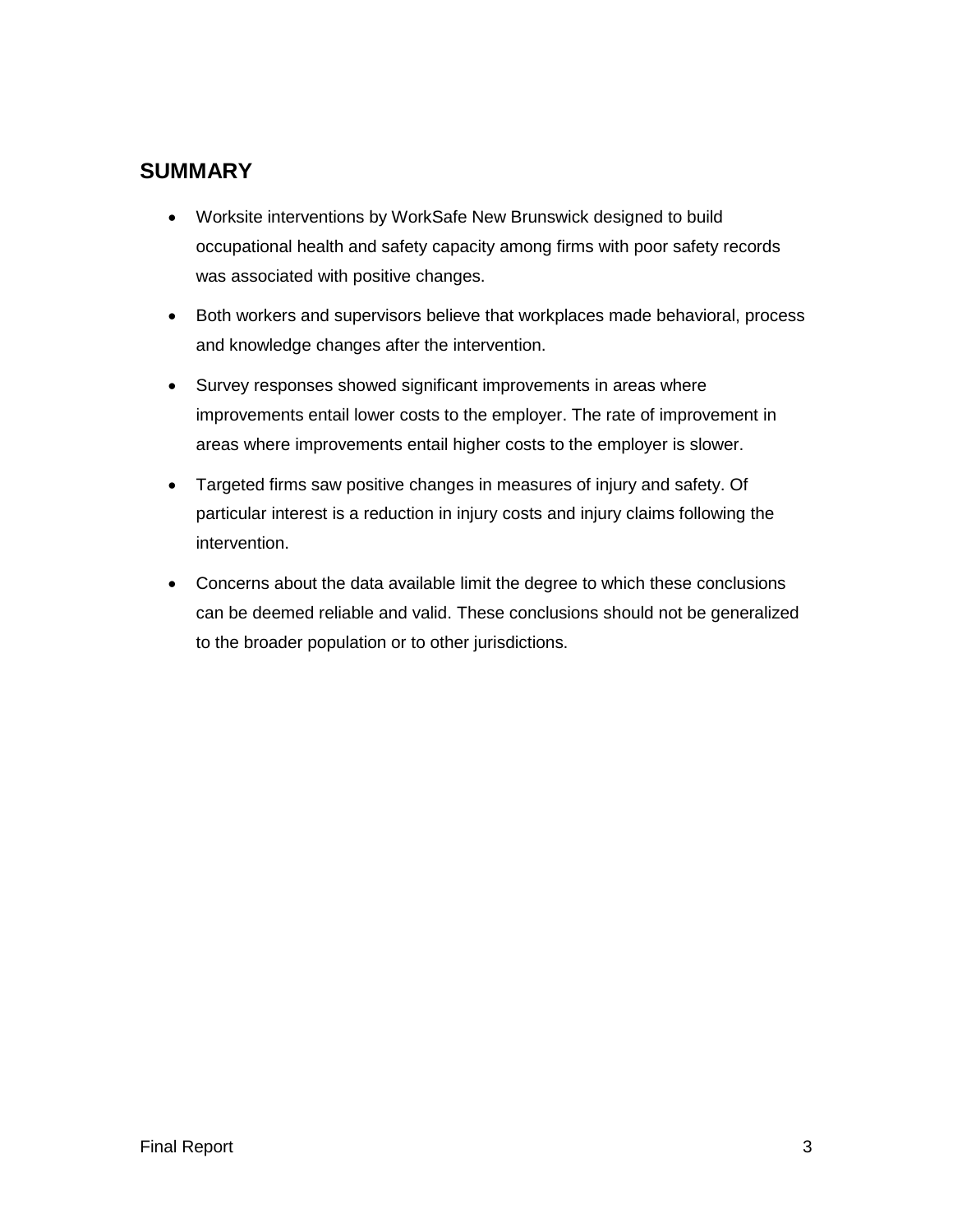## **EXECUTIVE SUMMARY**

WorkSafe New Brunswick implemented the Focus Firms initiative to reduce workplace injuries and build health and safety infrastructure in workplaces with poor safety records. After eight years of working with employers, WorkSafeNB sought to evaluate the impact of the Focus Firms Initiative on safety performance. This report assesses changes in injury data and workplace safety measures using readily available program data.

Data from workplace pre- and post-surveys suggest both workers and supervisors believe that workplaces made behavioral, process and knowledge changes after the Focus Firms intervention. There remained significant differences in the perceptions of employees and supervisors.

Survey responses showed significant improvements in areas where improvements entail lower costs to the employer, such as the existence of written policy and procedures, and the occurrence of orientations, communication, accident analysis and safety education. By contrast, the rate of improvement in areas where improvements entail higher costs to the employer have shown slower change, such as knowledge of the law, reporting of risks and accidents, and workplace inspections.

These are not unexpected outcomes of an intervention. Firms typically will take easier steps at a greater rate and with greater speed than they will take hard steps. To the (unknown) degree that the perceptions assessed on this survey correspond with actual changes in the workplace, the changes noted appear to be a positive outcome. It is likely some of this change is due to the Focus Firms initiative. Due to the absence of a control group, it is not possible to determine what proportion of the change is due to the Focus Firms initiative. Nevertheless, the observations here are consistent with what one would expect from a successful intervention.

Data about injury outcomes and enforcement suggests Focus Firms saw positive changes in injury and safety measures. This includes reductions in injury costs and injury claims. It is less clear that there was an associated reduction in officer orders, although this may be the case over the longer term. These outcomes are consistent with the goals of the Focus Firm initiative but it is not possible to definitively link these changes to the Focus Firm initiative. That said, the timing and direction of the changes (particularly given that the actual intervention year varied) suggests the Focus Firms initiative was, at least in part, responsible for these changes.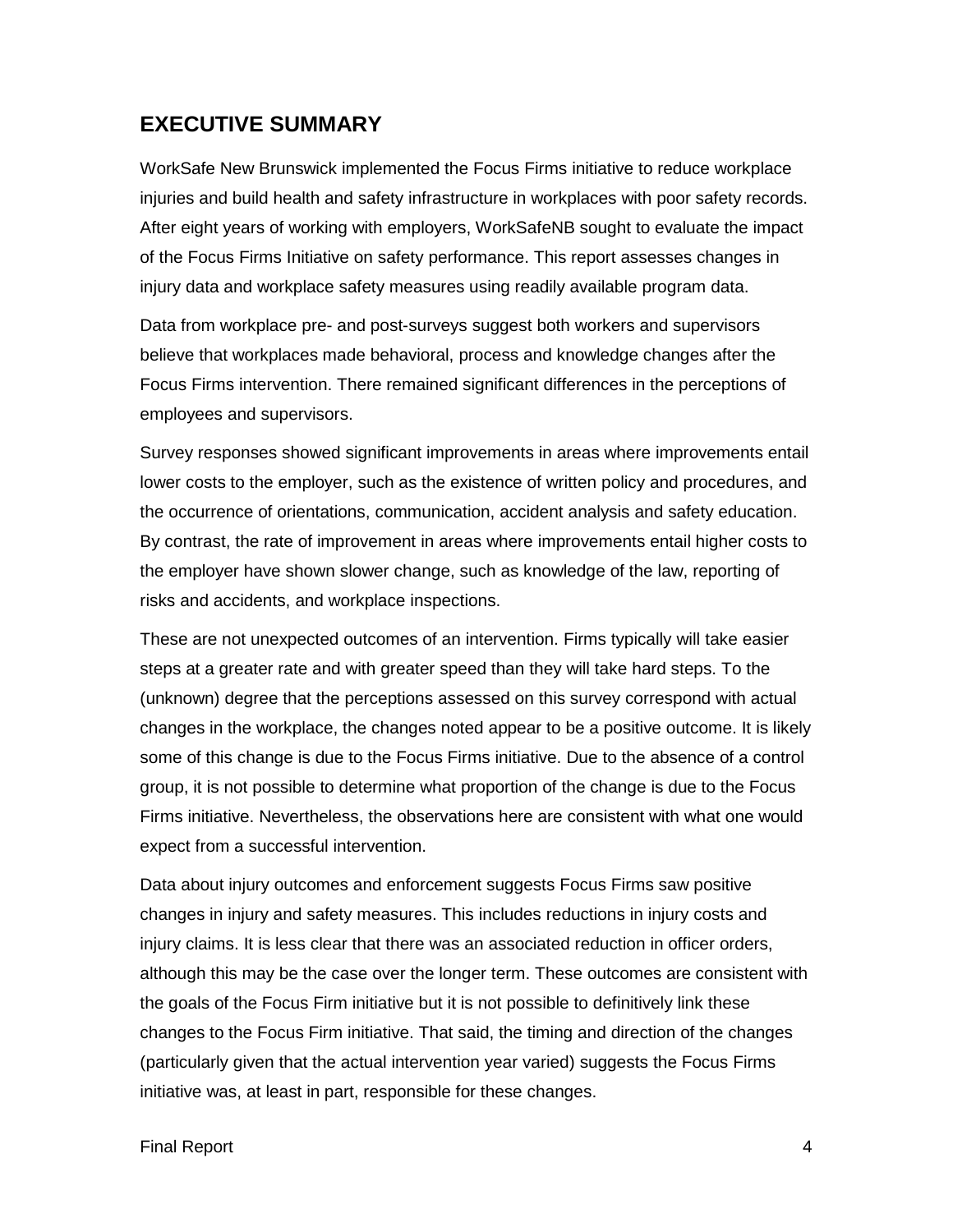This analysis also suggests that changes in the outcome measures tend to be greater when examining indicators derived from injury compensation data than when examining indicators derived from occupational health and safety enforcement data. This suggests that the Focus Firms initiative may have encouraged both more careful claims management by firms and an actual reduction in injuries. Although the long-term goal of the Focus Firms initiative is a reduction in the actual number of injuries among these employers, both of these outcomes are beneficial (albeit to different workplace groups).

Keywords: workplace safety; injury reduction; intervention; New Brunswick; claims management; safety and health enforcement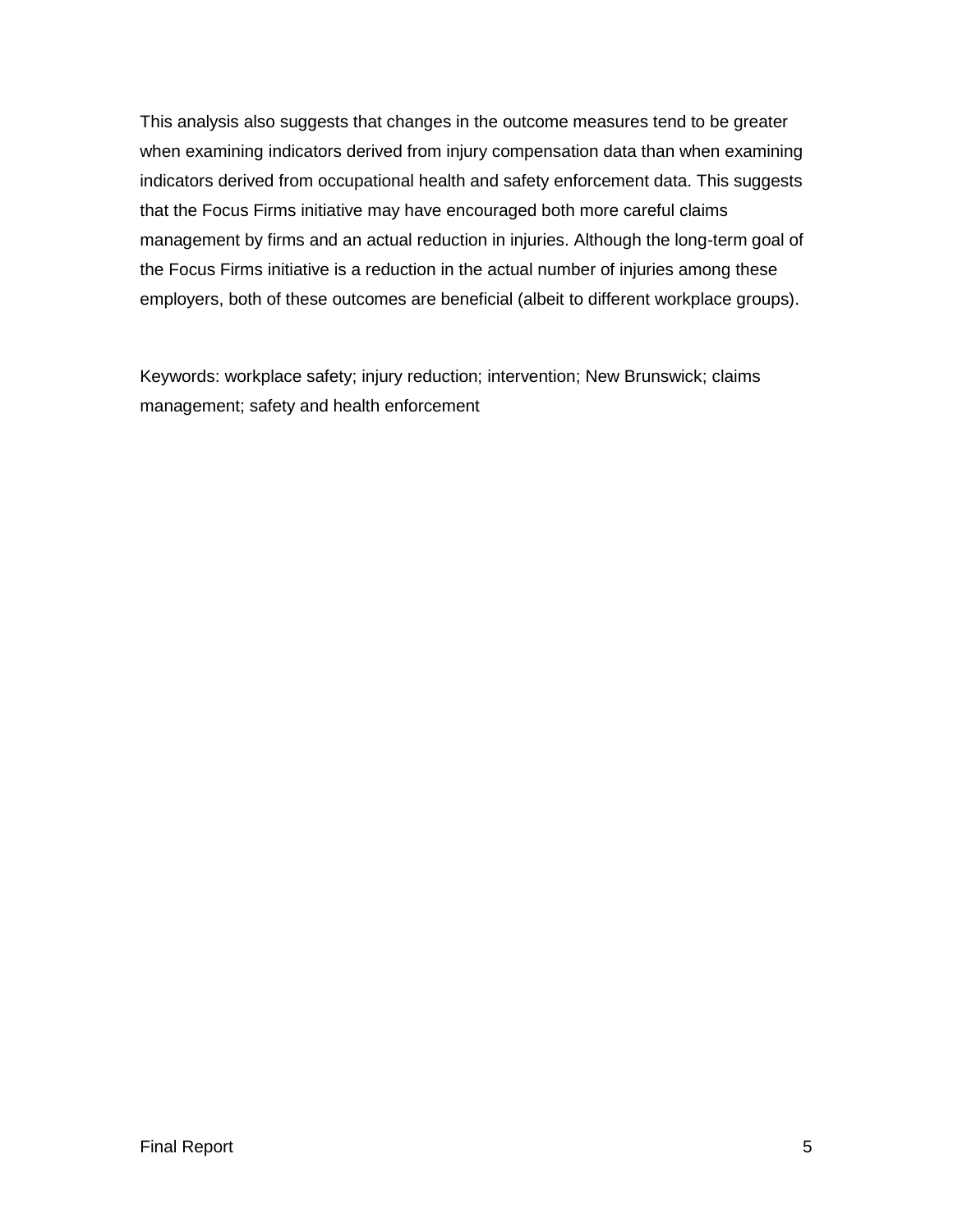## **INTRODUCTION**

The report sets out the results of an analysis of the changes in injury data and workplace safety behaviours among firms with poor safety records that were subject to Workplace New Brunswick's (WorkSafeNB) implementation of the "Engaging in Intensive Firm-Level Interventions" initiative (hereafter the "Focus Firms initiative"). This analysis uses available program data to inform its conclusions. One implication of this research design is that the conclusions drawn from the analyses of the survey data must be viewed with caution.

The report begins with a brief overview of the Focus Firms initiative and the research methodology used. Subsequently, the survey data is analyzed to highlight areas of greater and lesser organizational change in the views of survey respondents. Overall, respondents' self-reported behaviors and impressions of workplace safety measures indicated that workplaces demonstrated increases in positive workplace safety behaviours over time. Nevertheless, differences in reported frequencies of behaviors between supervisors and employees remained. Subsequently, the report presents changes in injury numbers and costs as well as orders regarding safety violations over time. Focus Firms saw reductions in injury costs and injury claims after the intervention, although the cause(s) of the change is not entirely clear.

## **BACKGROUND**

WorkSafeNB implemented the Focus Firms initiative in 2002. This initiative identified firms with high injury frequency and the capacity to develop comprehensive occupational health and safety (OHS) infrastructure. Approximately 110 firms agreed to a multi-year intervention that includes developing an OHS plan with assistance by OHS consultants. The long-term goals of the program are to reduce workplace injuries and build sustainable health and safety infrastructure within these workplaces.

To evaluate the impact of the Focus Firms initiative, WorkSafeNB engaged three researchers to examine changes in injury data and workplace safety measures. Data on workplace injuries was drawn from WorkSafeNB's OHS enforcement and compensable injury database. Data on workplace safety behaviours, processes and knowledge before and after the implementation of the Focus Firm initiative was collected in the form of preand post-intervention employee surveys (hereafter the "5\*22 survey").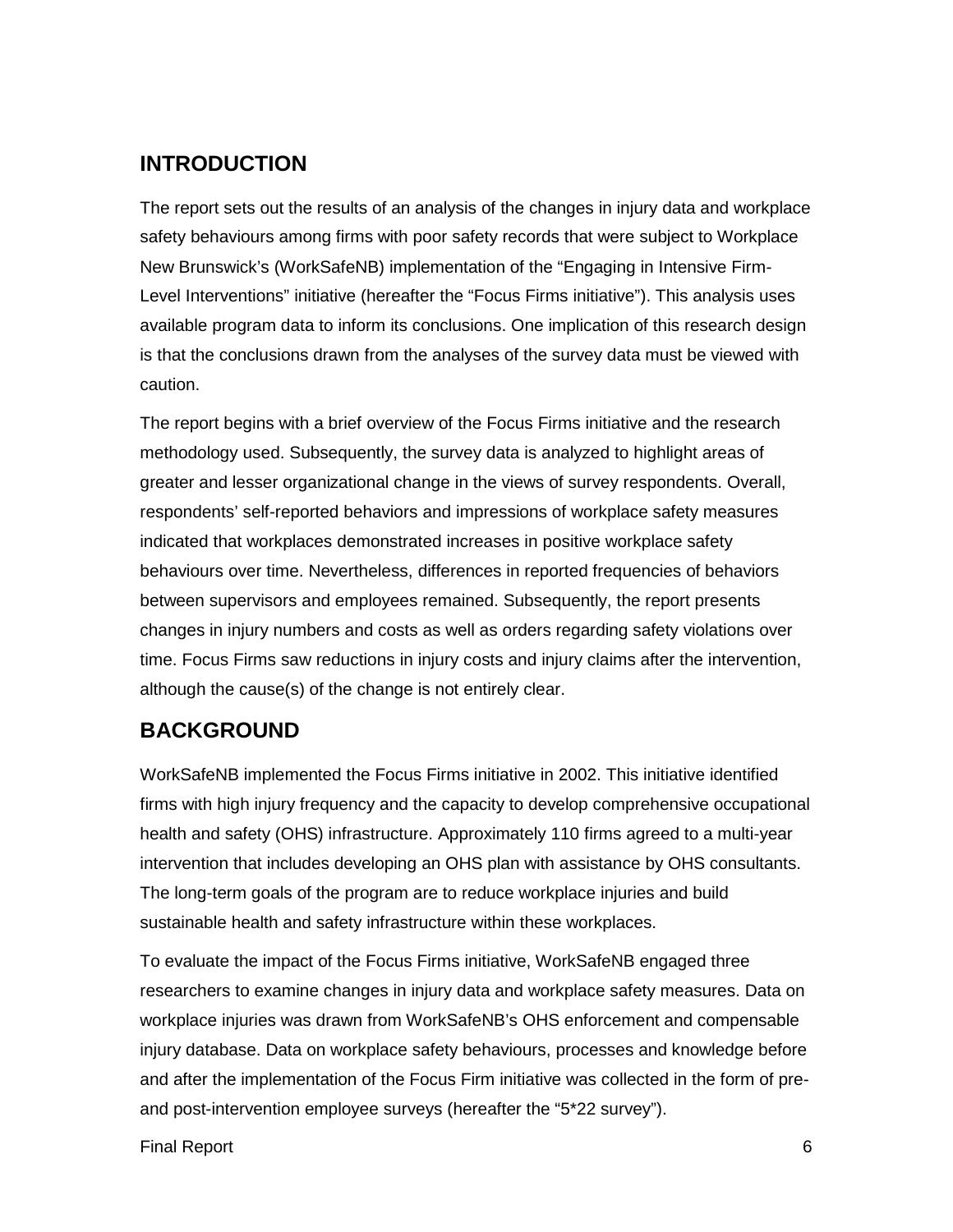## **METHODOLOGY**

This study uses data collected during the operation of WorkSafeNB's Focus Firms initiative and, to a lesser extent, from its workers' compensation system. Two distinct analyses took place: an analysis of changes in responses between pre- and post-test workplace survey results and an analysis of changes in firm-level injury and safety data over time.

#### **Survey Data Analysis Process**

The 5\*22 survey was administered twice at the 43 firms. The timing of each survey varied widely between firms (which entered the program over a period of several years). The dates of administration were not recorded for either survey. WorkSafeNB agreed that the first baseline survey (the pre-test) was implemented shortly after firms entered the program and thus reflects the state of affairs in the firm prior to intervention. WorkSafeNB also agreed that the second survey (the post-test) was administered in each firm two years after the intervention began. In a small number of cases, a third survey was administered in firms. Data from this third testing has been excluded from this analysis.

Approximately 15,000 5\*22 surveys were returned (pre-test plus post-test). The questionnaire (Appendix A) included 22 main questions and a variety of more granular sub-questions, which sought further detail about the topic of the main question. Data was coded by WorkSafeNB and provided blind to the researchers. The data was cleaned and aggregate descriptive statistics generated about the 22 main questions. Concerns about the overall quality of the data (see Limitations below) resulted in a purely descriptive reporting of changes between the pre- and post-test results at the aggregate level, although data was broken into "employee" and "employer" (managers and supervisors) groups for comparative purposes.

#### **Outcomes Data Analysis Process**

The provided data was combined with New Brunswick Consumer Price Index (CPI) data from Statistics Canada to create the five indicators specified below for each year of available data. All cost data (Lost-Time Claim and No Lost-Time Claim costs) was first adjusted to 2002 costs based on annual average CPI data from 2001 to 2010 for the province of New Brunswick. Following CPI adjustments both LTC and NLTC cost, the number and costs of LTCs and NLTCs, and the number of Officer Safety Orders were all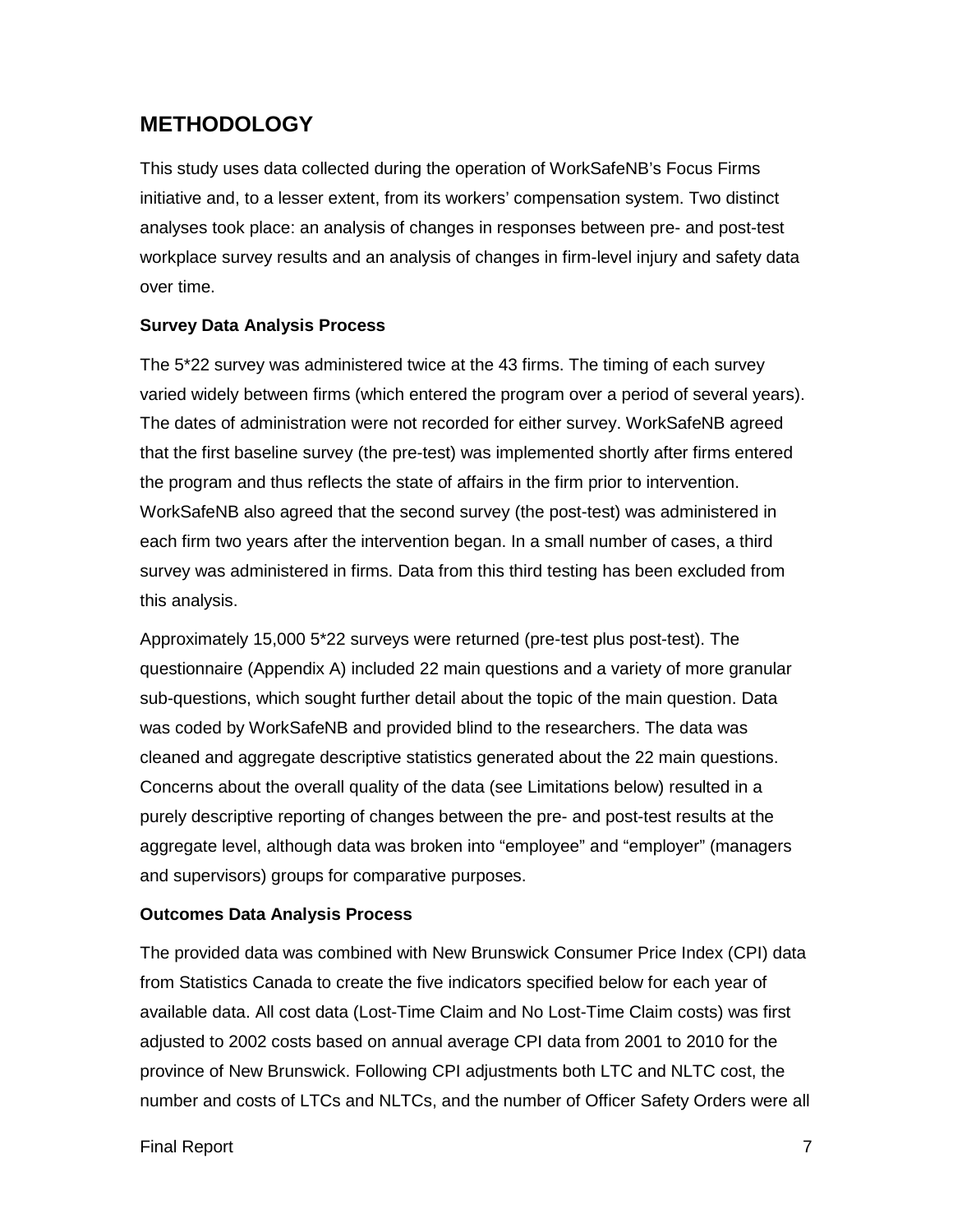converted to /100 FTEs based on the FTE data provided by WorkSafeNB. Several firms were missing FTE data.

Each employer then was assigned an intervention year, which was deemed to be the year in which the baseline 5\*22 survey took place. Each firm's data was centered on its intervention year, resulting in five common data points for all five indicators. That is, each firm had one pre-intervention observation, one intervention observation, and three post intervention observations.

Several firms were missing FTE data or the data indicated that there were no FTEs for a few consecutive years. In the event that FTE data was missing or FTEs were equal to zero, the results were analyzed with these firms removed. In terms of inspections, most companies were not subject to many or any inspections in a given year. This paucity of inspections made calculation of Orders /100 inspections problematic, resulting in missing data. Firms with missing data or a large number of zero inspections were removed from the repeated measures analysis.

One very influential outlier was identified and removed. That is, firm (#28) was identified as having an unusually large LTC and NLTC numbers and costs per 100 FTEs. This firm was removed for all LTC and NLTC analyses. The removal of legitimate data from the analysis and reporting of results was weighed carefully and the final decision to remove this data was based on the fact that the results were heavily skewed if the data were included. Removal of the data resulted in consistent and interpretable results that are more likely to represent mean changes over time. A number of firms were removed from analysis due to missing FTE data and incomplete data. These were firms 1, 4, 10, 30, and 43. Firm 3068 had an unusually large number of Orders and was removed from this analysis. All analyses were conducted using SPSS version 18.0.3.

Matched pairs were selected from the full set of firm data obtained from WorkSafeNB. Focus firms were matched with a comparable firm which did not participate in the Focus Firms initiative. Firms were matched based on size of firm (small, medium, or large) and then by type of firm ( $n = 28$  intervention/match pairs) or just size of firm if a comparable firm type was not available ( $n = 10$  intervention/match pairs).

Basic descriptive statistics were used to describe the mean adjusted values for all variables across the group. To examine changes over time, a between groups repeated measures MANOVA (RMANOVA) was conducted. The RMANOVA accounts for the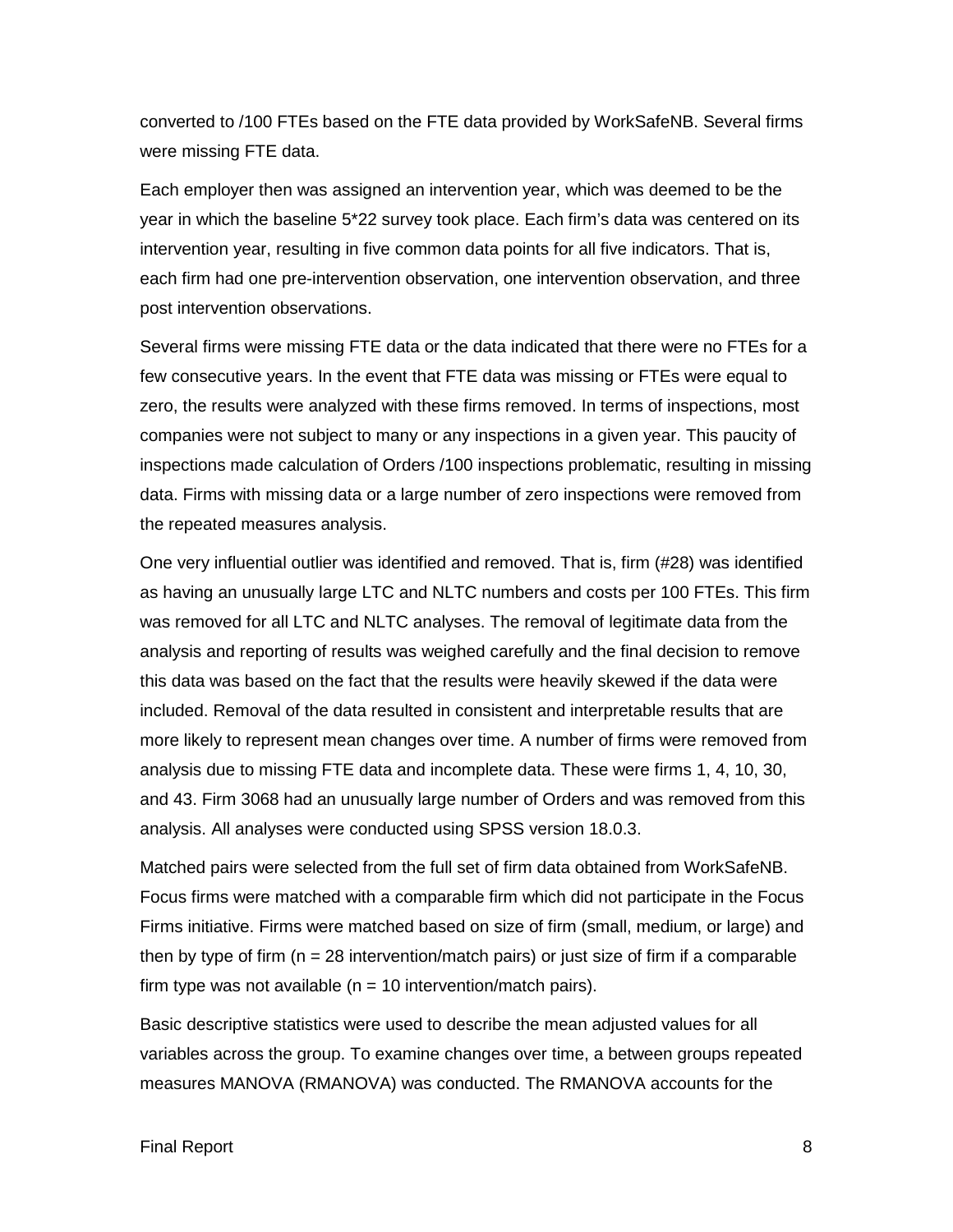correlated nature of repeated measures increasing the power to detect significant changes over time. However, given the current small sample size, specific inferences to the larger population of firms in New Brunswick would be unclear and thus not advised. For this reason, the RMANOVA will be used to examine 1) the strength of the effect (i.e., how large was the change over time), 2) whether the differences between years were significant for firms providing complete data (firms with incomplete data were excluded) and 3) whether the intervention firms differed from a group of matched firms in terms of 1) and 2).

A RMANOVA was conducted for LTC and NLTC numbers and costs as well as for Orders. In examining Orders per inspections, many firms were not subject to any inspections for a given year. If a firm was not subject to an inspection, their data was not included for analysis in the RMANOVA, since the data was incomplete. Thus, Orders analysis includes only those firms who reported having undergone at least 1 inspection per given year over the 5 observed years.

#### **Limitations**

Using existing data to evaluate the effectiveness of a program poses challenges, both because the data was not necessarily collected for evaluative purposes and because data collection and coding may introduce sources of error. This section identifies various issues that limit the reliability, validity and generalizability of the conclusions presented in this study.

The population under study is firms that had poor safety records in the early 2000s and which indicated they were willing to make systemic change to improve safety. Because these firms were poor performers, they do not represent the general population of firms in New Brunswick. Consequently, the extent to which the results of the Focus Firms initiative generalize to all firms is unclear. Of particular concern is that repeated observations of such a select sample are vulnerable to 'regression to the mean'. That is to say, relevant outcomes may well improve regardless of the intervention since the safety outcomes are already relatively low.

Approximately 110 firms participated in the Focus Firms initiative. Upon review, pre- and post-test 5\*22 survey data was available for only 43 firms. It is unclear whether these 43 firms are representative of all firms that participated in the Focus Firms initiative. Consequently, the conclusions reached about their performance may not reflect the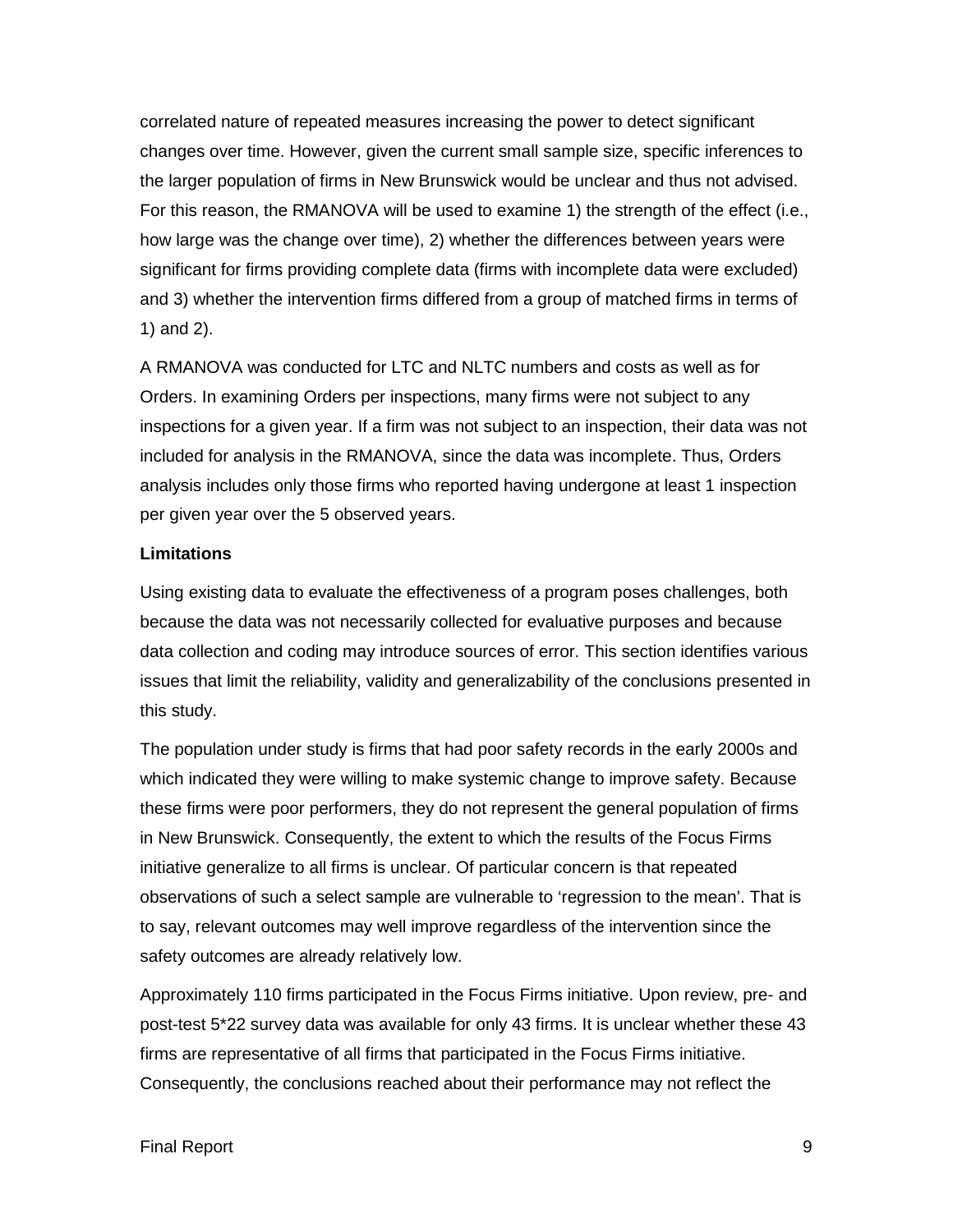actual impact of the Focus Firms initiative. For this same reason, it is difficult to generalize the results of the Focus Firms to all firms with poor safety records. Further, 43 firms is a very small sample size. A small sample size increases the probability that observed results reflect random change, rather than real change. Small samples also increase the chance that meaningful differences may be dismissed as not statistically significant.

The 5\*22 survey questionnaire (see Appendix A) included 22 main questions and a variety of more granular sub-questions, which sought further detail about the topic of the main question. For example, the first main question (addressing the health and safety responsibility dimension) is typical of the survey and asked:

Does your firm have a written "health and safety policy"? yes/no/don't know

This question (and approach) assesses respondents' beliefs about whether or not there is a written OHS policy. But it does not necessarily provide accurate information about whether or not there is such a policy; only actual observation of the policy written on a piece of paper would do so. Not surprisingly, significant differences were found in workers' beliefs about a written OHS policy when comparing the pre-survey to the postsurvey. There are also differences between both the pre-survey and the post-survey answers of workers and managers.

Identifying different perceptions as well as changes in perception over time is useful for the purposes of the Focus Firms initiative (i.e., building health and safety infrastructure). The changes that occur over time, however, do not necessarily reflect actual changes. For example, employees may answer Question 1 differently post-test because their knowledge about the existence of an OHS policy has changed (which may or may not be due to the Focus Firms intervention). Or the difference may reflect that respondents have inferred the "correct" answer to the question. Indeed, these possibilities are more likely to be the correct explanation than a real change. The point is that perception is less definitive than observation (e.g., an audit) thus conclusions reached based upon perception (self-report) should be viewed with caution.

The more granular sub-questions further developed respondents' perception about specific issues. For example, following up on the question "Does your firm have a written 'health and safety policy'?", respondents were asked:

If a health and safety policy has been provided to you (fill in all circles that apply):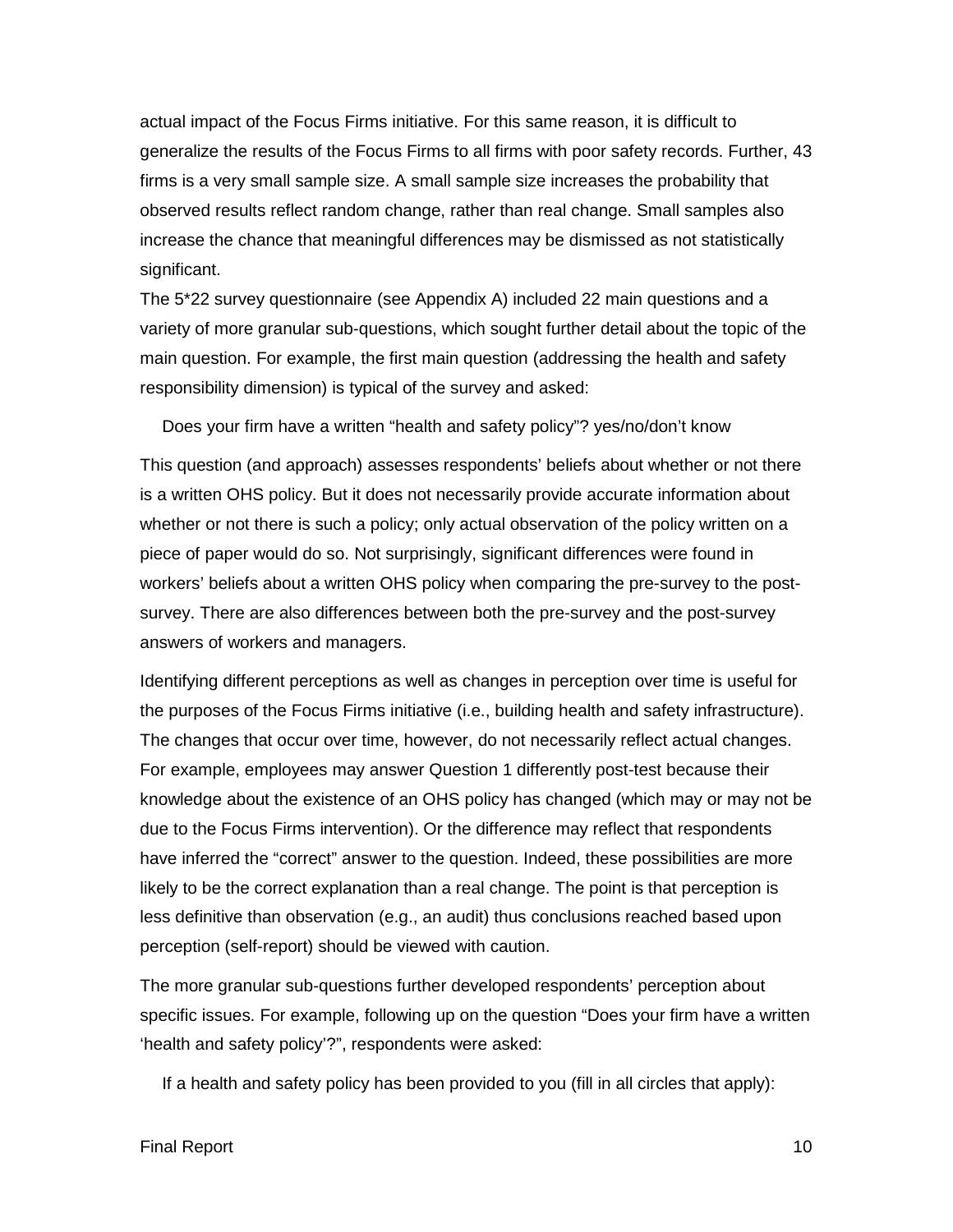The H&S policy addresses the H&S expectations of management.

The H&S policy addresses the H&S needs of the workforce.

The H&S policy contains a statement of the organization's general health & safety commitment.

The H&S policy contains a statement of the organization's general health and safety goals.

The H&S policy is signed by our senior person at the workplace.

The H&S policy is signed by our joint health and safety committee members of our H&S representatives.

The H&S policy is posted throughout our workplace.

The H&S policy is read and reviewed by all employees on a yearly basis.

Again, this is useful information for guiding firm-level intervention but has little utility for the evaluation of the overall intervention. The structure of the questions means that it is not possible to determine if a circle that was left blank indicates that an employee is disagreeing with the statement (i.e., answering "no") or whether the employee simply does not know the answer (i.e., is a "no response"). Further, the manner in which responses to the second survey were coded differed from the coding in the first survey. Together, these issues undermine the reliability and validity of any conclusions drawn from a comparison of firm-level data from the pre- and post-test on the sub-question. This same coding issue affects main Questions 10a and 22b. As a result, this data was excluded from the analysis.

In assessing the outcomes of the Focus Firms initiative on injury rates and costs and officer orders, we attempted to partially control for systemic variation by creating matched pairs for each of the Focus Firms, based on employer industry and size. We were only partially successful in doing so due to the availability of data among the matching firms.

No information was available about the development of the survey instrument. Analysis indicated the five domains in the 5\*22 model are not valid and require restructuring. Further, the questionnaire does not appear to be a valid measure of safety culture rather it measures perceived compliance with a safety management system. If the purpose of the survey was to generate valid conclusions about changes in safety culture caused by the Focus Firms initiative, it would have been preferable to use an existing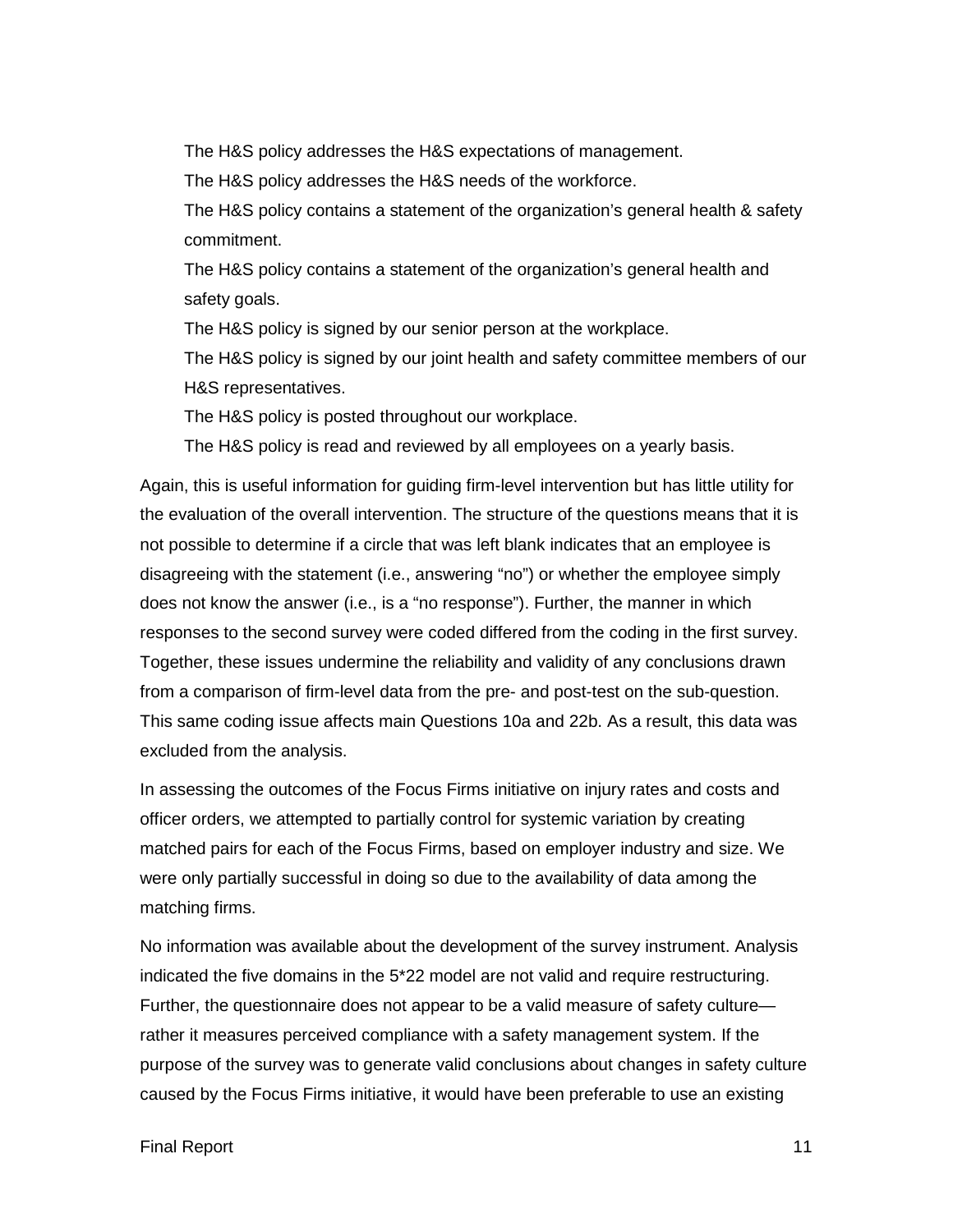and validated instrument. Overall, the conclusions presented in this report about the changes caused in surveyed firms by the Focus Firms initiative should be viewed as tentative. The extent to which these conclusions generalize to all Focus Firms is unclear. Consequently, these conclusions about the impact of the Focus Firms initiative should not be generalized to other firms, even other poor performing firms.

## **5\*22 SURVEY FINDINGS**

There were 15,283 respondents (pre-test and post-test). It was not possible to reliably determine response rates, as the authors were not responsible for data collection and this information was not available. Table 1 divides responses by employee group.

|                       | Frequency | Percent |
|-----------------------|-----------|---------|
| Employee              | 12,174    | 79.1    |
| Supervisor            | 1739      | 11.3    |
| Manager               | 709       | 4.6     |
| <b>Missing Values</b> | 776       | 5.0     |
| Total                 | 15,283    | 100     |

**Table 1.** Number and type of respondents.

For this analysis, manager and supervisor responses were combined to form one group and surveys from respondents with missing values were excluded. As a result of this exclusion, there were 14,754 respondents, 8158 in survey 1 and 6596 in survey 2. It is unclear if the difference in numbers reflects a reduction in the response rate between surveys or a reduction in the workforce (or both).

### **Survey Results**

Table 2 outlines the changes in employee and supervisor group responses to the 22 main questions between the first and second surveys. There are several striking patterns of note:

1. Response Differs by Type: With a single exception, supervisors were more likely to answer "yes" to all questions than employees. This difference persisted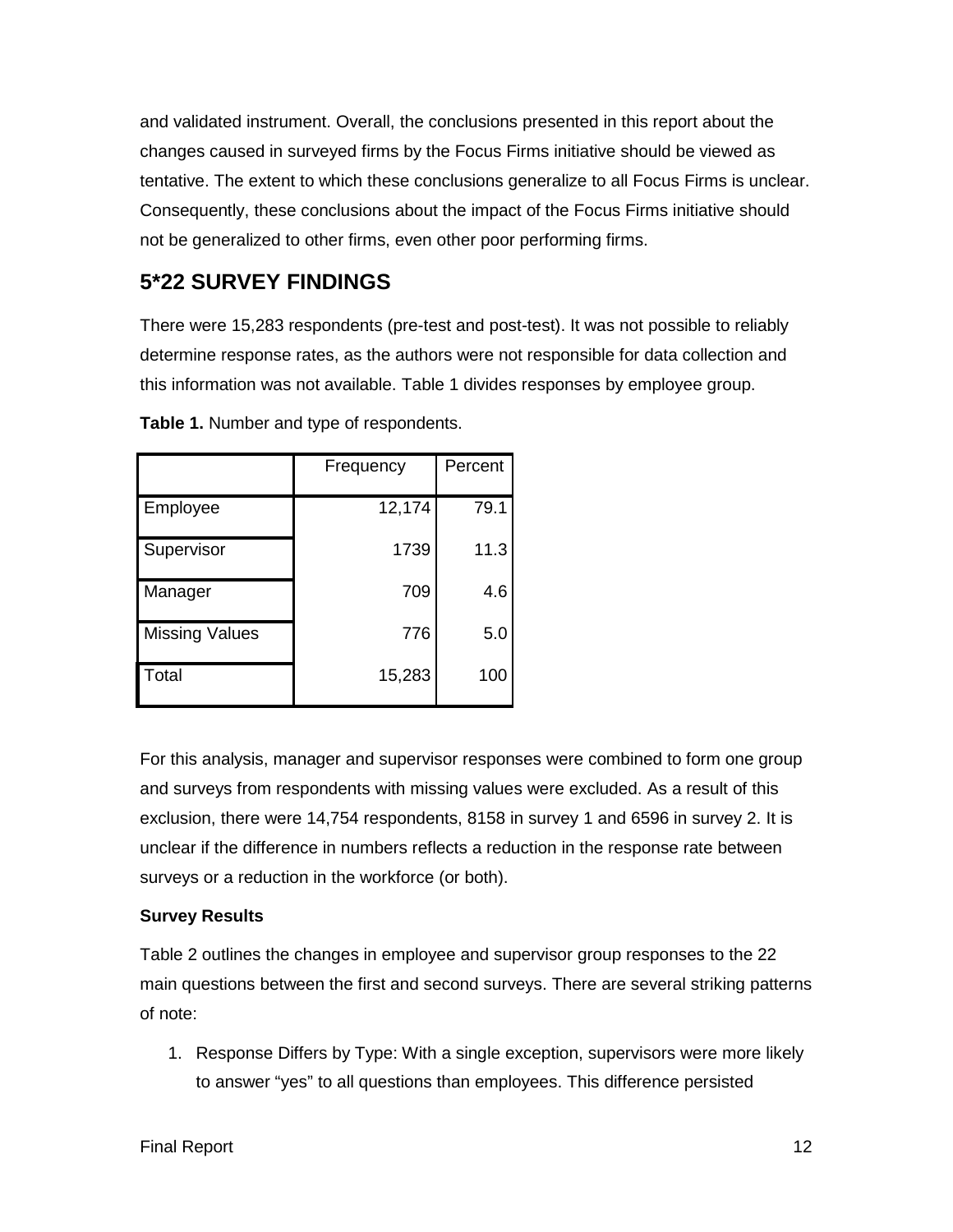(although it decreased) over time and suggests there may be an important difference between these two groups. It is unclear whether the difference is in their knowledge, their perception or their daily workplace reality.

- 2. Responses Trend Upwards: With a single exception, the percentage of both groups answering yes to a question increased between the surveys. Employee agreement tends to increase by a greater degree than supervisor agreement. It is unclear whether this change reflects a change respondents' knowledge, respondents' perception or the actual workplace reality.
- 3. "Inexpensive" Fixes Show Larger Improvements: Change of ≥17% in employee responses between the first and second surveys was deemed to be a large change. The questions showing large changes addressed the existence of written policy and procedures, and the occurrence of orientations, communication, accident analysis and safety education. These higher scores may reflect changing respondent perceptions or awareness. If these higher scores reflect an actual change in the workplace, the necessary change in the production process (which might drive cost increases) is not typically significant. For this reason, these changes are termed "inexpensive" to implement.
- 4. "Expensive" Fixes Show Smaller Improvements: Change of <10% in employee responses between the first and second surveys was deemed to be a small change. The questions showing small changes tended to focus on knowledge of the law, reporting of risks and accidents, and workplace inspections. These lower scores may reflect changing respondent perceptions or awareness. If these lower scores reflect an actual change in the workplace, the necessary change in the production process (which might drive cost increases) is typically significant. For this reason, these changes are termed "expensive" to implement.

Table 2 reports the aggregate results of the 43 firms.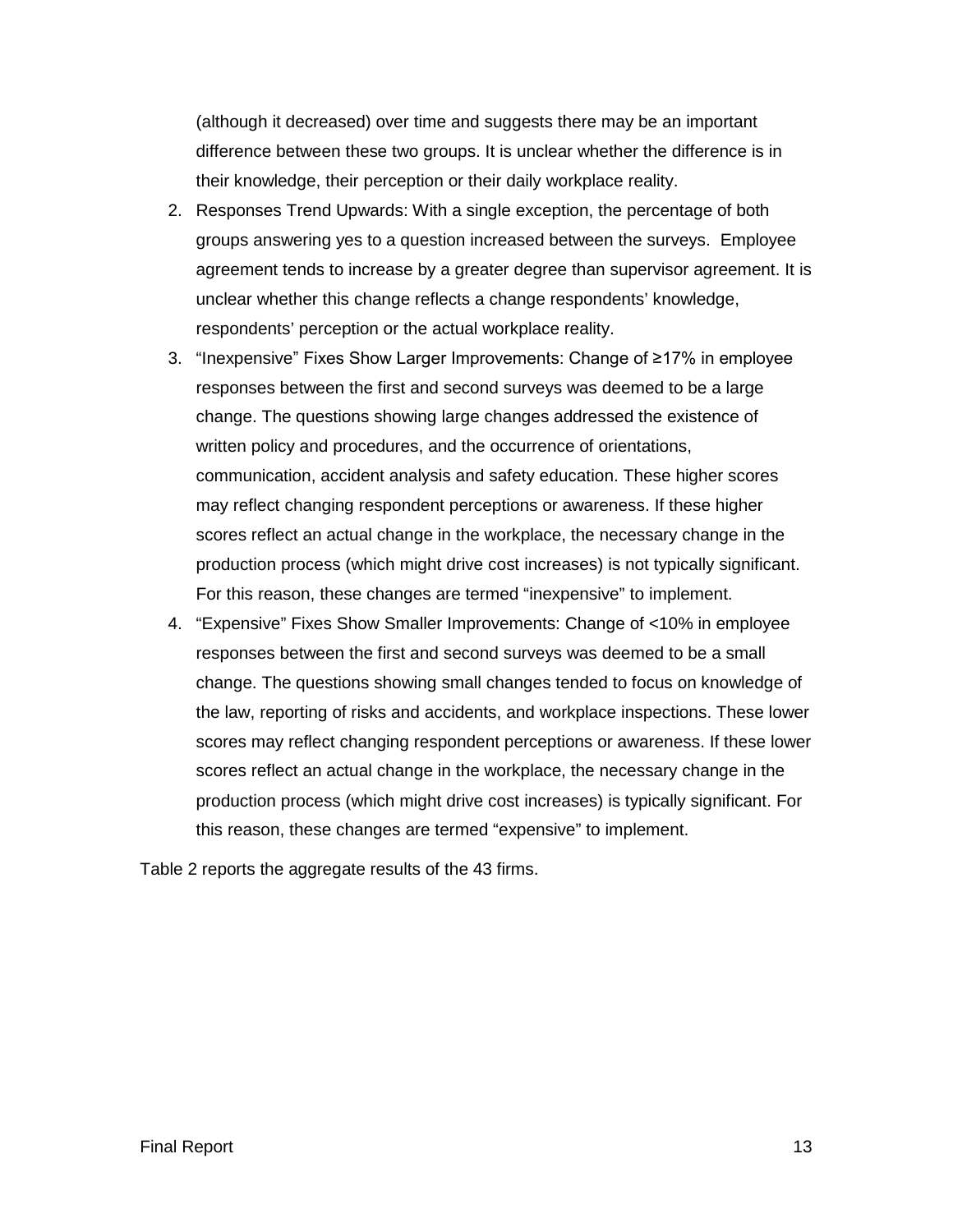|  |  |  | Table 2. 5*22 Survey Results |
|--|--|--|------------------------------|
|--|--|--|------------------------------|

|   |                                                                                                                                                                                                                                                                                                                                                | Survey 1     |                   | <b>Employee</b> |             | Survey 1<br><b>Employer</b> |              | <b>Survey 2</b><br><b>Employee</b> |             | <b>Survey 2</b><br><b>Employer</b> |  |
|---|------------------------------------------------------------------------------------------------------------------------------------------------------------------------------------------------------------------------------------------------------------------------------------------------------------------------------------------------|--------------|-------------------|-----------------|-------------|-----------------------------|--------------|------------------------------------|-------------|------------------------------------|--|
| # | Question                                                                                                                                                                                                                                                                                                                                       | Yes<br>(% )  | <b>No</b><br>(% ) | Yes             | <b>No</b>   | <b>Yes</b>                  | <b>No</b>    | Yes                                | <b>No</b>   |                                    |  |
| 1 | Does your workplace have a written "health and safety policy"?                                                                                                                                                                                                                                                                                 | 4128<br>(64) | 2360<br>(36)      | 998<br>(82)     | 219<br>(18) | 4123<br>(82)                | 911<br>(28)  | 1012<br>(93)                       | 72(7)       |                                    |  |
| 2 | Was a health and safety plan communicated to you within the last 12 months?                                                                                                                                                                                                                                                                    | 2571<br>(40) | 3917<br>(60)      | 565<br>(46)     | 652<br>(54) | 2915<br>(58)                | 2119<br>(42) | 718<br>(66)                        | 366<br>(34) |                                    |  |
| 3 | Do you know the "general health and safety (H&S) rules" in your workplace? (General<br>health and safety rules are recognized health and safety practices that are mandatory<br>and enforced throughout the entire workplace.)                                                                                                                 | 4393<br>(68) | 2095<br>(32)      | 992<br>(81)     | 225<br>(19) | 4076<br>(81)                | 958<br>(19)  | 967<br>(89)                        | 117<br>(11) |                                    |  |
| 4 | Does your workplace have written "health and safety procedures or practices" for<br>existing identified hazards? (Health and safety procedures or practices are written<br>step-by-step instructions to be followed in a certain order for particular tasks and<br>handling of equipment (i.e. tag & lockout, manual handling, working alone). | 3760<br>(58) | 2760<br>(42)      | 940<br>(77)     | 280<br>(23) | 3788<br>(75)                | 1257<br>(26) | 950<br>(87)                        | 144<br>(13) |                                    |  |
| 5 | Are you aware of your "legal obligations" as stated in the legislation (Occupational<br>Health and Safety Act (OHS Act) and regulations)? (Legal obligations are health and<br>safety duties every employee is responsible to carry out, as stated in the legislation<br>(Occupational Health and Safety Act and regulations).                 | 4075<br>(62) | 2445<br>(38)      | 959<br>(79)     | 261<br>(21) | 3581<br>(71)                | 1464<br>(29) | 860<br>(79)                        | 234<br>(21) |                                    |  |
| 6 | Does your workplace take "action(s)" toward addressing health and safety? (Action<br>means doing activities to improve health and safety in the workplace.)                                                                                                                                                                                    | 4292<br>(66) | 2228<br>(34)      | 1032<br>(85)    | 188<br>(15) | 3971<br>(79)                | 1074<br>(21) | 1002<br>(92)                       | 92<br>(8)   |                                    |  |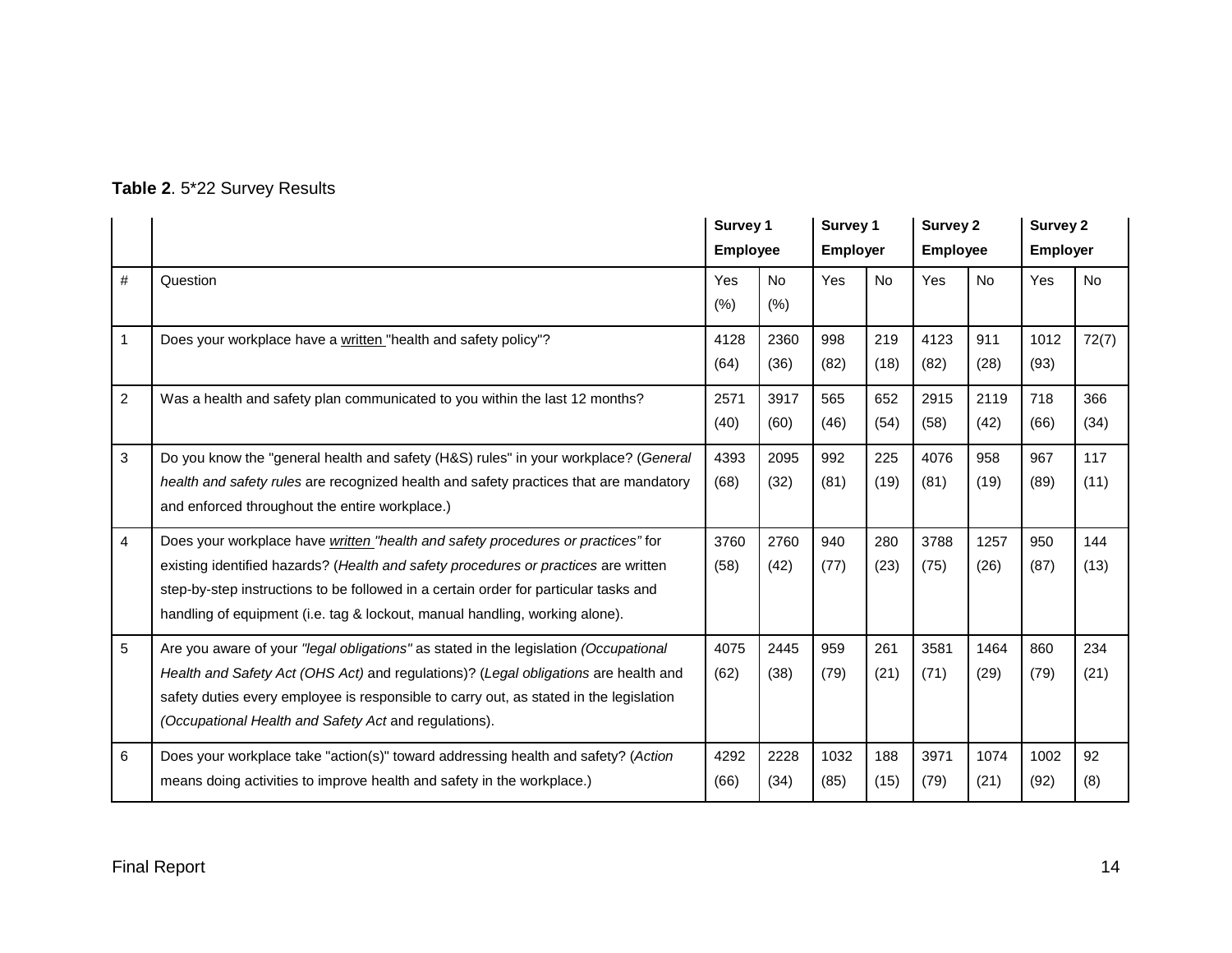| $\overline{7}$  | Does your workplace "communicate" health and safety issues to you?                              | 4795 | 1709 | 1077 | 143  | 4249  | 798      | 1009 | 79   |
|-----------------|-------------------------------------------------------------------------------------------------|------|------|------|------|-------|----------|------|------|
|                 | (Communication means to provide all employees with current, timely information and              | (74) | (26) | (88) | (12) | (84)  | (16)     | (93) | (7)  |
|                 | progress updates on health and safety issues.)                                                  |      |      |      |      |       |          |      |      |
|                 |                                                                                                 |      |      |      |      |       |          |      |      |
| 8               | Is there "support" for health and safety activities, actions, and initiatives in your           | 3871 | 2633 | 989  | 231  | 3696  | 1351     | 974  | 114  |
|                 | workplace? (Support means that management actively promotes and resolves health                 | (60) | (40) | (81) | (19) | (73)  | (27)     | (89) | (11) |
|                 | and safety (H&S) issues in the workplace (i.e. management: talks to employees about             |      |      |      |      |       |          |      |      |
|                 | H&S issues, participates in H&S activities, provides H&S information, provides                  |      |      |      |      |       |          |      |      |
|                 | resources, acknowledges employees' H&S practices).                                              |      |      |      |      |       |          |      |      |
| 9               | Does your workplace address the "well-being" of its employees? (The well-being of               | 4376 | 2131 | 1031 | 184  | 3899  | 1156     | 978  | 110  |
|                 | employees means the employer implements activities and programs, which supports                 | (67) | (33) | (85) | (15) | (77)  | (23)     | (90) | (10) |
|                 | the overall health of their employees.)                                                         |      |      |      |      |       |          |      |      |
| 10 <sub>b</sub> | Have you received any "health and safety orientation" about your workplace?                     | 250  | 3110 | 827  | 388  | 223   | $\Omega$ | 866  | 215  |
|                 |                                                                                                 |      |      |      |      |       |          |      |      |
|                 |                                                                                                 | (7)  | (93) | (68) | (32) | (100) |          | (80) | (20) |
| 11              | Have you "participated" in health and safety activities at your workplace within the last       | 2798 | 3896 | 827  | 388  | 2814  | 2155     | 800  | 269  |
|                 | 12 months? (Participation refers to the active involvement of employees in the                  | (43) | (57) | (68) | (32) | (57)  | (43)     | (75) | (25) |
|                 | improvement of health and safety in their workplace.)                                           |      |      |      |      |       |          |      |      |
| 12 <sup>°</sup> | Are you required to work safely at your workplace? (Required means that                         | 5752 | 742  | 1158 | 57   | 4583  | 385      | 1020 | 49   |
|                 | management expects all employees to follow safe work practices when performing                  | (89) | (11) | (95) | (5)  | (92)  | (7)      | (95) | (5)  |
|                 | their job duties.)                                                                              |      |      |      |      |       |          |      |      |
| 13              | Are known hazards "identified" at your workplace? (Identification means to recognize            | 3429 | 3049 | 866  | 352  | 3328  | 1672     | 838  | 242  |
|                 | hazards and risks. A <i>hazard</i> is a practice, behaviour, physical condition, or a situation | (53) | (47) | (71) | (29) | (66)  | (34)     | (78) | (22) |
|                 | that can cause injury, illness, or damage to property. A risk is a possibility or               |      |      |      |      |       |          |      |      |
|                 | probability of injury, illness, or damage to property.)                                         |      |      |      |      |       |          |      |      |
|                 |                                                                                                 |      |      |      |      |       |          |      |      |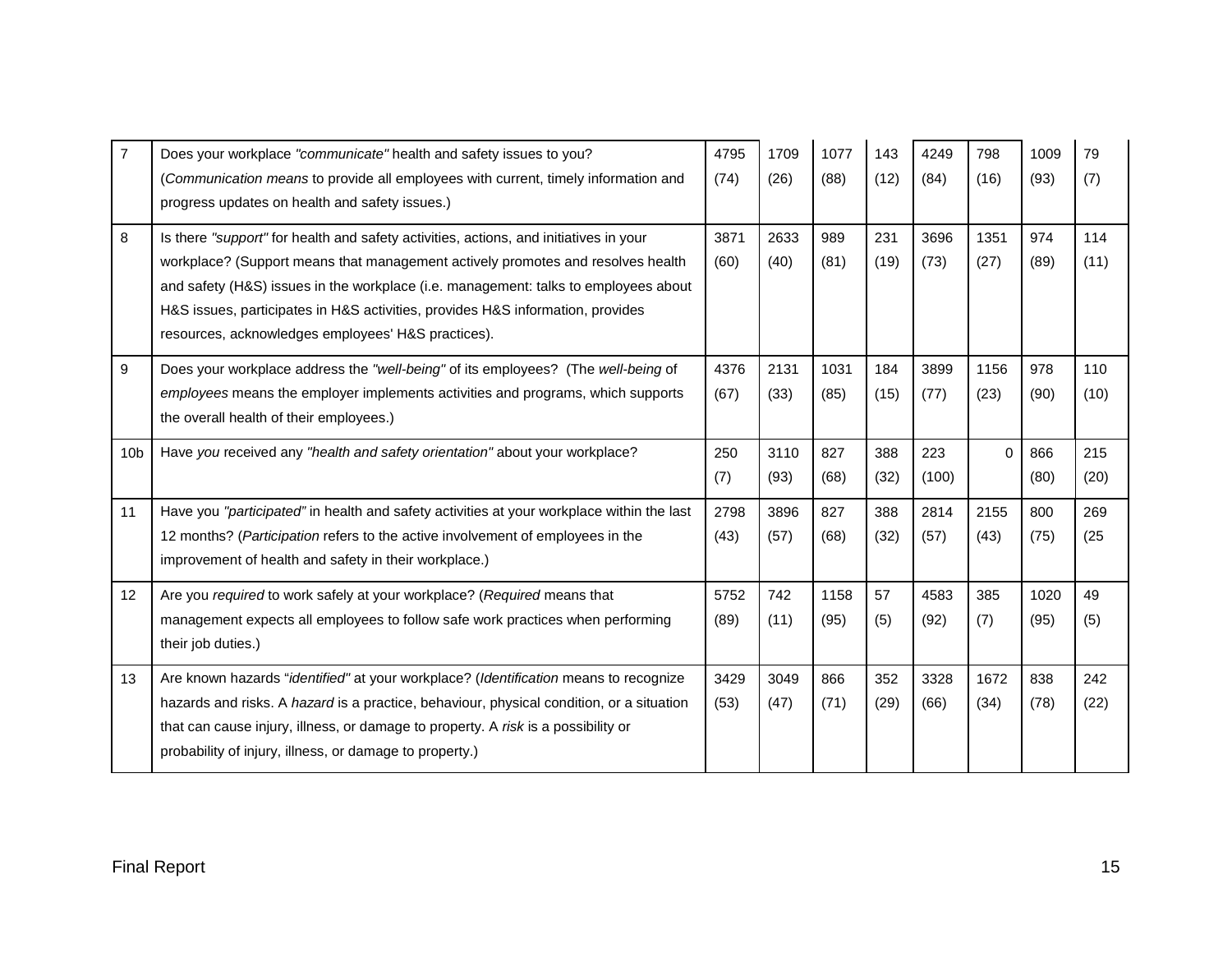| 14              | Does your workplace "control" for known hazards and risks? (Control means to<br>prevent or minimize any potential harm or loss from any hazards and risks in the                           | 4453<br>(69) | 2025<br>(31) | 1047<br>(86) | 171<br>(14) | 4003<br>(80) | 997<br>(20) | 988<br>(91) | 92<br>(9) |
|-----------------|--------------------------------------------------------------------------------------------------------------------------------------------------------------------------------------------|--------------|--------------|--------------|-------------|--------------|-------------|-------------|-----------|
|                 | workplace.)                                                                                                                                                                                |              |              |              |             |              |             |             |           |
| 15              | Are hazards and risks "reported' in your workplace? (Reporting means to inform the                                                                                                         | 5052         | 1467         | 1097         | 121         | 4342         | 715         | 1026        | 62        |
|                 | front-line supervisor or the person responsible for health and safety in your workplace<br>of a hazard or risk.)                                                                           | (77)         | (22)         | (90)         | (10)        | (86)         | (14)        | (94)        | (6)       |
| 16              | Are accidents reported in your workplace? (An accident is an event that results in                                                                                                         | 5562         | 914          | 1144         | 66          | 4492         | 425         | 1032        | 32        |
|                 | harm or damage. An incident is an event that could result in harm or damage (near<br>miss or near hit).)                                                                                   | (86)         | (14)         | (94)         | (6)         | (91)         | (9)         | (97)        | (3)       |
| 17              | Are accidents that occur in your workplace "investigated"? (An accident investigation is                                                                                                   | 3759         | 2717         | 974          | 236         | 3398         | 1520        | 947         | 117       |
|                 | a detailed search to find out the factors (who, what, where, when, how) of an accident<br>to determine the cause(s).)                                                                      | (58)         | (42)         | (80)         | (20)        | (69)         | (31)        | (89)        | (11)      |
|                 |                                                                                                                                                                                            |              |              |              |             |              |             |             |           |
| 18a             | Does your workplace record (in writing) accident or injury information? (An analysis is                                                                                                    | 3898         | 2554         | 968          | 239         | 3423         | 1466        | 920         | 132       |
|                 | the evaluation of accident and injury information (recorded) to find the causes of<br>accidents and injuries and to see if there are any harmful patterns developing in the<br>workplace.) | (60)         | (40)         | (80)         | (20)        | (70)         | (30)        | (87)        | (15)      |
| 18 <sub>b</sub> | If yes, does your workplace "analyze" the accident and injury information that it                                                                                                          | 1787         | 3077         | 535          | 396         | 1676         | 1012        | 486         | 155       |
|                 | records?                                                                                                                                                                                   | (37)         | (63)         | (57)         | (43)        | (62)         | (38)        | (76)        | (24)      |
| 19              | Are "health and safety inspections" conducted in your workplace? (A health and                                                                                                             | 3946         | 2543         | 947          | 271         | 3505         | 1518        | 945         | 128       |
|                 | safety inspection is a planned walk-through of the workplace to identify existing or<br>possible hazards and risks, and to recommend appropriate corrective actions.)                      | (61)         | (39)         | (78)         | (22)        | (70)         | (30)        | (88)        | (12)      |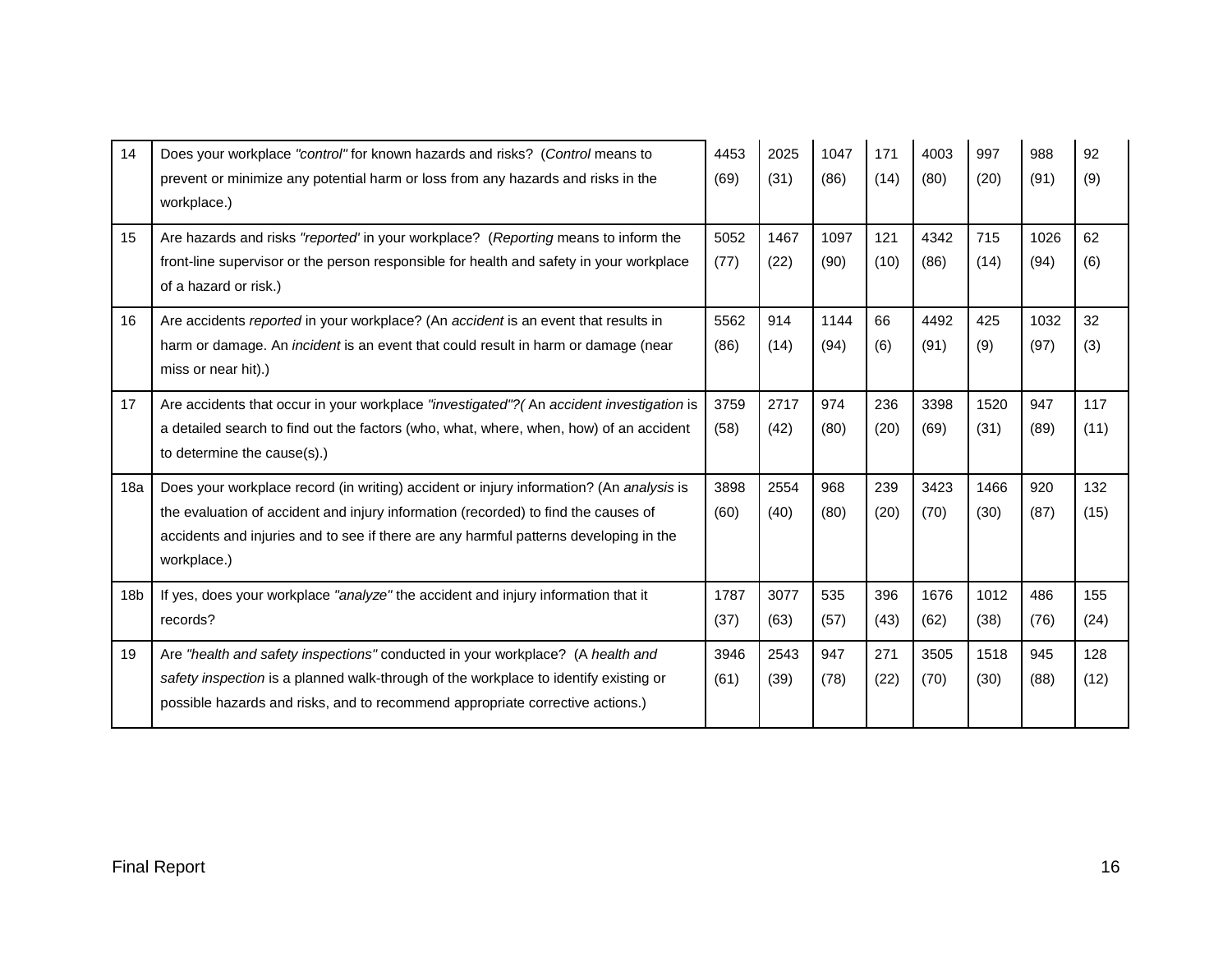| 20  | Have your health and safety "educational needs" been identified by your workplace?<br>(Educational Needs refers to the identification by your employer of any information,<br>instruction or training that would help employees do their job safely and protect their<br>health.)                                            | 2619<br>(40) | 3883<br>(60) | 670<br>(55) | 550<br>(45) | 2925<br>(58) | 2118<br>(42) | 808<br>(74) | 278<br>(26) |
|-----|------------------------------------------------------------------------------------------------------------------------------------------------------------------------------------------------------------------------------------------------------------------------------------------------------------------------------|--------------|--------------|-------------|-------------|--------------|--------------|-------------|-------------|
| 21  | Have you been provided with any health and safety education in your workplace? (The<br>delivery of health and safety education means providing the necessary information,<br>instruction, or training to help employees do their job safely and to protect their health.)                                                    | 3637<br>(56) | 2860<br>(44) | 889<br>(73) | 329<br>(27) | 3672<br>(73) | 1384<br>(27) | 937<br>(86) | 154<br>(14) |
| 22a | Does your workplace track and record the delivery of health and safety education?<br>(The effectiveness of health and safety education involves tracking and recording the<br>delivery of the health and safety education of all employees, and evaluating whether<br>the educational needs of all employees are being met.) | 2170<br>(33) | 4324<br>(67) | 641<br>(53) | 577<br>(47) | 2661<br>(52) | 2431<br>(48) | 776<br>(71) | 320<br>(29) |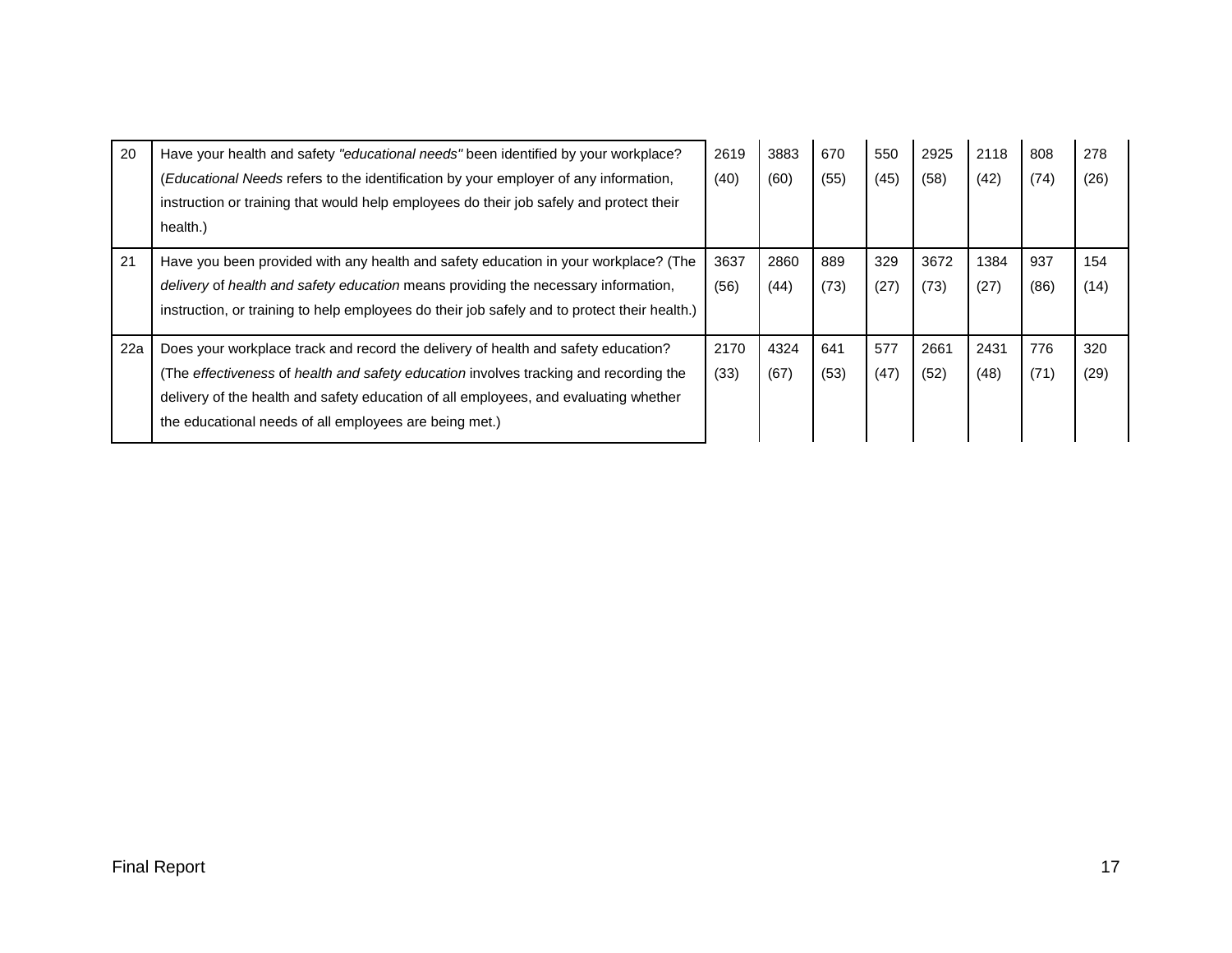Overall, supervisors were more likely to answer "yes" to questions than employees. This occurred on all questions in both surveys except supervisors' answers to the question "Have you received any health and safety orientation?" in the second survey. Here, the supervisor scores remained a constant 80% while the employee score rose (rather remarkably) from 7% in the first survey to 100% in the second survey.

This exception aside, supervisors' propensity to answer yes at a greater rate than employees persisted over time, although employee responses close the gap during the second survey. It is unclear what explains this difference. It might be a difference in their knowledge, their perception or their daily workplace reality.

An interesting thought experiment is to (momentarily) assume that the Focus Firms intervention eliminated differences in knowledge between the first and second survey. Any remaining differences between employee and supervisor scores on the second survey would then reflect a real difference in perception and/or workplace reality. Then eliminate any items where the difference is small (arbitrarily <17%) to isolate items of significant divergence. Table 3 outlines these items.

|                 |                                                                                                            | Survey 2<br>Employee | Survey 2<br>Supervisor | $\frac{0}{0}$<br><b>Difference</b> |
|-----------------|------------------------------------------------------------------------------------------------------------|----------------------|------------------------|------------------------------------|
| #               | Question                                                                                                   | Yes                  | Yes                    |                                    |
| 10 <sub>b</sub> | Have you received any "health and safety<br>orientation" about your workplace?                             | 223 (100)            | 866 (80)               | 20                                 |
| 11              | Have you "participated" in health and safety<br>activities at your workplace within the last 12<br>months? | 2814 (57)            | 800 (75)               | 18                                 |
| 17              | Are accidents that occur in your workplace<br>"investigated"?                                              | 3398 (69)            | 947 (89)               | 20                                 |
| 18a             | Does your workplace record (in writing) accident or<br>injury information?                                 | 3423 (70)            | 920 (87)               | 17                                 |
| 19              | Are "health and safety inspections" conducted in<br>your workplace?                                        | 3505 (70)            | 945 (88)               | 18                                 |
| 22a             | Does your workplace track and record the delivery<br>of health and safety education?                       | 2661 (52)            | 776 (71)               | 19                                 |

**Table 3**. Large Employee-Supervisor Differences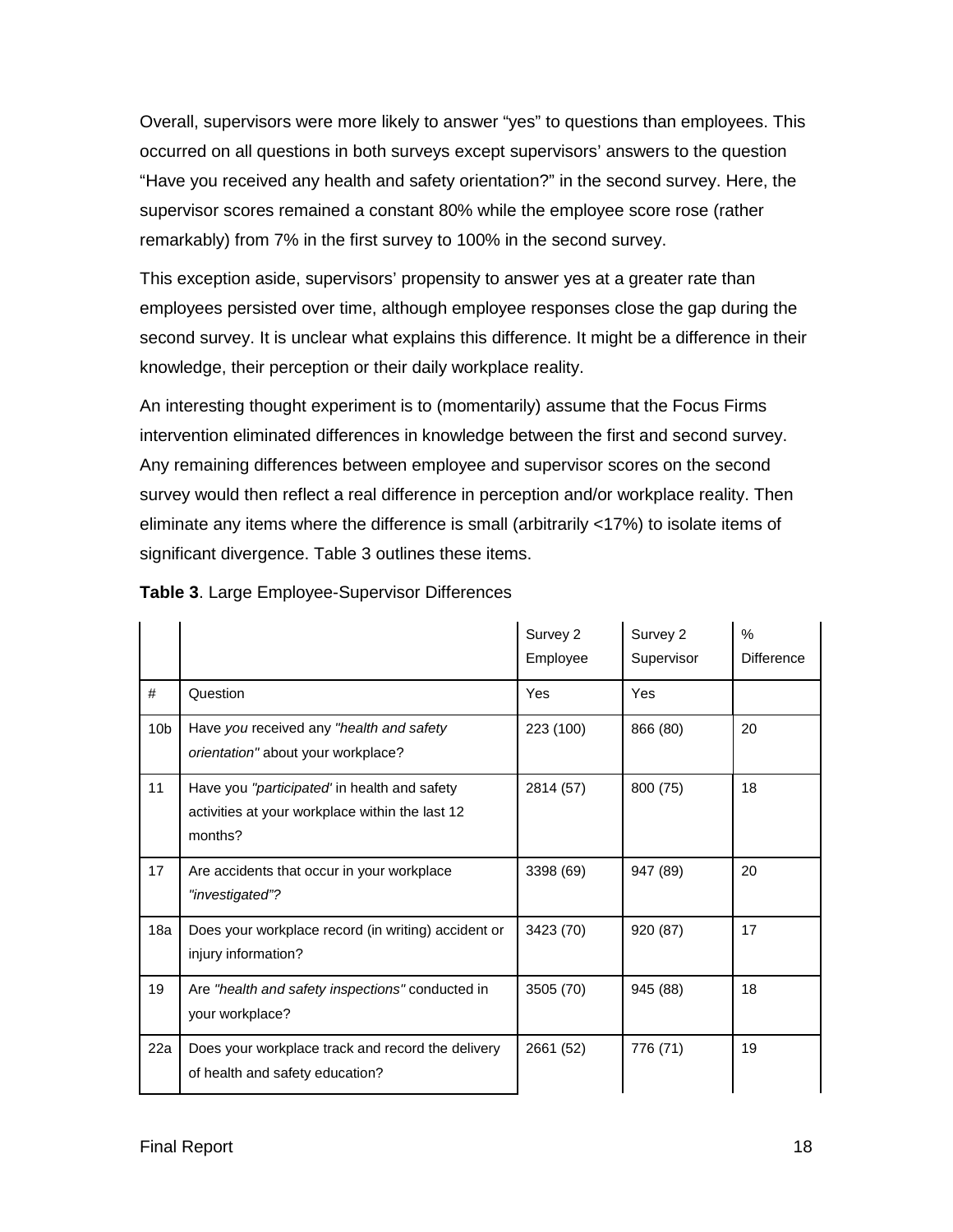Whereas there may well be some actual differences in how employers behave towards each group, it appears more likely these differences reflect mostly perceptual differences between the groups. That this survey measures perception (rather than reality) is a significant limitation in the utility of these results for evaluative purposes because it is unclear whose perceptions are correct. Are employees ignorant of the reality of their workplace? Or are supervisors simply caught up in management hype about commitment to health and safety?

That said, there is a general upwards trend in responses over time that is almost universal. The only item not demonstrating an upward trend was supervisor responses to the question "Are you required to work safely?" This exception can be discounted because it held high at 95%. The percentage of employees answering "yes" to questions tended to increase at a greater rate than supervisor answers did, perhaps reflecting, at least in part, an improvement in employees' knowledge of OHS practices in their workplace.

More subjectively, it is possible to discern a pattern in the degree of change between the first and second survey. For example, employee responses on some questions changed significantly. A change of ≥17% was (arbitrarily) deemed to be a large change. Table 4 shows the questions where there were large changes.

The questions showing large changes tended to focus on the existence of written policy and procedures, and the occurrence of orientations, communication, accident analysis and safety education. It is unclear whether these changes were caused by changing respondent perceptions or awareness or an actual change in the workplace (or some combination of these explanations).

If these higher scores reflect an actual change in the workplace, the required change in the production process is not typically significant. That is to say, it is relatively inexpensive to implement these changes, such as by developing a written health and safety policy and communicating it to employees. For this reason, these changes are termed "inexpensive" to implement.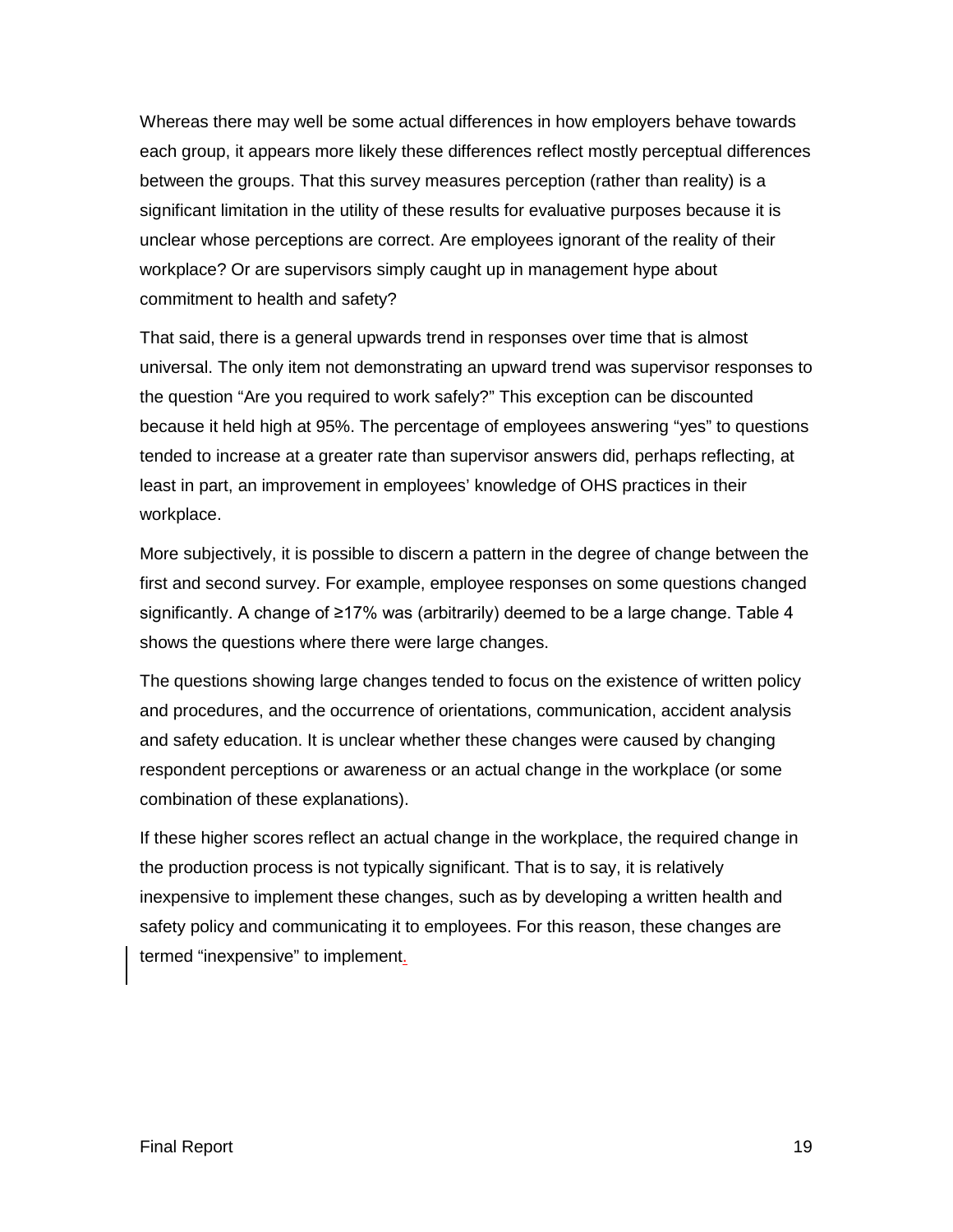|                 |                                                                                                                     | Survey 1<br><b>Employee</b> | <b>Survey 2</b><br><b>Employee</b> | Change |
|-----------------|---------------------------------------------------------------------------------------------------------------------|-----------------------------|------------------------------------|--------|
| #               | Question                                                                                                            | Yes $(\%)$                  | Yes $(\%)$                         | (% )   |
| $\mathbf{1}$    | Does your workplace have a written "health and<br>safety policy"?                                                   | 64                          | 82                                 | $+18$  |
| $\overline{2}$  | Was a health and safety plan communicated to you<br>within the last 12 months?                                      | 40                          | 58                                 | $+18$  |
| $\overline{4}$  | Does your workplace have written "health and safety<br>procedures or practices" for existing identified<br>hazards? | 58                          | 75                                 | $+17$  |
| 10 <sub>b</sub> | Have you received any "health and safety orientation"<br>about your workplace?                                      | $\overline{7}$              | 100                                | $+93$  |
| 18 <sub>b</sub> | If yes, does your workplace "analyze" the accident<br>and injury information that it records?                       | 37                          | 62                                 | $+25$  |
| 20              | Have your health and safety "educational needs" been<br>identified by your workplace?                               | 40                          | 58                                 | $+18$  |
| 21              | Have you been provided with any health and safety<br>education in your workplace?                                   | 56                          | 73                                 | $+17$  |
| 22a             | Does your workplace track and record the delivery of<br>health and safety education?                                | 33                          | 52                                 | $+19$  |

#### **Table 4**. Large Employee Changes, Survey 1 to Survey 2

Examining questions upon which there was less change over time yields a different pattern. A change of <10% was (arbitrarily) deemed to be a small change. Table 5 shows the questions where there were small changes.

The questions showing small changes tended to focus on knowledge of the law, reporting of risks and accidents, and workplace inspections. These questions address areas where an actual change in the workplace may result in significant changes in the production process. For this reason, these changes are termed "expensive" to implement.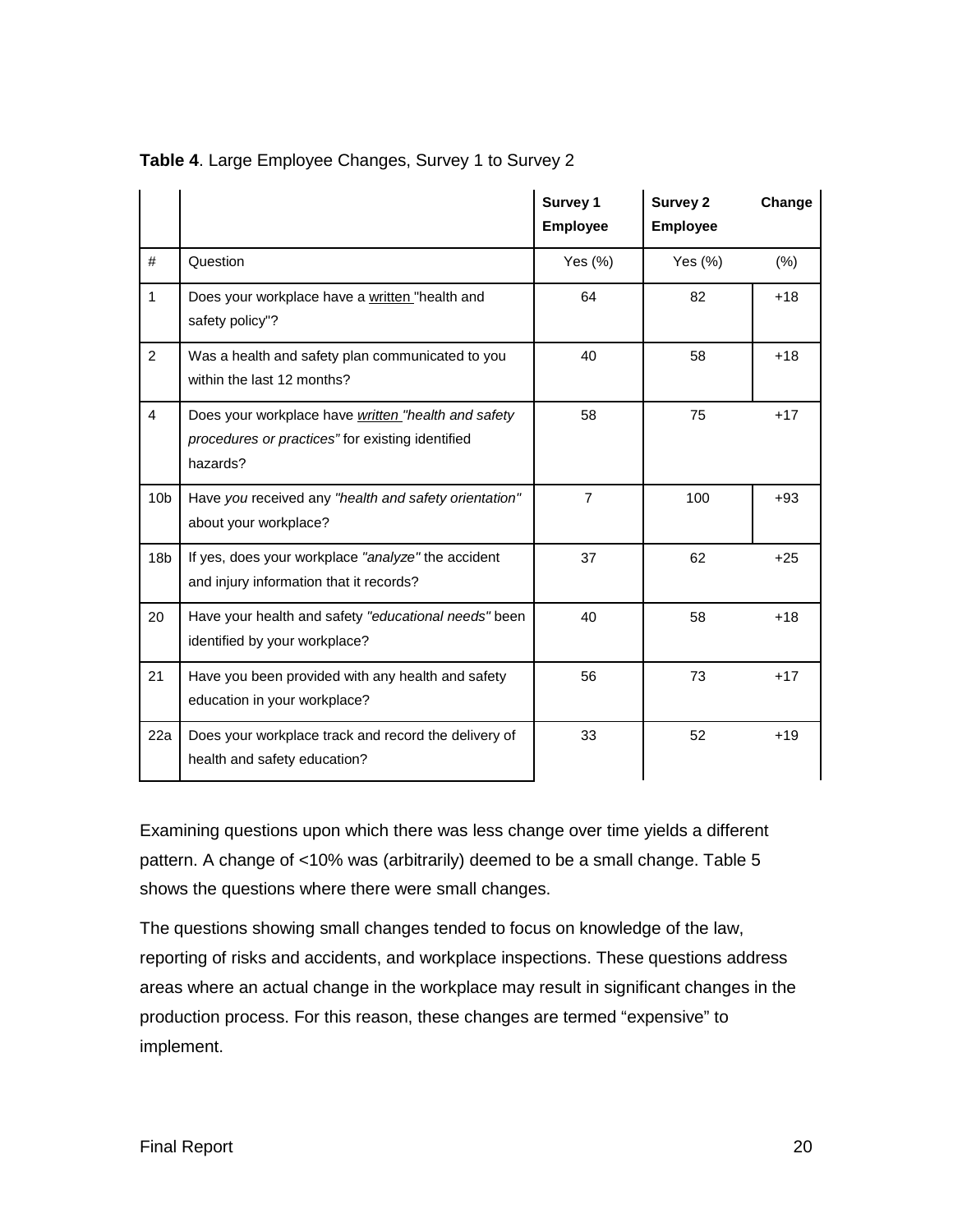|    |                                                                                                                                               | Survey 1<br><b>Employee</b> | <b>Survey 2</b><br><b>Employee</b> | Change |
|----|-----------------------------------------------------------------------------------------------------------------------------------------------|-----------------------------|------------------------------------|--------|
| #  | Question                                                                                                                                      | Yes $(\%)$                  | Yes $(\%)$                         | (% )   |
| 5  | Are you aware of your "legal obligations" as stated in the<br>legislation (Occupational Health and Safety Act (OHS)<br>Act) and regulations)? | 62                          | 71                                 | $+9$   |
| 15 | Are hazards and risks "reported" in your workplace?                                                                                           | 77                          | 86                                 | $+9$   |
| 16 | Are accidents reported in your workplace?                                                                                                     | 86                          | 91                                 | $+5$   |
| 19 | Are "health and safety inspections" conducted in your<br>workplace?                                                                           | 61                          | 70                                 | $+9$   |

**Table 5**. Small Employee Changes, Survey 1 to Survey 2

Of particular interest were the relatively low levels of employee agreement around knowing their legal obligations and the occurrence of health and safety inspections. While increasing the percent of employees who know their legal obligations (and, one, presumes, rights) seems like a fairly straight-forward fix, one of the implications of a knowledgeable workforce is that they may begin to exercise their rights which may, in turn, entail significant costs to the employer. Similarly, conducting health and safety inspections is not particularly difficult, but the outcome of such inspections may entail significant costs for the employer.

#### **Conclusion**

Taken together, this analysis suggests the Focus Firms intervention has generated positive outcomes of varying strength. Assuming, for the moment, that results reflect actual changes in the workplace and that all changes are caused by the Focus Firms intervention, we might conclude:

1. There was a significant change in the views of employees and supervisors about workplace safety behaviours, processes and knowledge after the Focus Firm intervention. At a high level, this suggests that employees and supervisors believed that their workplaces had in place more OHS measures after the initiative, and, to the degree that awareness alters behaviour, this may be a significant outcome.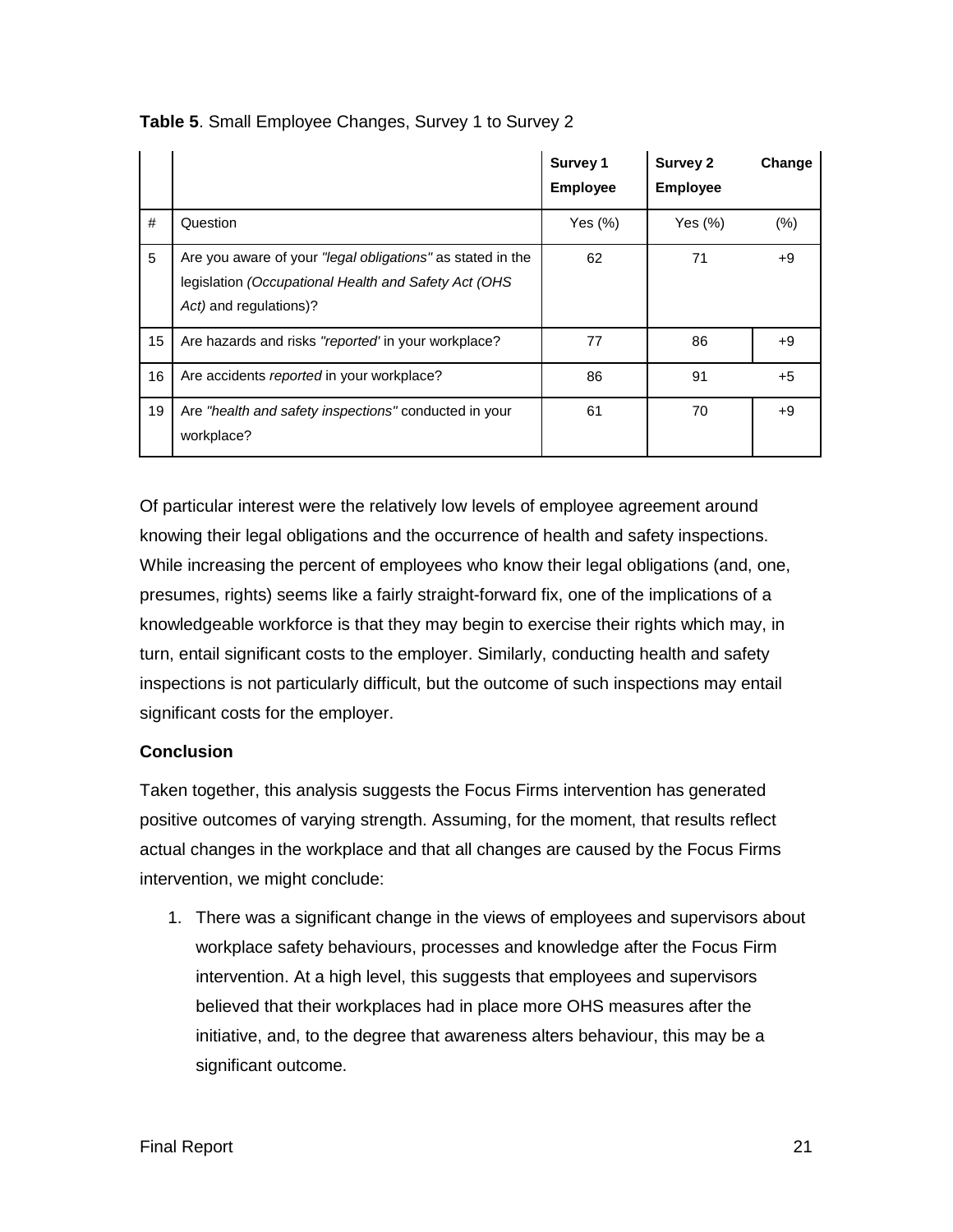- 2. There remain significant differences in the perceptions of workplace safety between employees and supervisors, although this gap closed over time.
- 3. There have been significant improvements in areas where improvements entail lower cost such as the existence of written policy and procedures, and the occurrence of orientations, communication, accident analysis and safety education.
- 4. By contrast, the rate of improvement in areas where improvements entail higher costs has been slower, such as knowledge of the law, reporting of risks and accidents, and workplace inspections.

The strength of these conclusions is reduced by the degree to which the assumptions about perception mirroring reality and the causality of the Focus Firms initiative are relaxed. Overall, there appears to be evidence of modest improvements in workplace safety behaviours, processes and knowledge at the Focus Firms during the period of the intervention.

## **INJURY OUTCOMES FINDINGS**

One way to assess the impact of Focus Firms intervention is to examine changes in outcomes and enforcement activity over time. This section analyzes workers' compensation and OHS enforcement data for the 43 Focus Firms for which full data sets were available. Data was drawn from WorkSafeNB's OHS enforcement and compensable injury database. Where possible, Focus Firms were matched with similar firms that did not participate in the intervention to partially control for changes unrelated to the Focus Firms intervention.

#### **Outcomes Indicators**

Five indicators of the incidence of workplace injury and safety violations were constructed from data supplied by WorkSafeNB:

- 1. Lost-time claims per 100 FTEs
- 2. Lost-time claim costs per 100 FTEs
- 3. No lost time claims per 100 FTEs
- 4. No lost-time claim costs per 100 FTEs
- 5. Officer orders per 100 FTEs.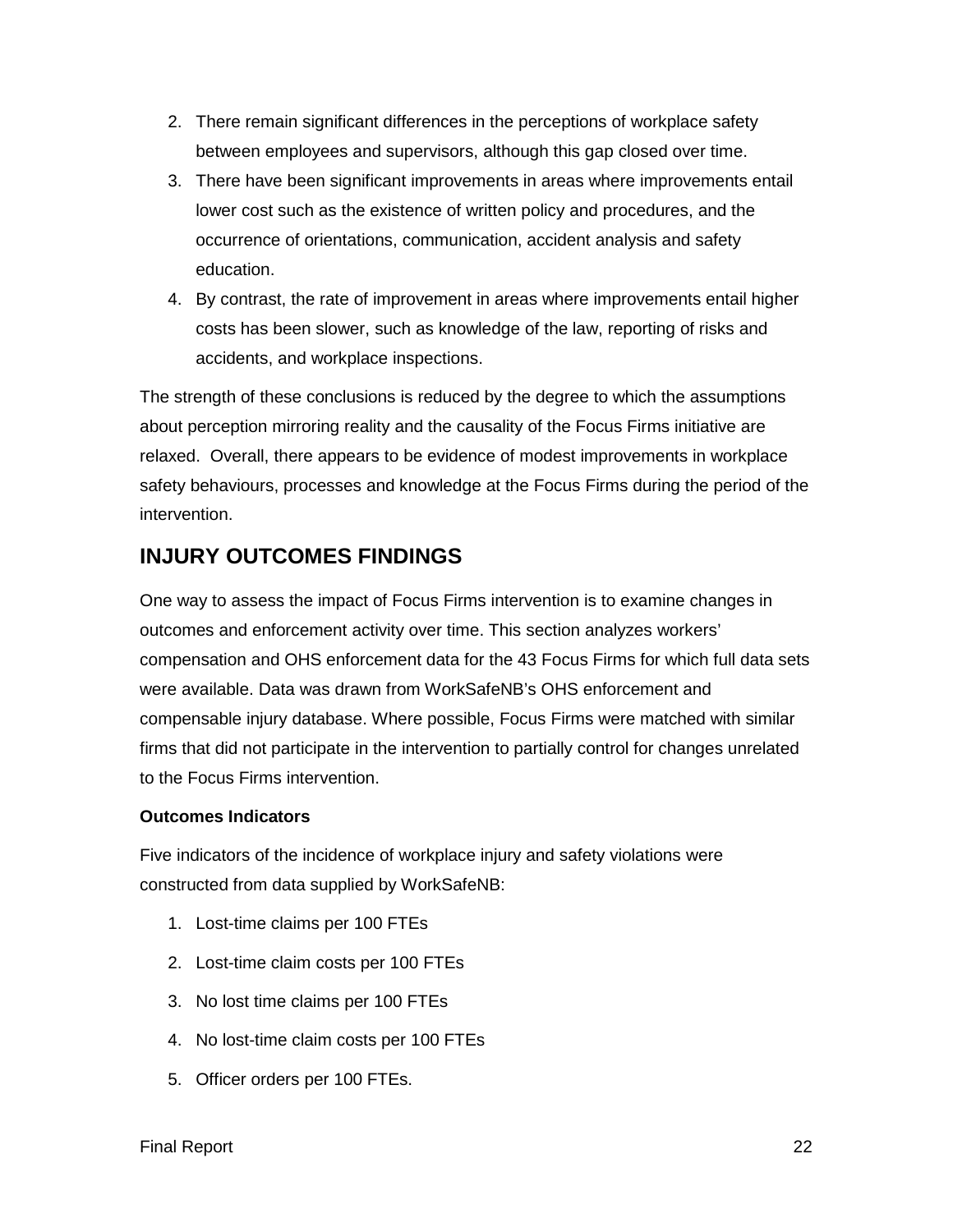Workers' compensation claims requiring workers to spend time away from work (i.e., lost-time claims) typically indicate more serious injuries. Serious injuries are a useful high-level indicator of overall workplace safety. Two indicators addressing lost-time claims were constructed:

- 1. **Lost-time claims per 100 FTEs:** This indicator examines the number of lost-time claims (LTCs) per 100 full-time equivalent (FTE) employees. This indicator allows comparisons of LTC incidence over time.
- 2. **Lost-time claims cost per 100 FTEs:** This indicator examines real dollar LTC costs per 100 FTE employees. This indicator allows comparisons of the cost of LTC injuries to an employer over time.

It is important to note that lost-time claim data can be affected by employer behaviour. For example, employers can convert lost-time claims to no-lost-time claims via the provision of modified work. Reputational and financial incentives (e.g., universal experience rating) can motivate such behaviour.

Workers' compensation claims that entail workers spending no time away from work (i.e., no lost-time claims) but which still require the payment of wage-replacement and/or medical-rehabilitation costs associated with an injury provide a broader measure of the incidence of workplace injury. Two indicators addressing no lost-time claims were constructed:

- 3. **No lost-time claims per 100 FTEs:** This indicator examines the number of no lost-time claim (NLTC) injuries per 100 FTE employees. This indicator allows comparisons of NLTC incidence over time and, in conjunction with the indicator measuring the number of LTCs, the overall change in reported injuries.
- 4. **No lost-time claims cost per 100 FTEs:** This indicator examines real dollar costs of NLTC injuries per 100 FTE employees. This indicator allows comparisons of the cost of NLTC injuries to an employer over time and, in conjunction with the indicator measuring the cost of LTCs, the overall change in reported injury costs.

When the number of NLTCs is added to the number of LTCs, it becomes possible to draw some conclusions about the overall level of injury. It should be noted, however, that combining LTCs and NLTCs provides only a partial measure of injury. It excluded injuries not requiring reporting, injuries not reported and most occupational diseases.

#### Final Report 23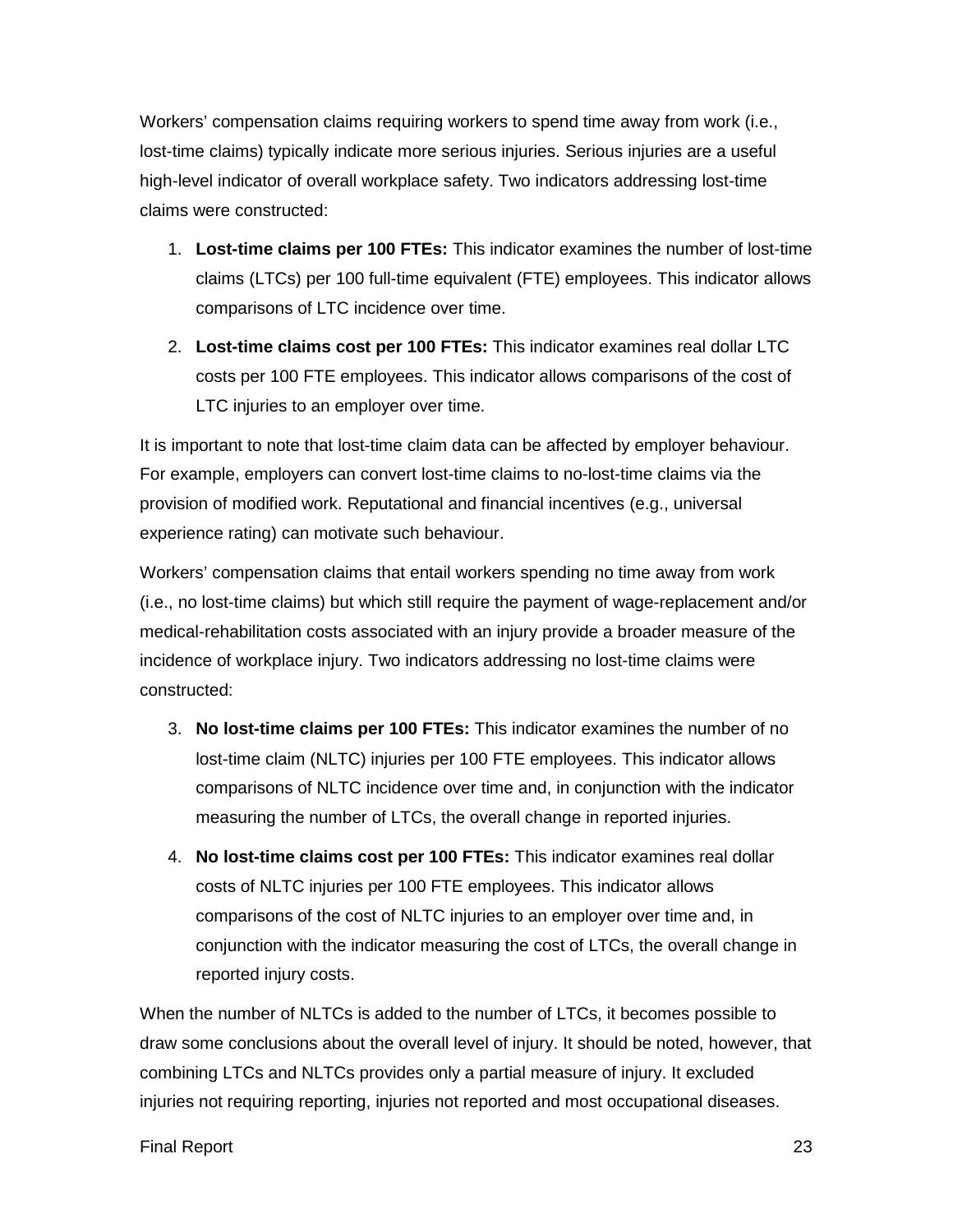The number of officer orders issued is an indicator of the incidence of safety violations identified in their workplace that required remedy but that do not pose imminent danger. One indicator of safety was constructed:

5. **Officer orders:** This indicator examines safety orders issued per 100 inspections. This allows comparisons of employers over time.

Note that quantitative measures of orders obscure qualitative changes in violations that are seen on worksites. Further, this indicator is vulnerable to changing enforcement strategies as well as employer responses (e.g., if an employer complies immediately with an identified violation, an order may not be issued).

#### **Descriptive Results: Injury Costs**

Descriptive results are presented graphically in Figures 1-6 below. Where there was matched pairs data, the Focus Firm data is the dark line while the comparison firm data is the light line.

Figure 1 presents mean real-dollar LTC cost per 100 FTEs. Matched pairs data was available for this indicator. Prior to the intervention, Focus Firms had significantly higher LTC costs per 100 FTE than comparator firms. Three years after the intervention, the LTC costs per 100 FTEs of both groups converged. This convergence was at a level significantly lower than the Focus Firms' baseline LTC costs.

This convergence reflects a combination of declining Focus Firms' LTC costs and increasing comparator firms' LTC costs. Declining Focus Firms' LTC costs make the greater contribution to the convergence. It should be noted that declining Focus Firms' LTC costs does not necessarily mean Focus Firms had fewer or less severe injuries. LTC cost measures can be affected by employer behaviour such as the provision of modified work whereby LTC costs are converted to NLTC costs. It is not clear the degree to which conversion occurred, although Figure 2 suggests some "converting" did occur.

Figure 2 presents mean real-dollar NLTC cost per 100 FTE employees. Matched pairs data was available for this indicator. Prior to the intervention, Focus Firms had slightly lower NLTC costs per 100 FTE than comparator firms. During the intervention year, Focus Firms' NLTC costs became higher than those of comparator firms (which also showed a decline). This gap persisted throughout the three years after the intervention.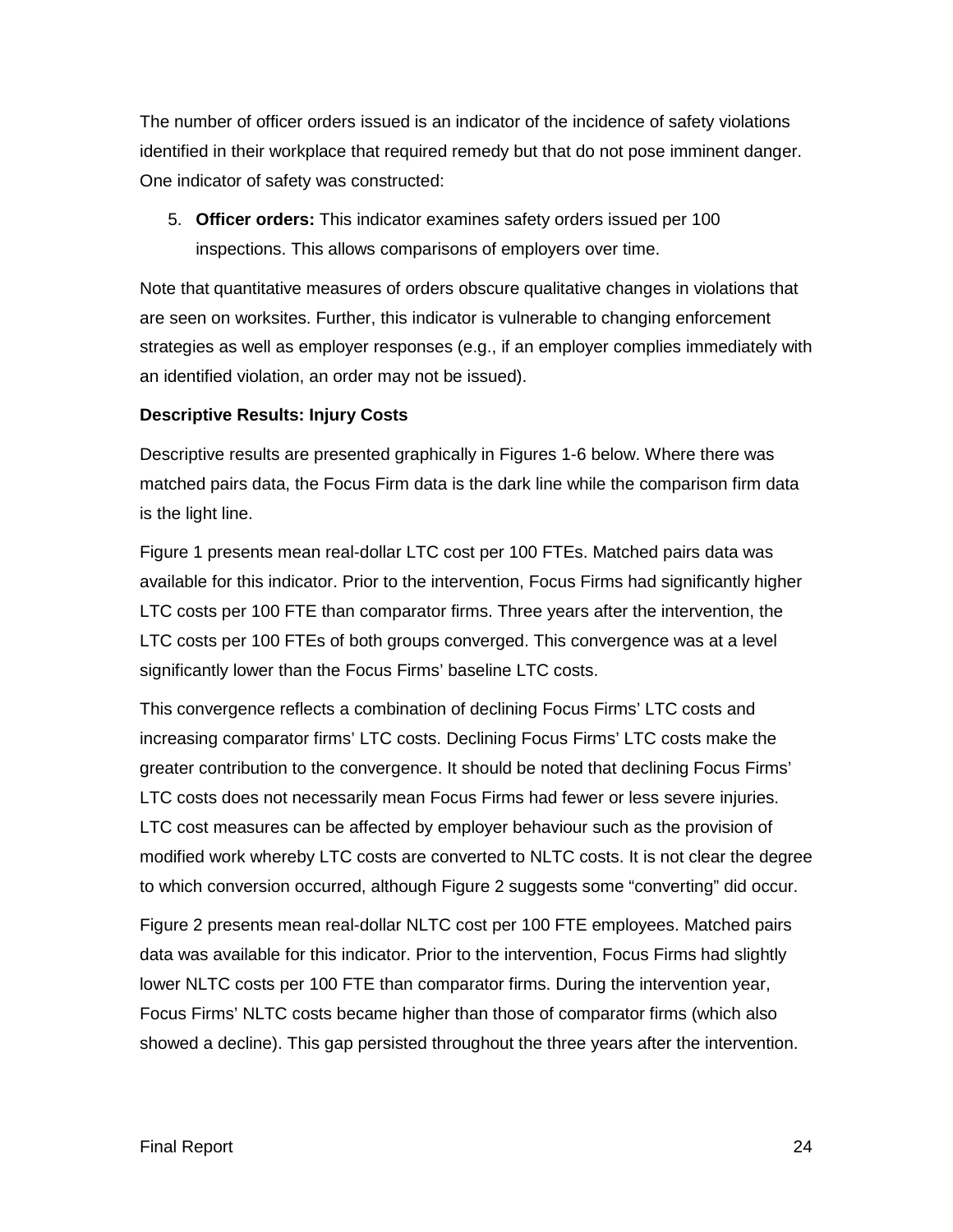

**Figure 1.** Real-Dollar Mean LTC Costs per 100 FTEs





When the data underlying Figures 1 and 2 is examined, what we see is that the LTC claims costs per 100 FTEs converging between Focus Firms and comparator firms while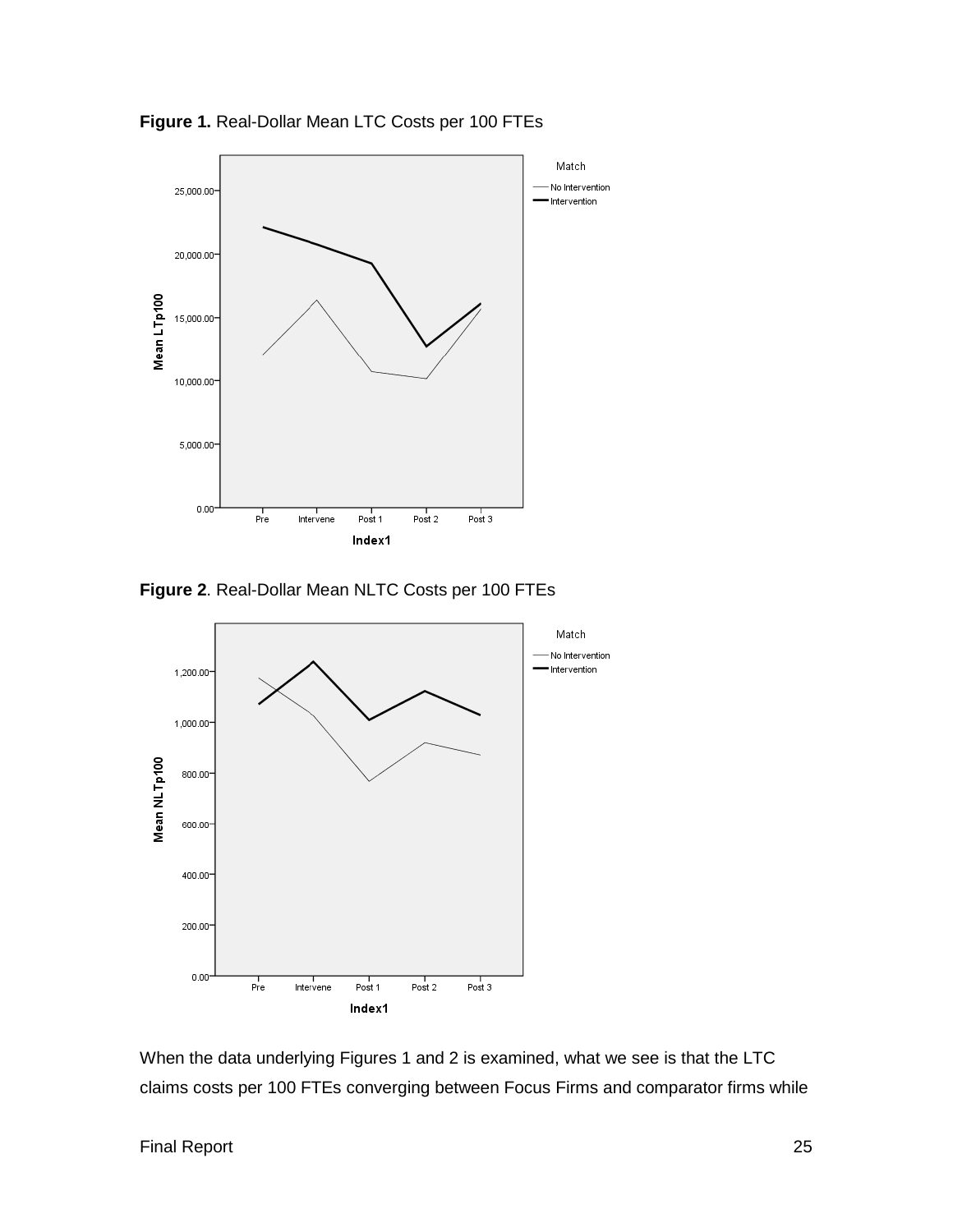NLTC costs are diverging. This suggests that the Focus Firms initiative may have triggered a conversion of some LTCs to NLTCs among Focus Firms.

The conversion of LTC costs to NLTC costs may be a positive outcome for Focus Firms because it reduced total, real-dollar injury claim costs during the five-year period of study by 26%. It could also indicate less severe accidents which is a positive outcome. While much of this savings will be paid out in the form of wages for workers on modified work, modified work does yield a return to the employer in the form of work done.

It is not clear, however, whether this conversion is consistent with the Focus Firms initiative's goal of reducing workplace injuries. As noted above, conversion can occur through a reduction in the severity of injury (the ideal outcome). Or conversions can come through the provision of modified work. Modified work can be provided for legitimate reasons (typically a positive outcome). Modified work can also be a form of employer gaming in pursuit of reputational and/or financial incentives for reduced LTC costs (typically a negative outcome). And, of course, all three can happen at once. It is not possible to determine the degree to which each of these explanations contributes to the conversion effect noted here.

#### **Descriptive Results: Injury Numbers**

Figure 3 presents the mean LTCs per 100 FTEs. Matched pairs data was not available for this indicator. Focus Firms saw the number of LTCs decline each year post intervention, although the rate of reduction tailed off in year three. Figure 4 presents the mean NLTCs per 100 FTEs. Focus Firms saw the number of NLTCs decline in the year following intervention, then move slightly higher and then drop.

When combined, the mean LTC and NLTC are useful proxy for overall injury rates. This is because, while it is possible that reductions in LTCs can reflect conversions of LTCs to NLTCs, it is much more difficult to convert NLTCs to non-claims. Consequently, when combined (in Figure 5), mean LTCs and NLTCs per 100 FTEs provides a useful (albeit imperfect) gauge of overall injury rates. Figure 5 shows an overall reduction in injury rates in the first year post-intervention. Subsequently, the rate of injury reduction flattens out, but does not go back up in the second or third year.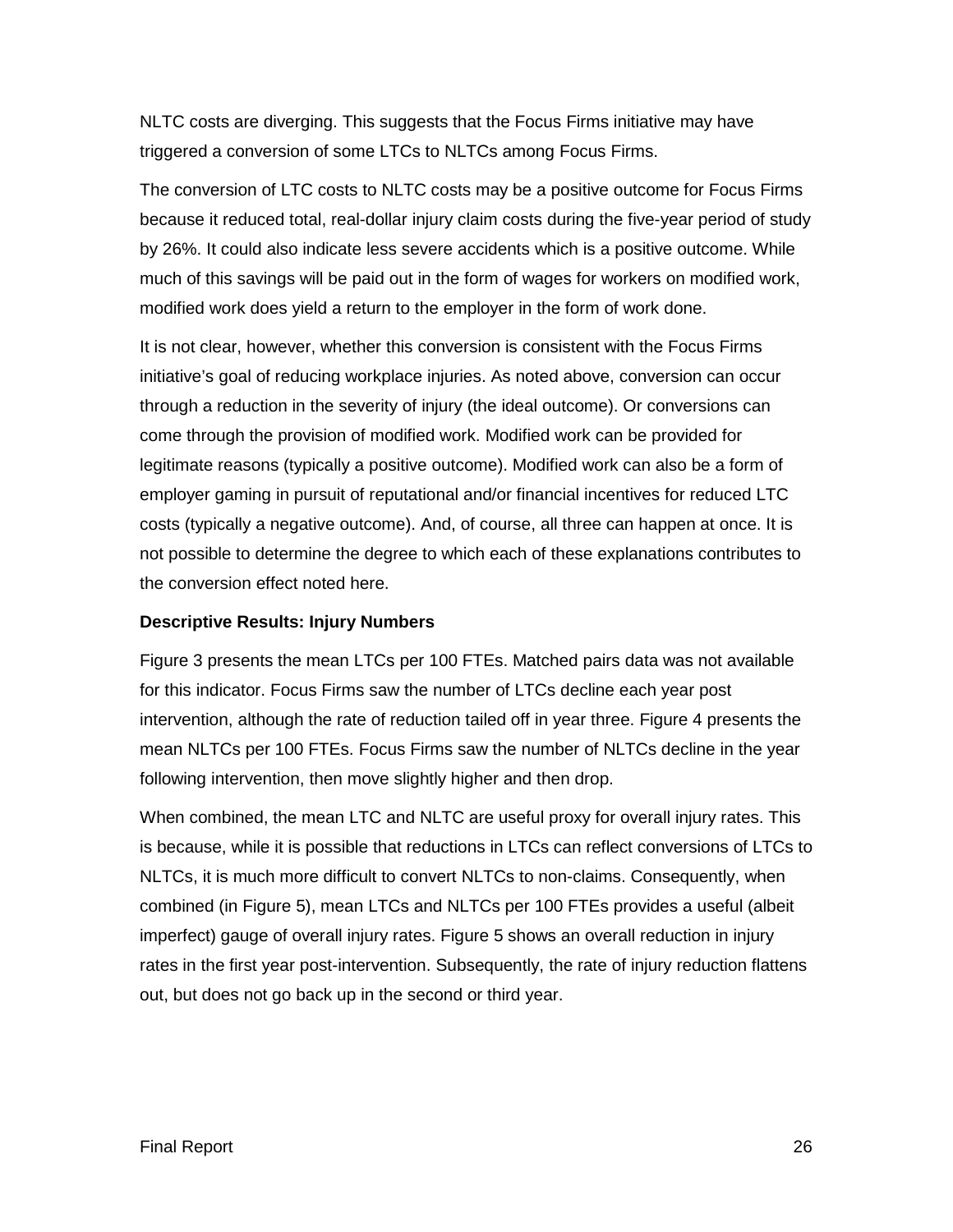**Figure 3**. Mean LTC per 100 FTEs

![](_page_28_Figure_1.jpeg)

**Figure 4**. Mean NLTCs per 100 FTEs

![](_page_28_Figure_3.jpeg)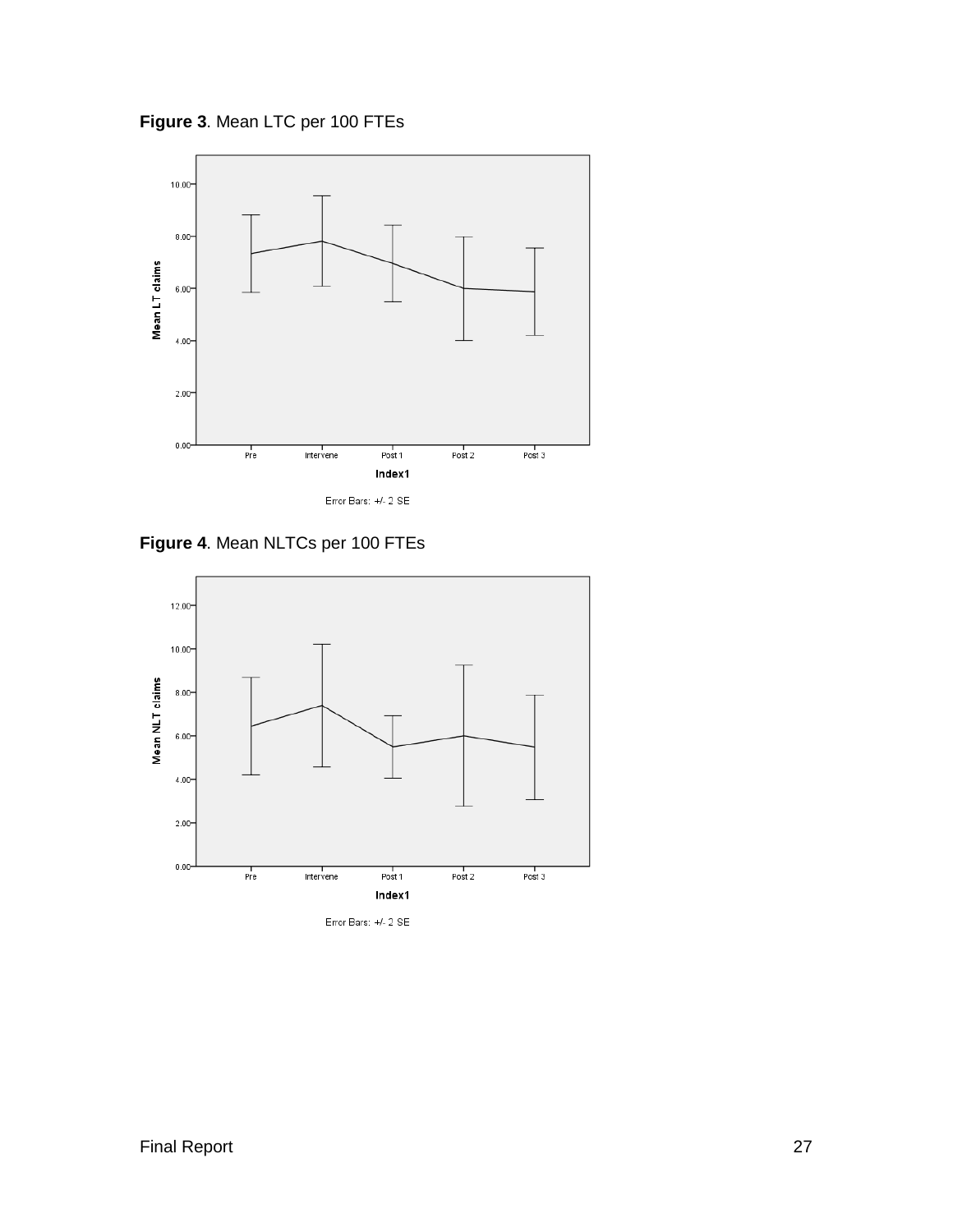**Figure 5**. Mean LTC and NTLC per 100 FTEs.

![](_page_29_Figure_1.jpeg)

The change shown in Figure 5 is important given the goals of the Focus Firm initiative. The timing of the change suggests it is related to the Focus Firm initiative. The data points were centred on the intervention year (which was different for different firms). The clear pattern of reduction following the intervention and that the reduction is consistent with the expected effect of the Focus Firm initiative augur against chance causing this reduction. That said, it is important to note that we cannot be sure this change was triggered by the Focus Firm initiative due to a lack of adequate data on the comparator firms. It is possible that this decline reflects a broad reduction in injury rates or a regression towards the mean by the Focus Firms unrelated to the Focus Firm initiative.

Figure 6 presents the number of officer orders issued per 100 inspections. Matched pairs data was available for this indicator. Focus Firms saw an increase in the rate of officer orders issued in each year excepting the last year, when the rate of officer orders dropped. Comparator firms follow a similar pattern, excepting the last year, when comparator firms continued to see an increase in officer orders per 100 inspections.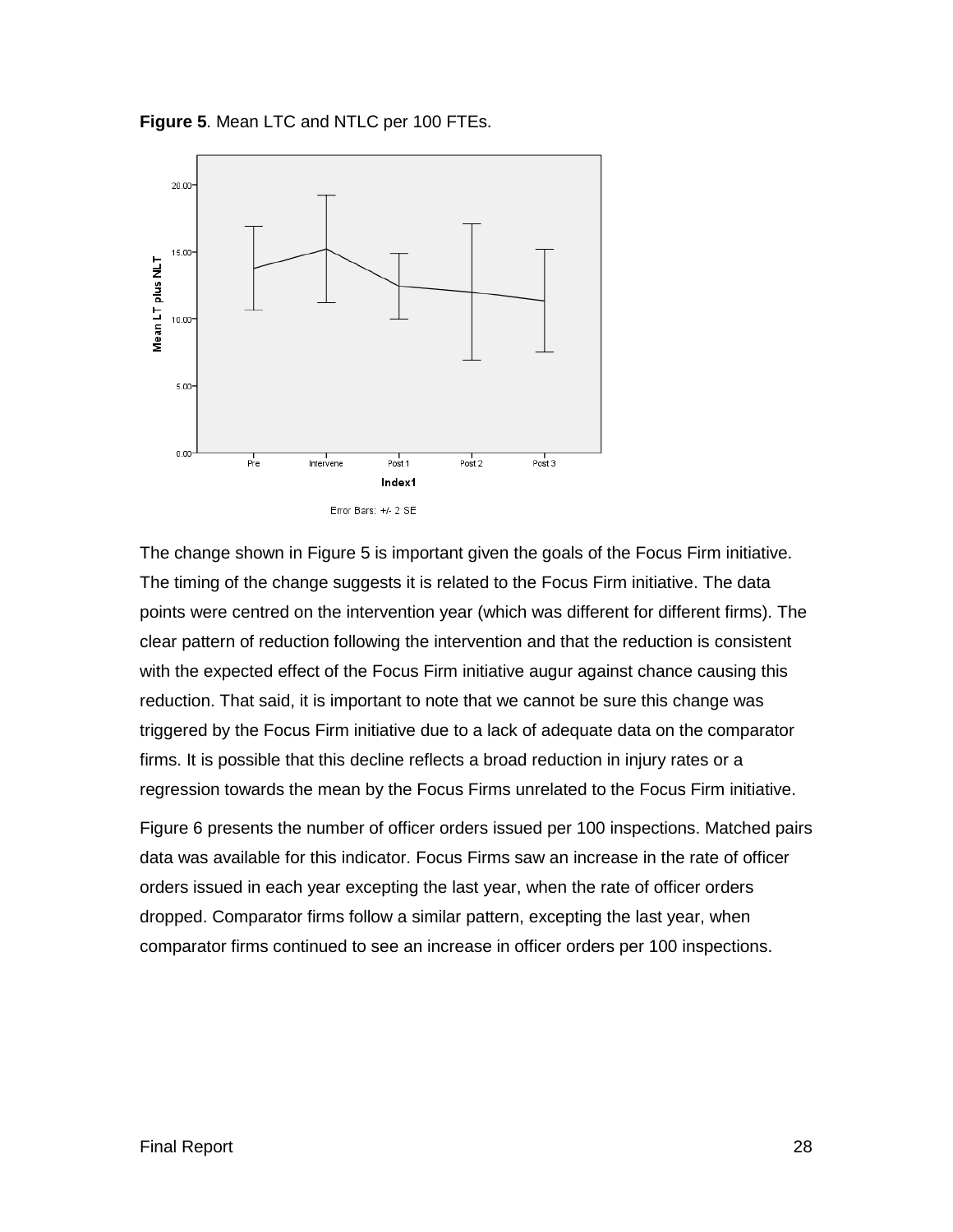**Figure 6**. Officer Orders per 100 Inspections

![](_page_30_Figure_1.jpeg)

Figure 6 suggests that, over time, there has been a general trend towards more officer orders being issued per 100 inspections. The Focus Firm initiative does not appears to have significantly altered the likelihood of an order being issued until the third year following intervention. It should be noted that the officer order measure does not provide any sense of whether (and how) the violations for which orders are being written may have changed over time. That is to say, the measure may obscure important qualitative changes in the orders issued to the focus firms and the comparator firms over time.

#### **RMANOVA Results**

A Repeated Measures Analysis of Variance (RMANOVA) was also conducted for LTC and NLTC numbers and costs as well as for SWOs and Orders. The small numbers in this study preclude interpreting the RMANOVA results as an inference to the larger population of firms. Nevertheless, these results do give an indication of the magnitude of change over time (i.e., effect size,  $\eta^2_{\text{partial}}$ ). These results should be interpreted as pilot data for comparative purposes against firms without intervention and/or against the results of future interventions. Unless otherwise noted, the results of the RMANOVAs were not statistically significant. All significant effects noted below are based on a 'univariate' analysis of the data following a non-significant MANOVA. Thus, these results

Final Report 29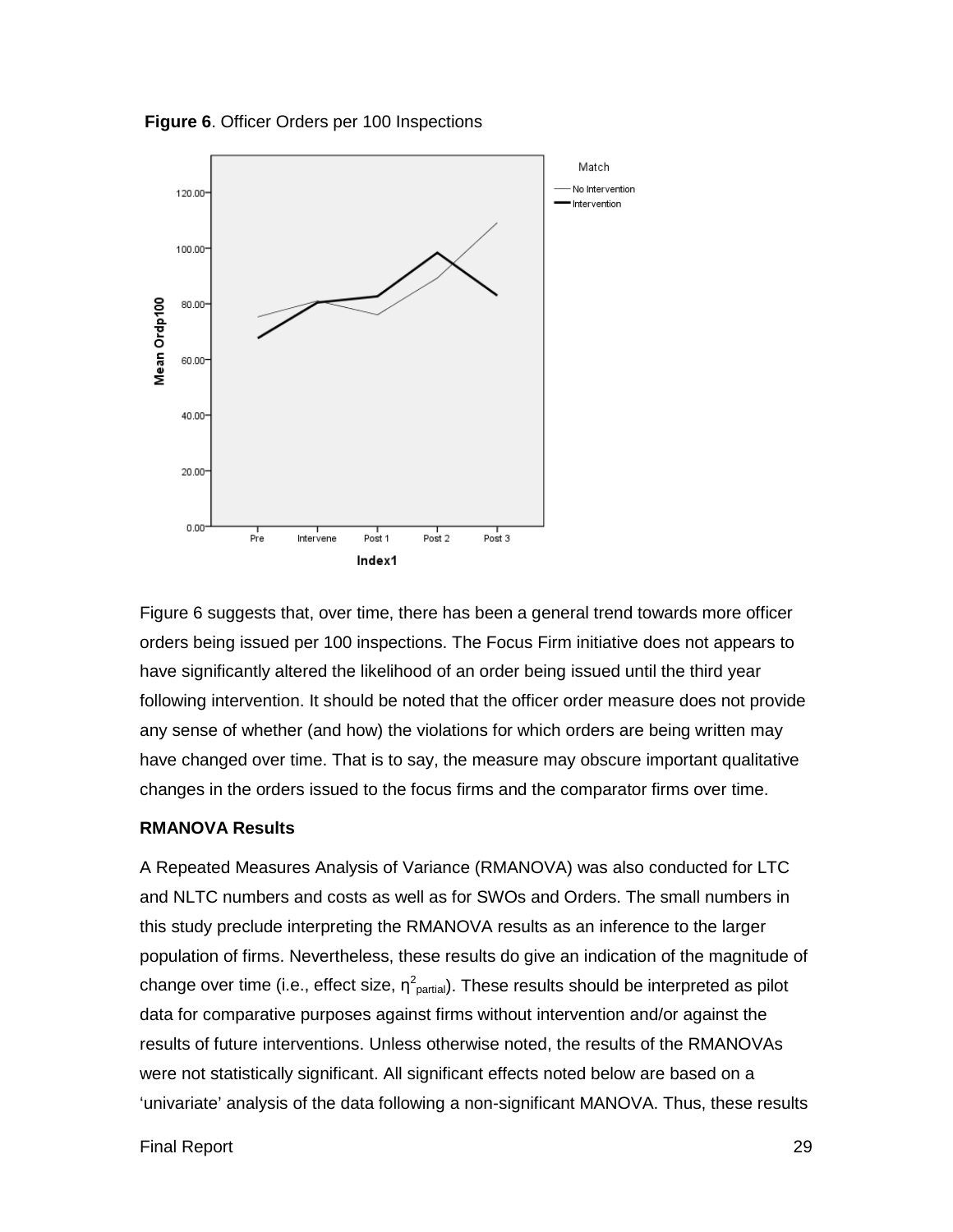are considered 'exploratory' and should be interpreted with caution if making inferences to the population of firms in NB.

The RMANOVA for LTC costs included 36 Focus Firms and 36 comparator firms and the results were consistent with the descriptive results. That is, in the 3 years after the intervention the LTC costs were lower than at baseline for the Focus Firms. By the  $5<sup>th</sup>$ year of observations the Focus Firms and comparator firms closed the large initial gap in LTC costs and had similar LTC costs. The MANOVA results showed that the difference between Focus Firms and comparator firms on LTC costs was significant ( $\eta^2$ <sub>partial</sub> = .06, p  $< .05$ ).

The RMANOVA for NLTC costs included 36 Focus Firms and 36 comparator firms and the results were consistent with the descriptive results. That is, in the year after the intervention, the NLT costs for Focus Firms dropped from the intervention year. However, the comparator firms showed a similar decline in the same time period along with a similar pattern of change. Indeed, the MANOVA results showed that the difference between Focus Firms and comparator firms was small ( $\eta^2$ <sub>partial</sub> = .005). When both groups are considered together, this pattern of change (drop, followed by increase, followed by drop) was considered significant ( $\eta^2$ <sub>partial</sub> = .06, p < .05). A test of differences between years showed no significant differences between years.

The RMANOVA for Officer Orders included 22 Focus Firms and 24 comparator firms and the results were consistent with the descriptive results. That is, in the first 3 years after the intervention the Orders increased from baseline followed by a slight decline. In contrast, the comparator firms showed a spike in year 2 followed by a drop and then 2 years of increases. The overall difference between the comparator firms and Focus Firms was extremely small ( $\eta^2$ <sub>partial</sub> = .001). Both groups increased in the number of Orders overall and this effect was significant ( $\eta^2$ <sub>partial</sub> = .09, p < .05).

#### **Injury Outcomes Conclusion**

This analysis suggests that the Focus Firm initiative intervention was associated with changes in the injury and health and safety infrastructure measures assessed. For example, Focus Firm participants saw a 26% reduction in overall injury costs (while injury costs rose among comparison firms). This reduction may be the result of reduced injury frequency/severity, legitimate claims management activity, illegitimate claims management activity or all three. These results may also be partially or fully explained as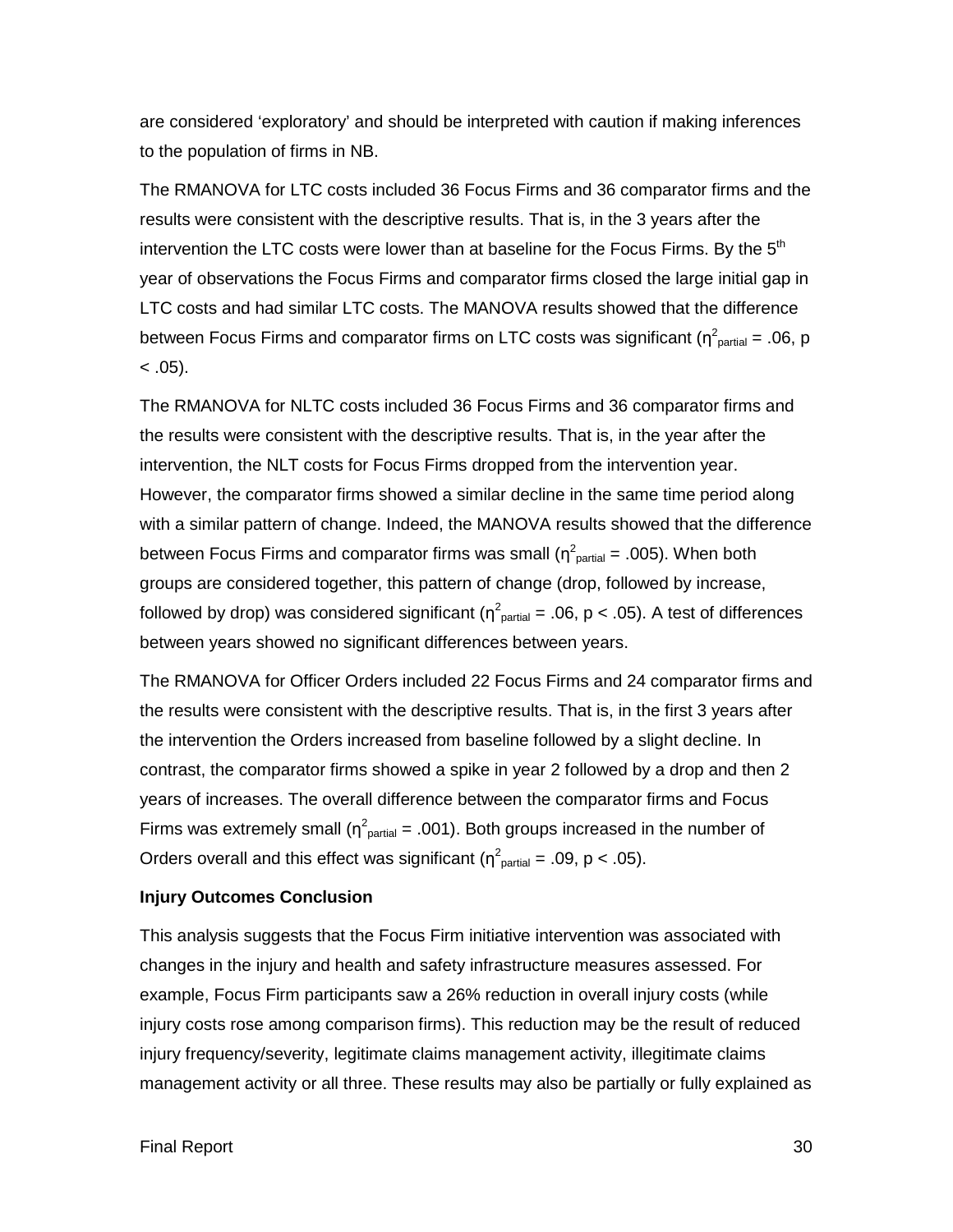a typical 'regression to the mean' pattern as we see costs return to levels similar to the comparison group. The data at hand do not allow us to determine the relative contributions of these explanations.

Focus Firm participants saw a reduction in overall injury claims. This is consistent with an important goal of the Focus Firm initiative. It is not possible to tell if the Focus Firm initiative caused this reduction due to a lack of data for these variables among the matched pairs. An alternate explanation is that this reduction mirrors a broader change in injury rates or a regression towards the mean. That said, our sense is that this reduction is related (at least in part) to the Focus Firms initiative due to the timing of the change: the intervention year was standardized for analytical purposes and the real year of intervention varies significantly among the firms.

Finally, in the last year of the study, Focus Firms also saw a decline in officer orders greater than the reduction seen in comparator firms. While the quantitative nature of the indicator may mask qualitative changes in the orders being issued, the downward trend in orders for Focus Firms in the third year after the intervention is a positive sign.

It is not possible to establish unequivocal causality between the Focus Firms initiative and the changes in the outcome measures. Nevertheless, the changing outcomes were consistent with the intent of the Focus Firms initiative and the timing of the changes is difficult to accept as mere coincidence. This analysis also suggests that changes in the outcome measures tend to be greater when examining indicators derived from injury compensation data than when examining indicators derived from occupational health and safety enforcement data. This suggests that the Focus Firms initiative may have encouraged both more careful claims management by firms and an actual reduction in injuries. Although the long-term goal of the Focus Firms initiative is a reduction in the actual number of injuries among these employers, both of these outcomes are beneficial (albeit to different workplace groups).

## **IMPLICATIONS FOR FUTURE OHS RESEARCH**

This study suggests, subject to the limitation set out above, that intervening to build capacity in firms demonstrating poor safety performance can yield positive changes in injury outcomes. It should be possible, with more careful data collection and a more rigorous methodology, to test this tentative hypothesis. The current instrument is not suitable for such testing due to its unknown reliability and validity.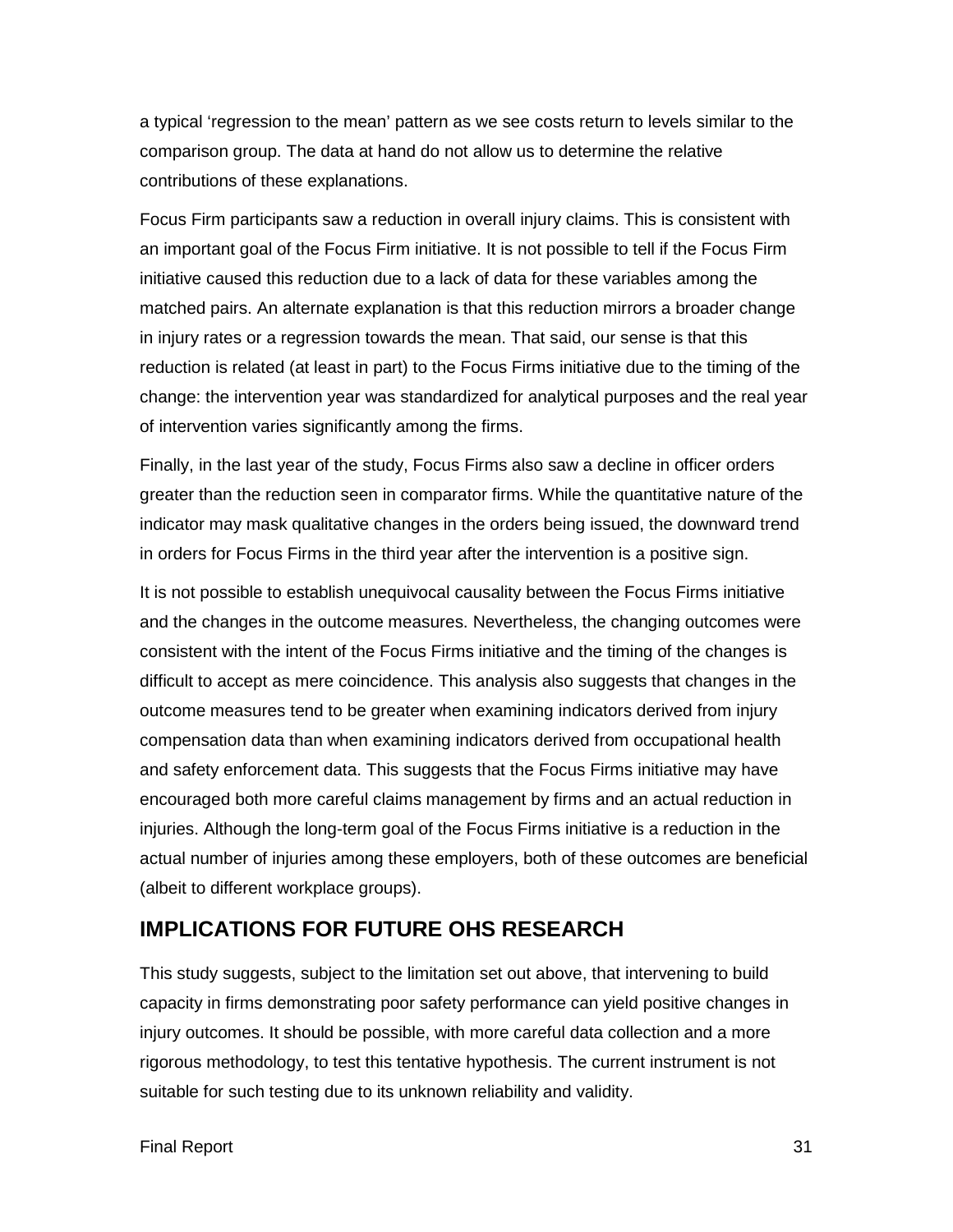## **APPLICATION FOR POLICY AND PREVENTION**

To the degree that the conclusions reached are considered valid and reliable by the reader, this study supports interventions by regulatory agencies to build health and safety infrastructure within poor performing firms as a means of reducing workplace injuries. The current 5\*22 model does not match the factor structure revealed in the survey results and should be revised or replaced with a validated model.

## **KNOWLEDGE TRANSFER AND EXCHANGE**

WorkSafeNB has taken receipt of a final report, detailing these findings as well as recommendations for improving future prospects for evaluation. WorkSafeNB has invited Barnetson and Fraser to present the results of the Canadian Association of Administrators of Labour Law conference in May 2012. While the results of this study may have utility for practitioners (if used cautiously), we do not believe the results are suitable for academic publication due to the limitations expressed above.

## **REFERENCES**

Bigelow PL, Robson LS. Occupational Health and Safety Management Audit Instruments: A Literature Review. Institute for Work & Health; 2006: Toronto, Ontario. Available at: www.iwh.on.ca

Carmines EG, Zeller RA. Reliability and Validity Assessment . Beverly Hills, CA: Sage, 1979.

Flin R, Mearns K, O'Connor P, et al. Measuring safety climate: identifying common features. Safety Science 2000;34:177–192.

WorkSafeNB. (n.d.) TOPIC 1 of 22 - HEALTH & SAFETY POLICY. http://www.worksafenb.ca/522top1a\_e.htm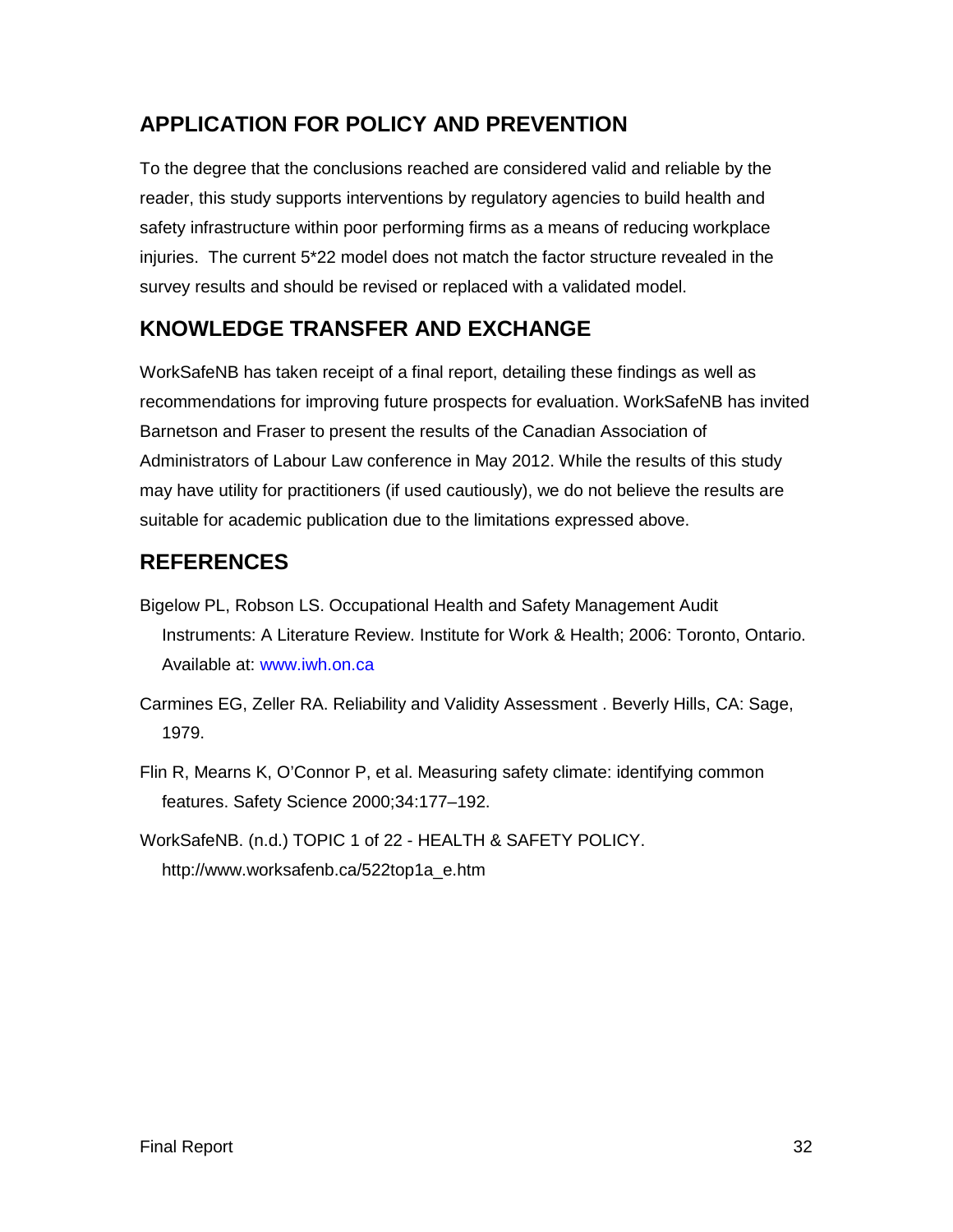## **APPENDIX A: QUESTIONNAIRE**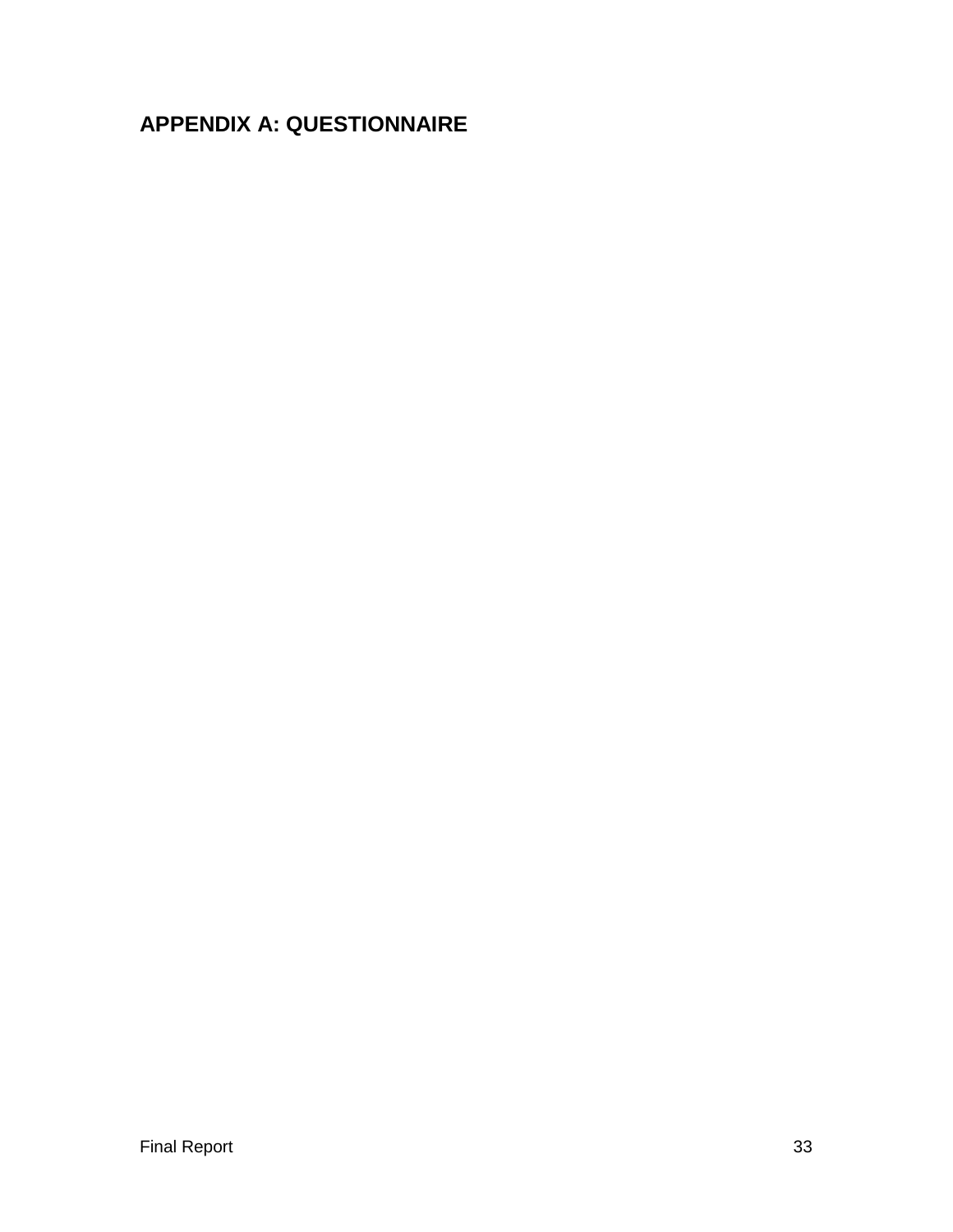# WORKSAFE **TRAVAIL SÉCURITAIRE**

**Why fill out this Workplace Health & Safety Assessment Survey?** 

By completing this Health & Safety Survey you will be helping to meet your health & safety needs as well as those of all other employees at your workplace.

## **Read Instructions!**

- This survey does NOT require your name, address or any other personal information.
- The information provided by you in this survey is completely confidential.
- . Only your experience and opinions are what matter!

Do you have concerns about safety issues at your workplace?... Don't Know Yes **No** 

- Fill the circle completely () beside the answer you choose. Example: ( $\bullet$ ).
- . If you select "Yes" choose all statements below the question and fill each circle that corresponds to your choice.
- . If you select "No" or "Don't Know" then follow the instructions on how to proceed.
- Answer only what you KNOW to be true please DO NOT make any assumptions (quesses).

Please Note: In no way are you obligated to complete any part of this survey. Your participation is greatly appreciated. Your response, and others like you, will provide information to help create a safe and healthy workplace for all.

**Thanksl** 

 $\overline{\mathbf{R}}$  $E$  $\mathbf{0}$ © WHSCC of N.B., 1999 @CSSIAT du N-R 1999

All Accidents Are Preventable

Sample Question (q):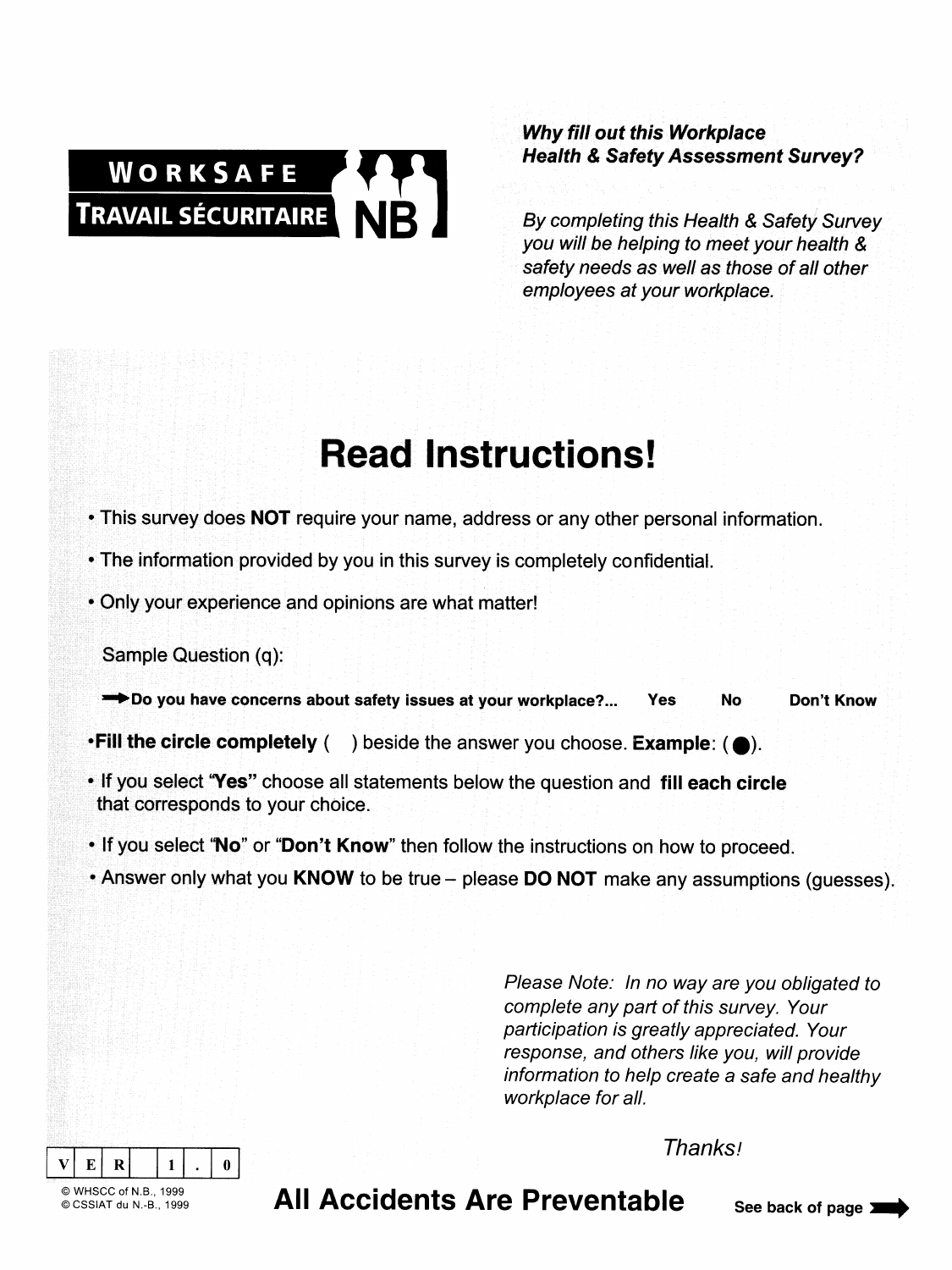## **BACKGROUND INFORMATION**

#### All persons involved within a workplace are considered to be **EMPLOYEES**.

#### → Please identify what BEST describes you according to ONE of the following three groups.

#### **WORKER**

This group refers to individuals employed at a place of employment who DO NOT have any permanent authority (supervisory duties) over other persons or groups of employees. People in this group may have one of the following titles:

| •Worker                    | •Assistant      |
|----------------------------|-----------------|
| •Staff                     | •Clerk          |
| •Front-Line Worker         | •Support Person |
| •Service Deliverer         | ·Journeyman     |
| •Crew Member               | •Labourer       |
| •Operator                  | •Team Member    |
| •Professional Staff Person | •Consultant     |

#### **FRONT-LINE SUPERVISOR**

This group refers to the front-line supervisory positions that are situated within departments. divisions, plants, etc. and have authority over specific employees. These individuals directly supervise employees on a daily or regular basis.

People in this group may have one of the following titles:

•Front-line Supervisor •Foreman •Working Foreman •Shop Foreman ·Job Foreman •Crew Chief •Area Supervisor

•Team Leader •Crew Supervisor •Job Supervisor •Project Leader •Lead Hand •Department Manager

#### **MANAGEMENT**

This group refers to management staff in an organization or a workplace who have working authority over front-line supervisors or personnel and are responsible for managing the work of a corporation, plant, department, division, office, etc.

People in this group may have one of the following titles:

| •General Manager    | •Owner           |
|---------------------|------------------|
| •Plant Manager      | •Divisional Head |
| •Employer           | •Department Head |
| $\cdot$ CFO         | •Chairperson     |
| •President          | •Director        |
| •Vice-President     | •Board Member    |
| •Executive Director | •Administrator   |
| •Superintendent     |                  |

#### **OTHER**

If none of the above describe you please explain: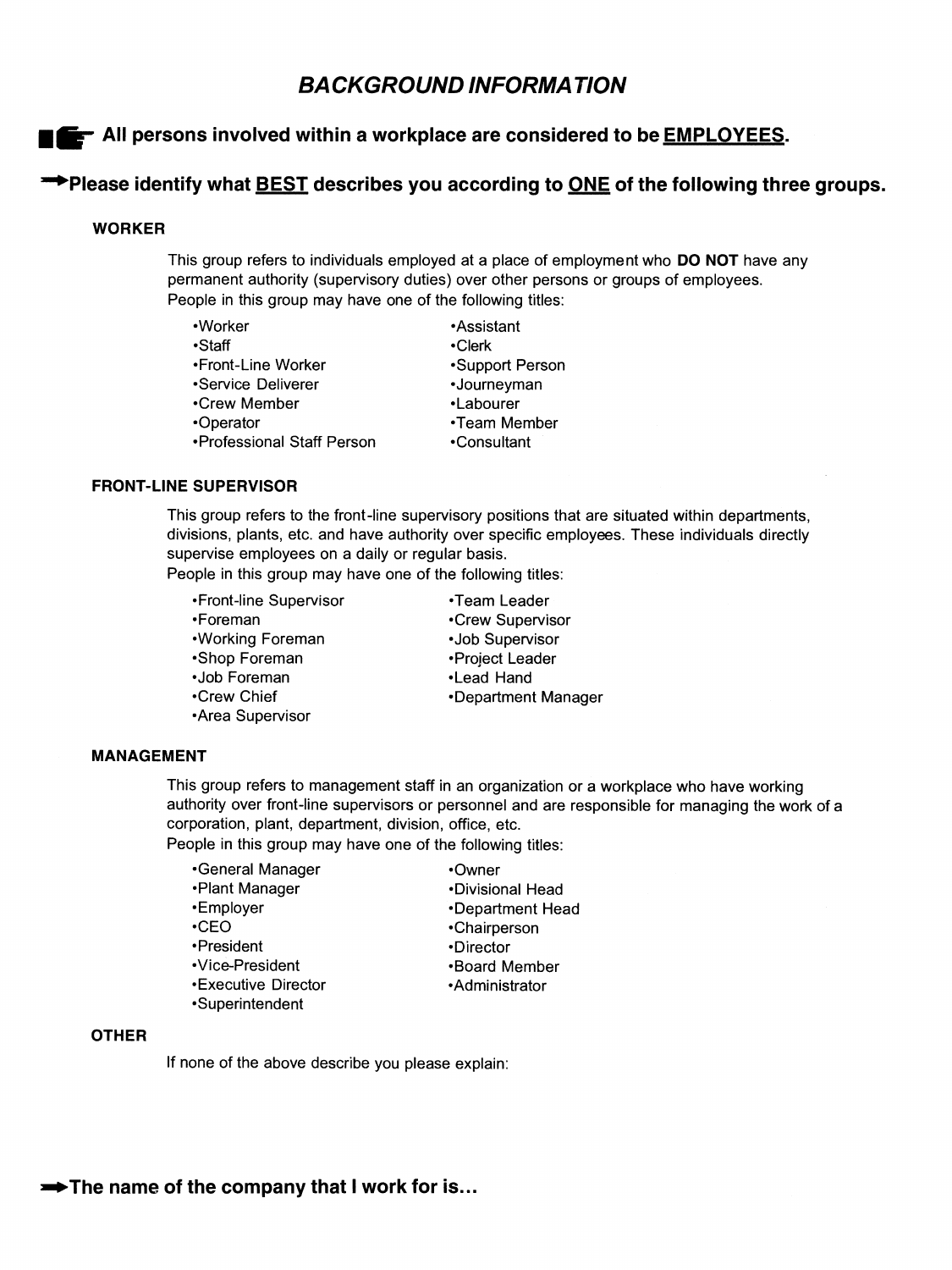## **HEALTH & SAFETY RESPONSIBILITY**

#### 1 - Health & Safety Policy

![](_page_37_Picture_2.jpeg)

A health and safety policy is a statement of the intention and commitment by the employer toward the health and safety of all employees at the workplace.

#### Does your workplace have a written

**Yes** No  $(Go \ to \ q2)$ Don't Know (Go to q2)

#### This a "health and safety (H&S) policy" has been provided to you... (Fill in all circles that apply)

The H&S policy addresses the health and safety expectations of management.

The H&S policy addresses the health and safety needs of the workforce.

The H&S policy contains a statement of the organization's general health & safety commitment.

The H&S policy contains a statement of the organization's general health & safety goals.

The H&S policy is signed by our senior person at the workplace.

The H&S policy is signed by our joint health and safety committee members or our H&S representative.

The H&S policy is posted throughout our workplace.

The H&S policy is read and reviewed by all employees on a yearly basis.

#### 2 - Health & Safety Plan

A health and safety plan describes the health and safety work to be done and measures progress made in the workplace on a yearly basis.

Goals are what you plan to do. Objectives are how you plan to meet your goals.

#### Was a "health and safety plan" communicated to you No  $(Go to q3)$ Don't Know (Go to q3) **Yes**

#### If a "health and safety (H&S) plan" has been communicated to you, ... (Fill in all circles that apply)

The H&S plan addresses the health and safety goal(s) that our workplace wants to achieve this year.

The H&S plan addresses the health and safety objectives which describe the actions to be taken this year.

The H&S plan explains the reasons for selecting actions to be taken this year.

- The H&S plan identifies the employees responsible for accomplishing the objectives in the Plan.
- The H&S plan identifies a time frame to accomplish these objectives.
- The H&S plan explains management commitment to the identified goals and objectives.

The H&S plan states employee involvement in the actions to be taken.

The H&S plan addresses specific hazard and risk control actions to be taken.

The H&S plan identifies health and safety educational and training needs to be met.

The H&S plan addresses methods for measuring and reviewing progress.

#### 3 - General Health & Safety Rules

![](_page_37_Picture_31.jpeg)

**F** General health and safety rules are recognized health and safety practices that are mandatory and enforced throughout the entire workplace.

**→→Do you know the "general health and safety (H&S) rules" in your workplace?............. Yes** No  $(Got \ to \ q4)$ 

#### In my workplace... (Fill in all circles that apply)

Time has been taken to explain the general H&S rules to me.

Our general H&S rules are written.

- A copy of the general H&S rules is made available to me.
- Failure to comply with the general H&S rules results in disciplinary action.

I follow and support the general H&S rules.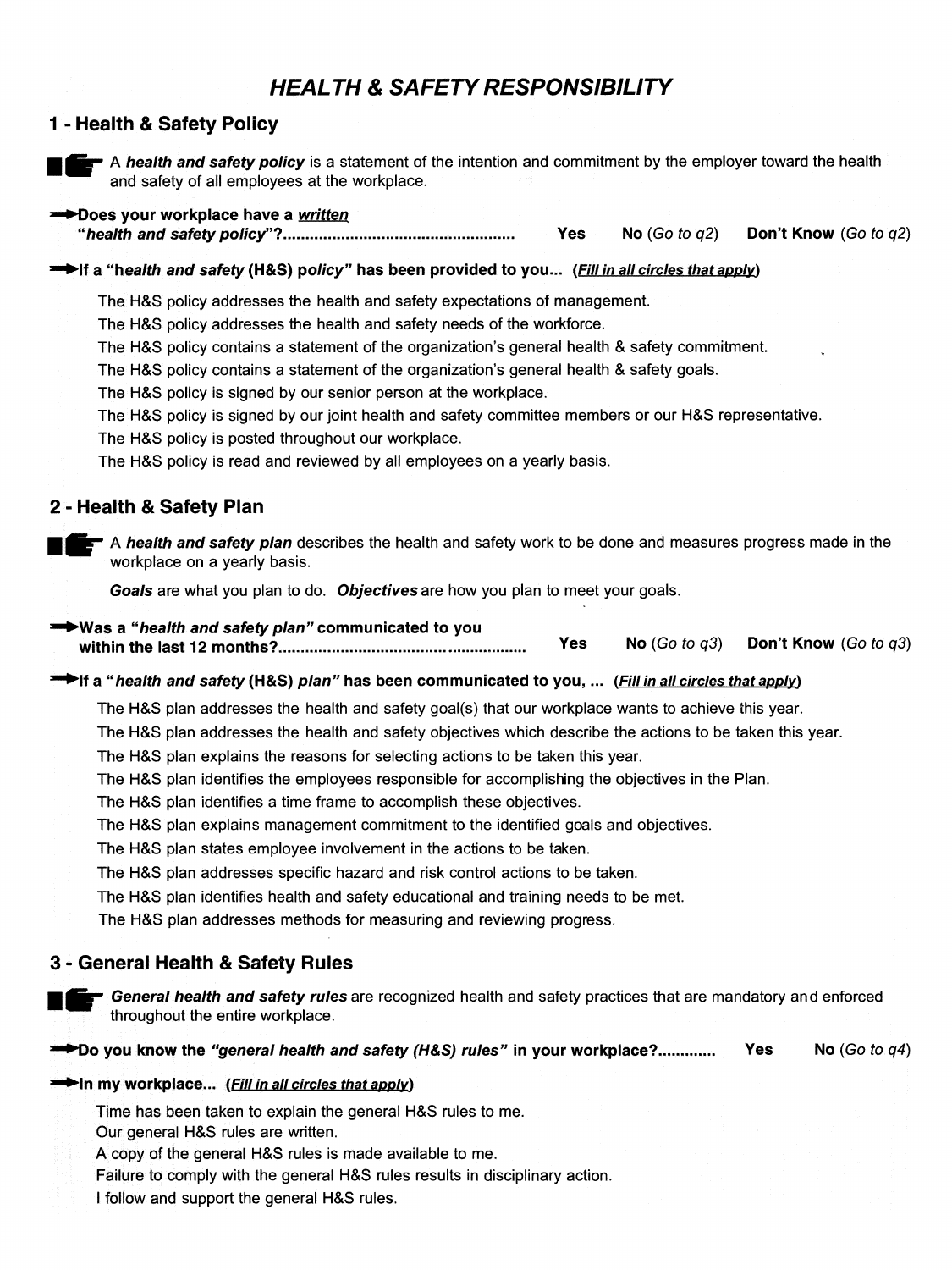#### 4 - Health & Safety Procedures or Practices

![](_page_38_Picture_1.jpeg)

Health and safety procedures or practices are written step-by-step instructions to be followed in a certain order for particular tasks and handling of equipment (i.e. tag & lockout, manual handling, working alone).

Does your workplace have written "health and safety procedures" No  $(Go to q5)$  Don't Know  $(Go to q5)$ 

#### This "health and safety (H&S) procedures or practices" were communicated to you... (Fill in all circles that apply)

The H&S procedures address existing hazards as required by legislation (Occupational Health & Safety Act and regulations).

The H&S procedures are available to the affected workforce.

The H&S procedures address identified hazards in your workplace when needed.

The H&S procedures are reviewed by the applicable front-line supervisor(s) with their workers.

The H&S procedures are reviewed by our joint health & safety committee or our H&S representatives.

The H&S procedures are revised as necessary by the workforce that they affect.

#### 5 - Legal Obligations

**Example 2** Legal obligations are health and safety duties every employee is responsible to carry out, as stated in the legislation (Occupational Health and Safety Act and regulations).

Are you aware of your "legal obligations" as stated in the legislation No (Go to  $q6$ )

#### Egal obligations" present in my workplace include the following... (Fill in all circles that apply)

My tools, equipment, machines, devices, and materials are kept in good condition to minimize risk. I am made aware of any known hazards at my place of employment.

I am provided with information, instruction, training and supervision to ensure my health and safety.

I am provided with well-maintained personal protective equipment when it is necessary.

My employer ensures that I use personal protective equipment when it is necessary.

I co-operate with anyone who is responsible for health and safety in the workplace.

I do all of my job duties in a safe manner to protect myself and others.

I follow safe work practices to minimize risk.

I report all health and safety hazards and concerns to a front-line supervisor, management or my employer.

#### 6 - Health & Safety Actions

**Example:** Action means doing activities to improve health and safety in the workplace.

| Does your workplace take "action(s)" toward |  |                                                         |
|---------------------------------------------|--|---------------------------------------------------------|
|                                             |  | <b>No</b> (Go to $q7$ ) <b>Don't Know</b> (Go to $q7$ ) |

#### Actions" towards addressing health & safety include the following... (Fill in all circles that apply)

The front-line supervisor enforces the legal health and safety requirements that affect my work area.

The front-line supervisor enforces the legal health and safety requirements for specific jobs.

The front-line supervisor acknowledges the safe work practices of workers.

My workplace has a written disciplinary procedure to deal with non-compliance of safe work practices.

The senior management at my workplace acknowledge the safe work practices of myself and my fellow employees.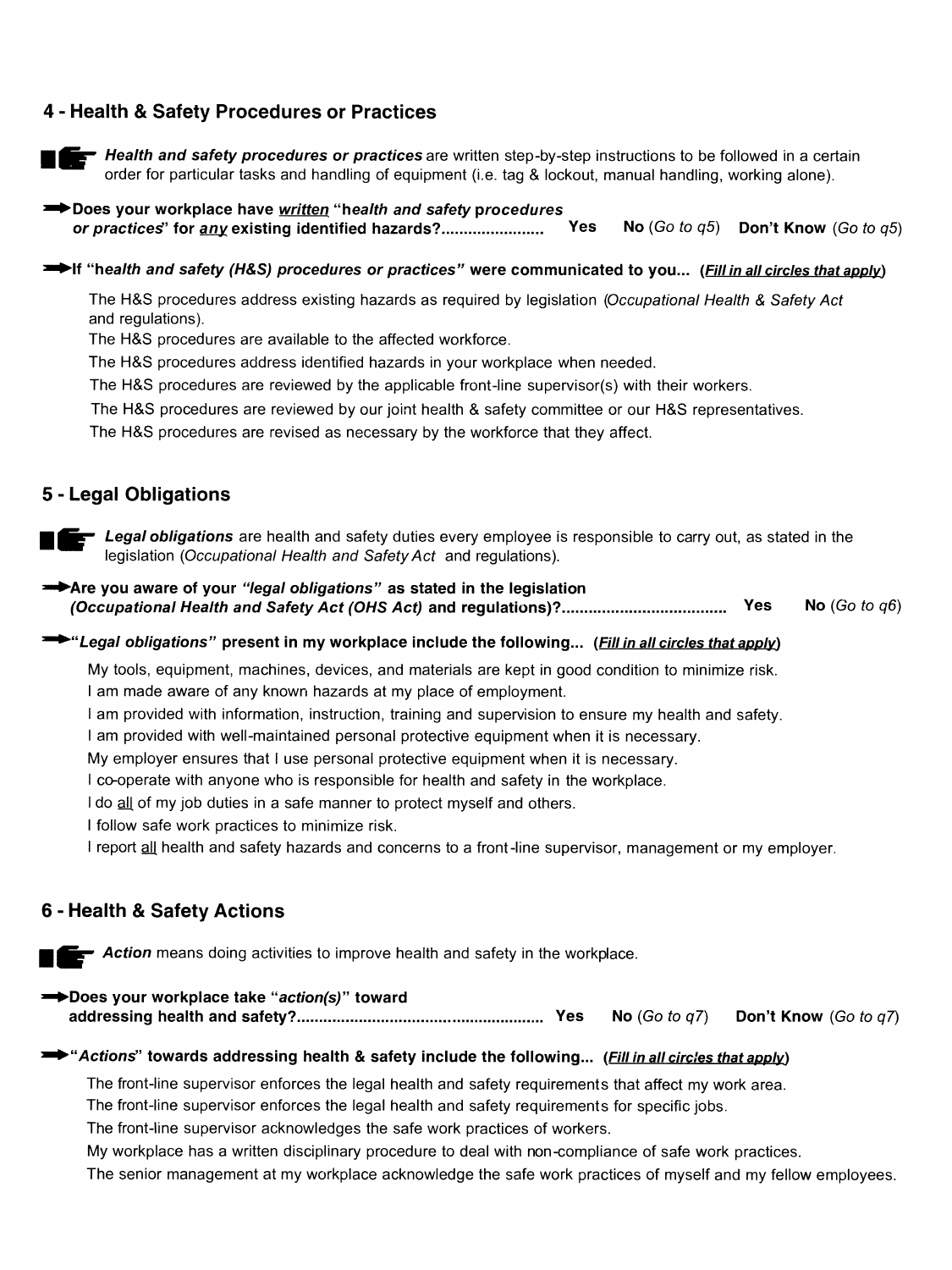## **MANAGEMENT COMMITMENT**

#### 7 - Health & Safety Communication

**Communication** means to provide all employees with current, timely information and progress updates on health and safety issues.

**Yes** No  $(Go to a8)$ 

#### if health and safety information is "communicated" to you, this is done in the following way... (Fill in all circles that apply)

The Occupational Health and Safety Act and regulations are posted or accessible to me.

I have been informed about the known hazards in my workplace.

The health and safety policy in my workplace has been explained to me.

The general health and safety rules in my workplace have been explained to me.

The names of the employees who are members of the joint health and safety committee (JHSC) or our health and safety representatives are posted.

The minutes from the JHSC meetings in my workplace are posted.

I am provided with timely updates on health and safety concerns raised by myself or any other employee.

Management provides health and safety information at least once every three months.

The front-line supervisor reinforces health and safety information in my work area.

In my work area, monthly or bi-monthly health and safety talks are conducted.

I am given the opportunity to give feedback and make comments when discussing health & safety information.

#### 8 - Management Support

**Exterm** Support means that management actively promotes and resolves health and safety (H&S) issues in the workplace (i.e. management: talks to employees about H&S issues, participates in H&S activities, provides H&S information, provides resources, acknowledges employees' H&S practices).

Solis there "support" for health and safety activities, actions, and **Yes** No (Go to  $q9$ ) Don't Know (Go to q9)

#### Health and safety has been supported in my workplace through the following activities... (Fill in all circles that apply)

Urgent health and safety concerns of the workforce are addressed immediately.

- Health and safety information is circulated or posted in the workplace (i.e. bulletins, hazard alerts, and posters). Some employees from our workplace go to health and safety workshops and conferences.
- Instruction is given to affected employees when changes are made to equipment, materials, and processes.

Management includes health and safety on the agenda of all business meetings.

New health and safety initiatives or projects are identified and acted upon on a yearly basis.

Recognition is given to individuals for health and safety accomplishments.

#### 9 - Well-being of Employees

The well-being of employees means the employer implements activities and programs, which supports the overall health of their employees.

#### Does your workplace address the "well-being" of its

No  $(Go \ to \ q10)$ **Yes** Don't Know (Go to a10) 

#### The "well-being of employees" in our workplace is addressed by the following actions... (Fill in all circles that apply)

I am told about hazards and risks involved in doing a particular task or duty.

I am told how to protect myself from known hazards and risks in my work area.

My workplace has an employee assistance program (EAP) that is available to all employees.

My workplace has a harassment policy that I understand.

My workplace has a non-smoking policy that is enforced.

My workplace has a disability management program.

My workplace participates in wellness initiatives for all employees.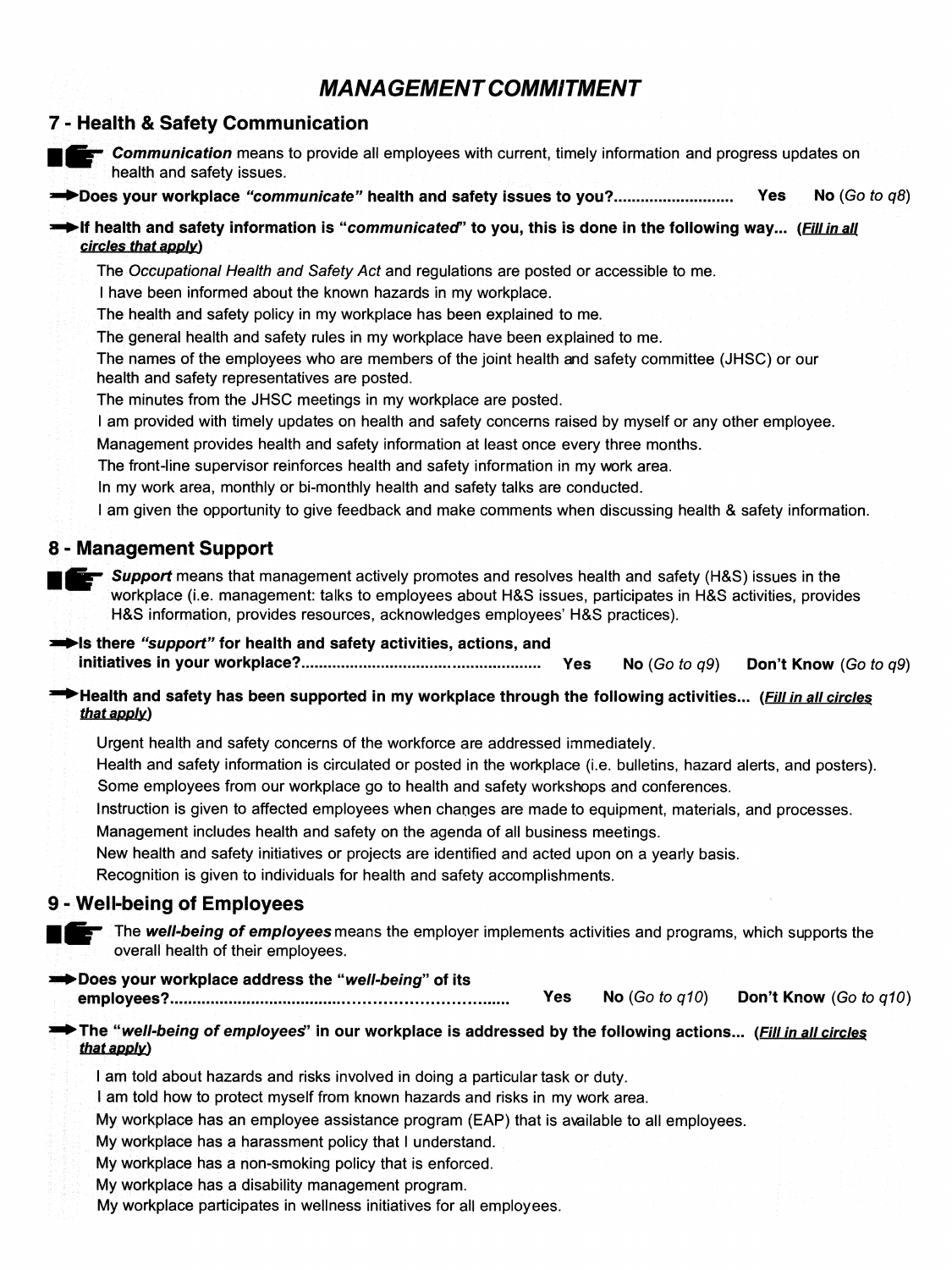## **EMPLOYEE INVOLVEMENT**

#### 10 - Health & Safety Orientation

![](_page_40_Picture_2.jpeg)

Health and safety orientation means becoming familiar with the hazards and risks of your workplace by being provided with health and safety information, explanations on how to use this information and instructions on health and safety roles and responsibilities.

→ Who in your workplace gets a "health and safety orientation"?... (Fill in all circles that apply)

| No One                       | <b>Contractors</b>            |
|------------------------------|-------------------------------|
| Don't Know                   | <b>Visitors</b>               |
| <b>New Employees</b>         | <b>Summer Students</b>        |
| <b>Transferred Employees</b> | <b>Other (Please Specify)</b> |

**EXAMPLE 19 Have you received any "health and safety orientation" about your workplace?......... Yes** No (Go to  $q11$ )

<sup>■■</sup>If a "*health and safety orientation"* has been given to you, it addressed the following areas... (Fill in all circles that apply)

The health and safety policy of your workplace. The general health and safety rules of your workplace.

Employee's legal health and safety rights and responsibilities (OHS Act & regulations).

Health and safety procedures or practices.

Hazard and accident reporting procedures for your workplace.

The health and safety management practices of your workplace.

Health and safety education or training given to employees.

#### 11 - Emplovee Participation

**E-** Participation refers to the active involvement of employees in the improvement of health and safety in their workplace.

→ Have you "participated" in health and safety activities at your workplace within **Yes** No (go to  $q12$ ) 

The "participation" of you or any other employees in health and safety activities in your workplace is demonstrated by the fact that... (Fill in all circles that apply)

Workers report any accidents to the front-line supervisor.

My workplace has a joint health and safety committee or a health and safety representative (JHSC/H&S rep.).

My workplace JHSC/H&S rep.(s) have been selected by the employees.

My workplace JHSC/H&S rep.(s) are given time to complete JHSC/H&S rep. training.

My workplace JHSC/H&S rep.(s) meets once a month.

My workplace JHSC/H&S rep.(s) are able to perform their assigned tasks.

Workers are encouraged to make health and safety suggestions to the front-line supervisor.

I am asked to attend and/or participate in monthly or bi-monthly health and safety talks.

I am asked to participate in health and safety initiatives, projects, or meetings.

#### **12 - Required Safe Work Practices**

- Required means that management expects all employees to follow safe work practices when performing their iob duties.

Are you "required" to work safely at your workplace?.......... Yes No  $(Go to q13)$ Don't Know (Go to q13)

#### If you are "required" to work safely, this is apparent because... (Fill in all circles that apply)

I am expected to report any existing hazards in my work area.

I am expected to wear personal protective equipment when it is required for my safety.

I am expected to support the health and safety recommendations made by our JHSC/H&S rep(s).

I am expected to cooperate with anyone responsible for the enforcement of the OHS Act and regulations.

Our health and safety disciplinary procedure for non-compliance has been explained to me.

My work area is inspected reqularly to see if I am performing my job duties safely.

The health and safety inspections of my work area are documented and filed.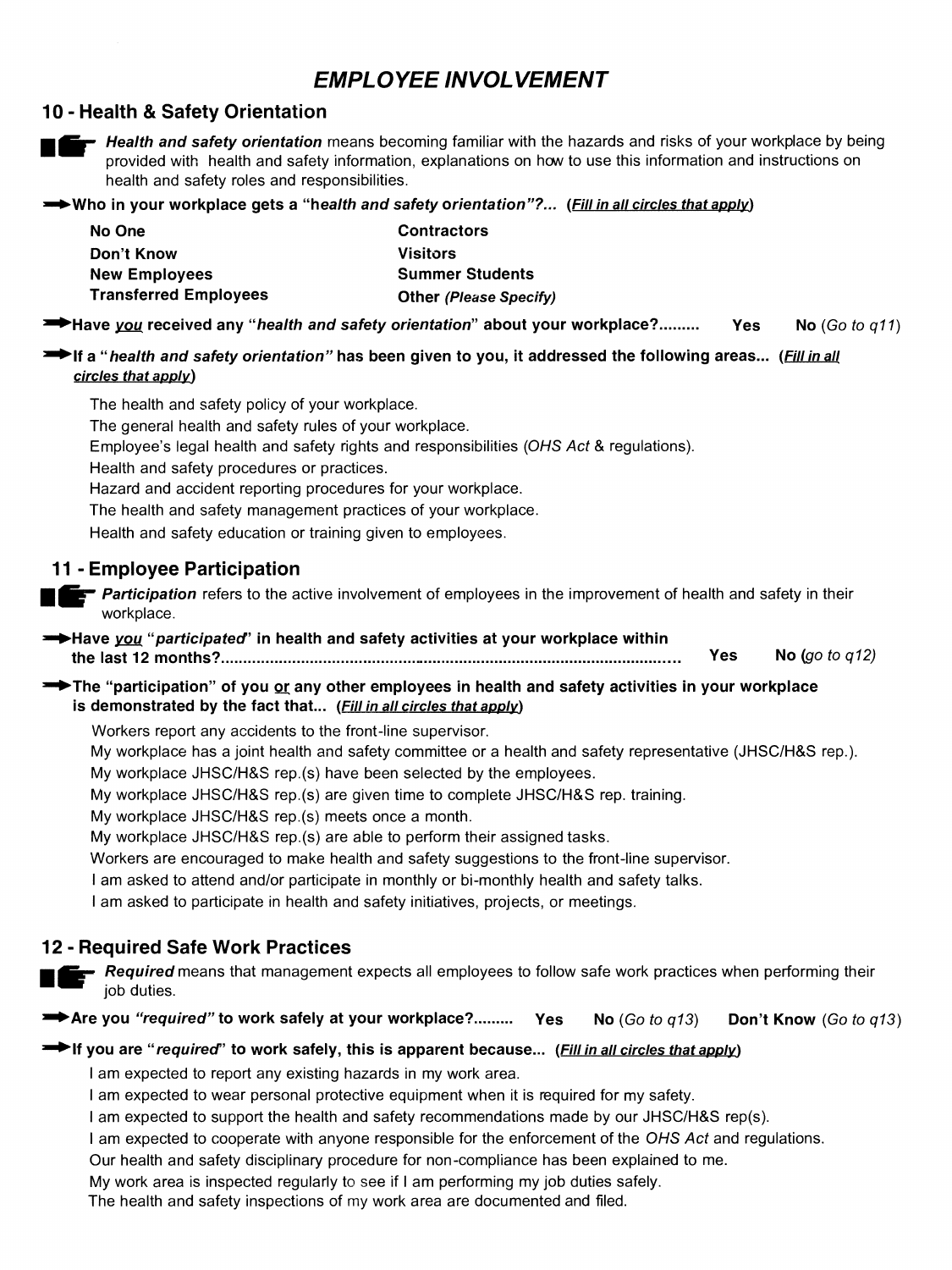## **HAZARD & RISK MANAGEMENT**

#### 13 - Identification of Hazards & Risks

dentification means to recognize hazards and risks.

A hazard is a practice, behaviour, physical condition, or a situation that can cause injury, illness, or damage to property.

A risk is a possibility or probability of injury, illness, or damage to property.

Don't Know (Go to q14) Are known hazards "identified" at your workplace?............. No (Go to  $q14$ ) Yes

#### f hazards have been "identified" in your workplace, this is apparent because... (Fill in all circles that apply)

My employer has a written list which identifies all of the hazards in my work area.

The hazards in my work area have been identified by a person(s) knowledgeable, trained, and experienced in health and safety matters.

The hazards in my work area have been assessed for potential risks.

Priorities have been set to resolve any health and safety risks in my work area.

When my workplace addresses risks in my work area, they ask for input from those of us who would be affected.

#### 14 - Control of Hazards & Risks

**Example 2** Control means to prevent or minimize any potential harm or loss from any hazards and risks in the workplace.

#### Does your workplace "control" for known

**Yes** No  $(Go to q15)$ Don't Know (Go to g15)

#### If hazards and risks have been "controlled" in my workplace, this is apparent because... (Fill in all circles that  $app(y)$

I am provided with well-maintained personal protective equipment when it is necessary.

Current material safety data sheets (MSDS) are made available to me.

In my workplace, the containers of hazardous materials are properly labeled and maintained.

My workplace has individuals trained in standard first aid and I know who they are.

My workplace has first aid supplies that are available and accessible to me.

Where it is required by legislation, my workplace tests and monitors for hazards and risks.

My workplace has written guidelines or instructions for the control of hazards and risks.

My workplace has preventative maintenance protocols in place for equipment.

My workplace has an emergency plan with responsibilities assigned to individuals.

My workplace has health and safety purchasing controls in place for materials and equipment.

My workplace gives priority to design and engineering controls.

My workplace takes corrective actions that are recommended by a person(s) knowledgeable, trained, and experienced in health and safety matters.

My workplace takes corrective actions in consultation with the employees that would be affected by them. My workplace has programs in place which address occupational health, hygiene, or ergonomic issues.

#### 15 - Hazard & Risk Reporting

**Example 2** Reporting means to inform the front-line supervisor or the person responsible for health and safety in your workplace of a hazard or risk.

Are hazards and risks "reported" in your workplace?....... No  $(Go \ to \ a16)$ Don't Know (Go to q16) Yes

#### If hazards and risks are "reported" in your workplace, this is apparent because... (Fill in all circles that apply)

If a hazard or risk is likely to endanger my safety, I would report this concern to the front-line supervisor in my area. If a hazard or risk is likely to endanger another employee's safety, I would report this concern to the front-line supervisor in their area.

Activities are in place in my workplace to encourage me and other employees to report hazards and risks.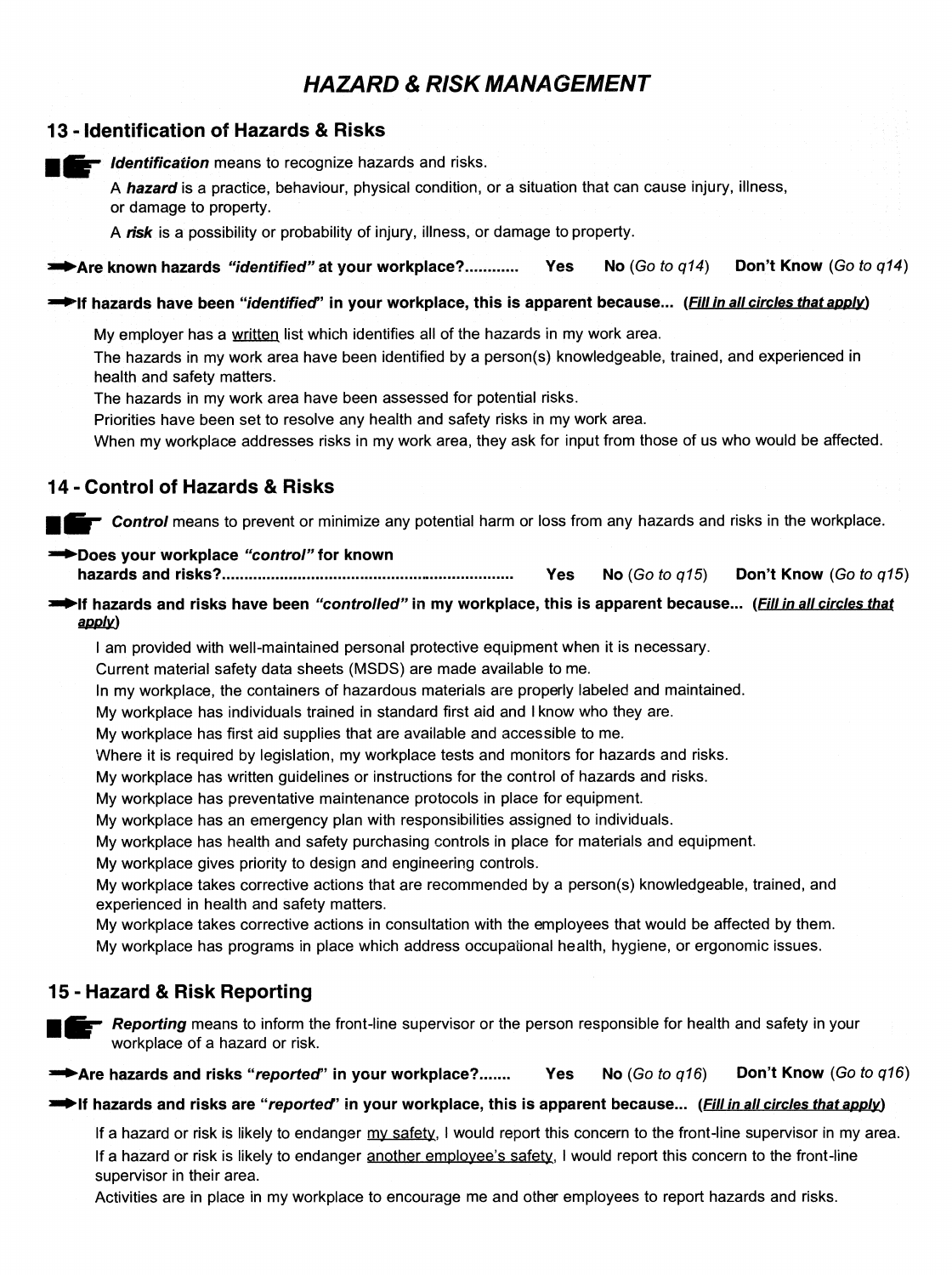#### 16 - Accident Reporting

An *accident* is an event that results in harm or damage. An *incident* is an event that could result in harm or damage (near miss or near hit).

**Yes** No (Go to  $q17$ ) Don't Know (Go to q17)

#### if "accidents" are reported in your workplace... (Fill in all circles that apply)

I would report any accident that resulted in harm or damage to a person or materials or equipment immediately to the front-line supervisor in the area or a manager.

Accidents in my workplace that cause or may cause – a death, a loss of a limb, an occupational disease, or that requires or may require hospitalization – are reported immediately to WHSCC (Prevention Division).

Accidents in my workplace that - require medical aid or compensation - are reported to WHSCC

(Compensation Division) within three days of the occurrence of the injury or disease.

My workplace has a written procedure for reporting accidents.

My workplace's JHSC/H&S rep. is notified of any accident that occurs in the workplace.

Activities are in place in my workplace to encourage incident reporting.

#### 17 - Accident Investigation

![](_page_42_Picture_13.jpeg)

An accident investigation is a detailed search to find out the factors (who, what, where, when, how) of an accident to determine the cause(s).

Are accidents that occur in your workplace "investigated"? No  $(Go to q18)$ **Yes** Don't Know (Go to a18)

#### The If your workplace "investigates" accidents, the following steps are taken... (Fill in all circles that apply)

WHSCC (Prevention Division) is notified of any serious accidents and injuries immediately.

The scene of an accident that results in a serious injury, is preserved.

Your JHSC/H&S rep. is notified of any accidents and injuries.

The accident is documented in writing.

The causes of the accident are identified.

The findings of the investigation are reported to senior management.

A plan for corrective action is developed.

Corrective action is completed.

The effectiveness of the corrective action is evaluated.

Changes are made for continuous improvement.

#### 18 - Accident & Injury Analysis

An analysis is the evaluation of accident and injury information (recorded) to find the causes of accidents and injuries and to see if there are any harmful patterns developing in the workplace.

#### Does your workplace record (in writing) accident or

|                                                      | <b>Yes</b> | <b>No</b> (Go to $q19$ ) |     |    | <b>Don't Know</b> (Go to $q19$ ) |
|------------------------------------------------------|------------|--------------------------|-----|----|----------------------------------|
| H If Yes, does your workplace "analyze" the accident |            |                          |     |    |                                  |
|                                                      |            |                          | Yes | No | Don't Know                       |

#### → If your workplace records and/or "analyses" accident and injury data, the following is included... (Fill in all circles that apply)

Some recorded (written) information on accidents and injuries in the workplace is collected.

The accident and injury information is analyzed to determine immediate and root causes.

Recommendations are made based on the results of any analysis of the accident or injury information.

The JHSC/H&S rep(s). participate by reviewing the results of the analysis and any recommendations that are made. The analyzed results and recommendations are used to plan corrective actions.

Corrective actions are taken so that future injuries and damages can be prevented.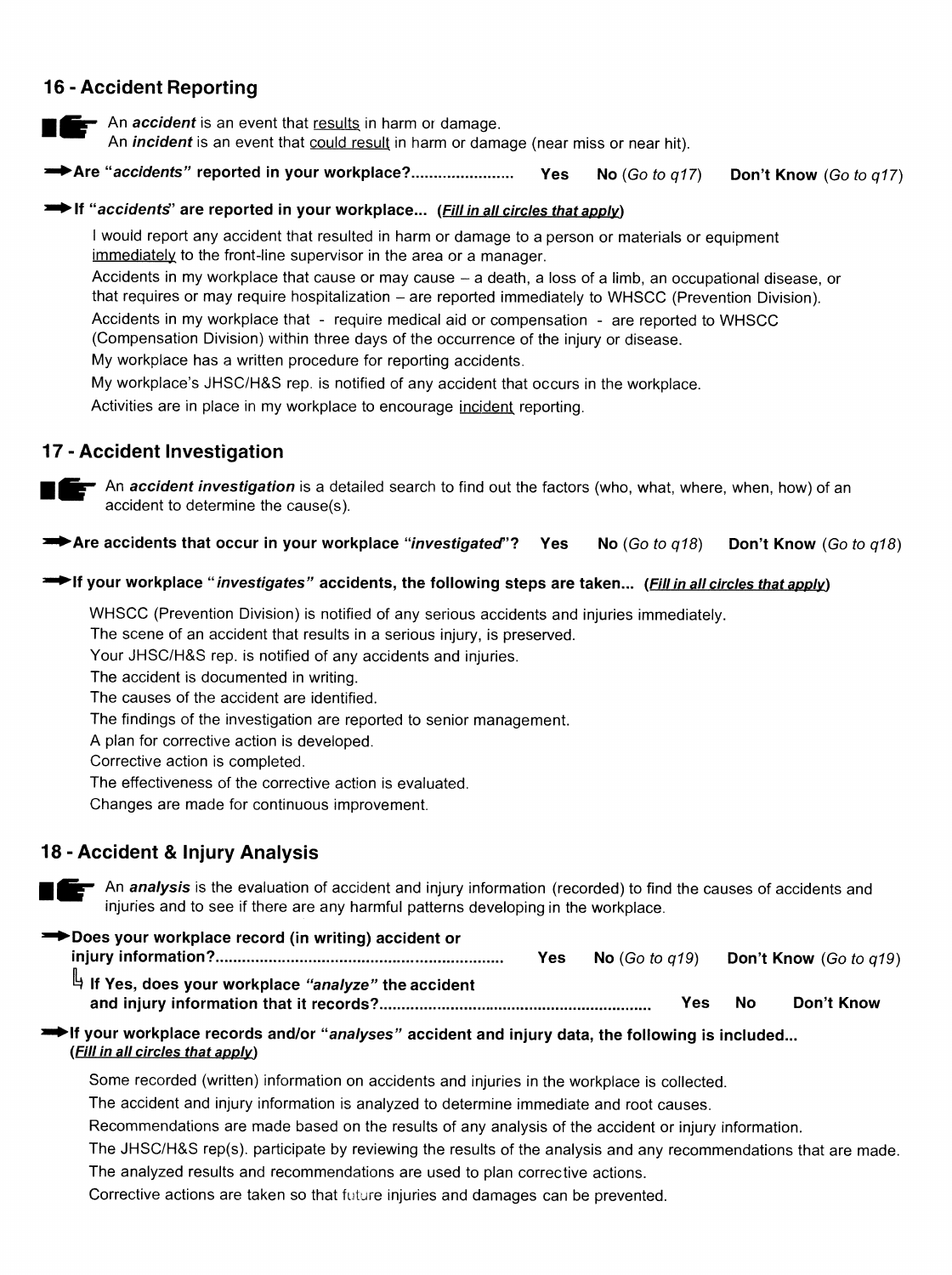#### 19 - Health & Safety Inspections

![](_page_43_Picture_1.jpeg)

A health and safety inspection is a planned walk-through of the workplace to identify existing or possible hazards and risks, and to recommend appropriate corrective actions.

Are "health and safety inspections" conducted No  $(Go to q20)$ Don't Know (Go to q20) **Yes** r Yes, who participates in the "*health and safety inspections"*?... (Fill in all circles that apply) المطا **Health & Safety Representatives(s) Front-line Supervisors JHSC Members** An Employee From The Inspected Work Area Don't Know Who Participates **Other (Please Specify)** 

#### ► If your workplace does "health and safety (H&S) inspections", they include the following... (Fill in all circles that apply)

H&S inspections are done when equipment fails.

H&S inspections are done when poor working conditions cause problems.

H&S inspections are done of our work area.

H&S inspections are done on equipment – that is required by the OHS Act and regulations – and are documented by front-line supervisors.

Work practices are inspected to encourage safe work practices.

H&S inspections are done on equipment – that is not specifically required by the OHS Act and regulations – and are documented by front-line supervisors.

H&S inspections are done jointly by trained management and employee representatives.

H&S inspections are conducted at least once a month in our work area.

H&S inspections are used to develop key findings that are summarized in a report to senior management.

H&S inspections result in appropriate actions being taken to fix any observed problems or deficiencies.

## **HEALTH & SAFETY EDUCATION**

#### 20 - Health & Safety Educational Needs

Educational Needs refers to the identification by your employer of any information, instruction or training that would help employees do their job safely and protect their health.

Have your health and safety "educational needs" **Yes** No  $(Go \ to \ q21)$ Don't Know (Go to q21)

#### ighthrour workplace does identify the health & safety "educational needs" of employees, it is apparent because... (Fill in all circles that apply)

I know what is legally required in terms of health and safety education according to the OHS Act and regulations. All new and transferred employees are identified as requiring a health and safety orientation.

I am asked yearly what health and safety education is required for me to do my job safely.

My workplace has developed a health and safety educational plan (with learning objectives) for this year.

My workplace has allotted resources to carry out the health and safety educational plan.

My workplace keeps records to help carry out and track our health and safety educational plan.

My workplace has developed a health and safety educational needs assessment for each occupation.